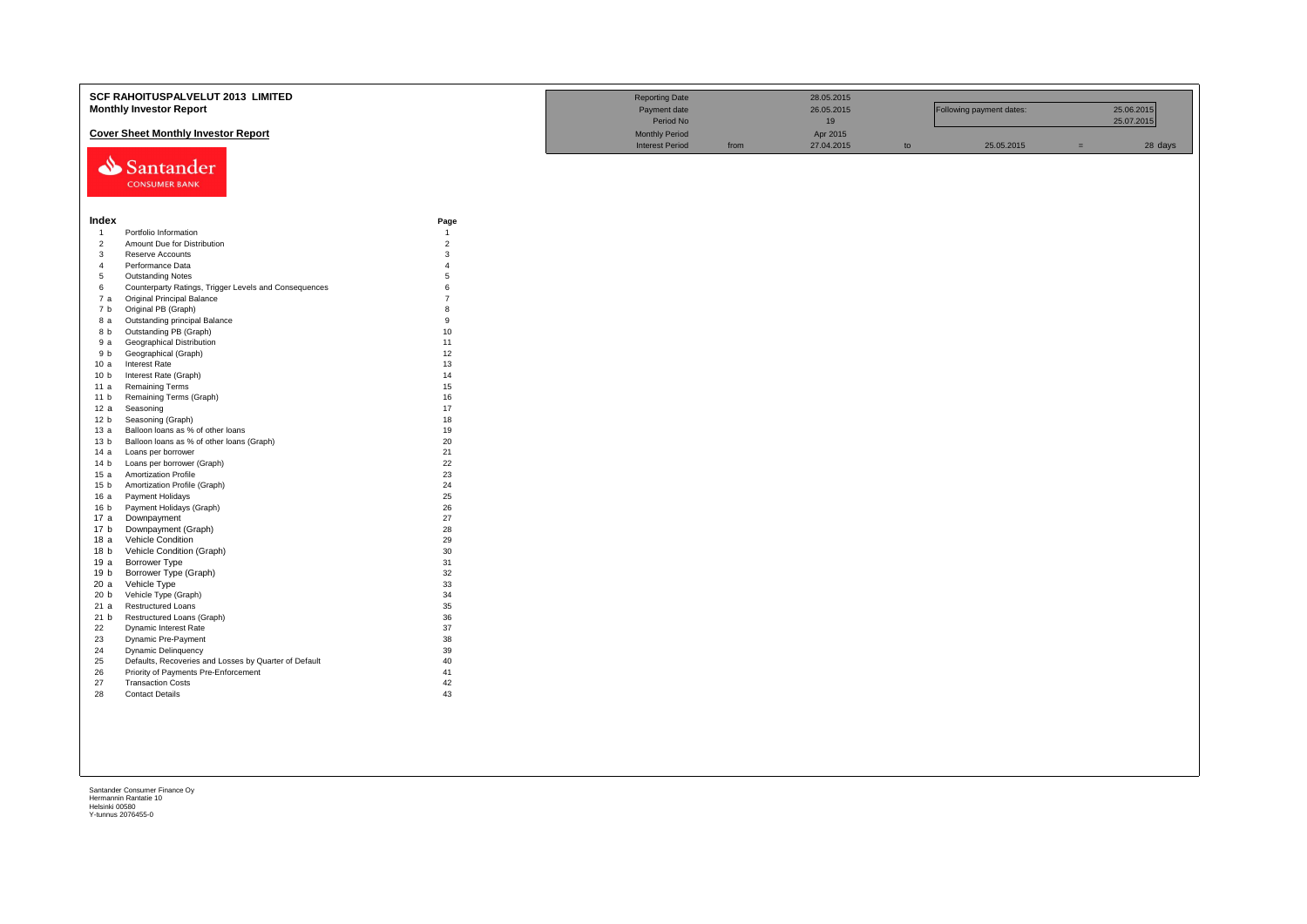| SCF RAHOITUSPALVELUT 2013 LIMITED<br><b>Monthly Investor Report</b><br>1. Portfolio Information |                               | <b>Reporting Date</b><br>Payment date<br>Period No<br><b>Monthly Period</b><br><b>Interest Period</b><br>from | 28.05.2015<br>26.05.2015<br>19<br>Apr 2015<br>27.04.2015 | to $25.05.2015 =$ | 28 days |
|-------------------------------------------------------------------------------------------------|-------------------------------|---------------------------------------------------------------------------------------------------------------|----------------------------------------------------------|-------------------|---------|
| Santander<br><b>CONSUMER BANK</b>                                                               | <b>Current Period</b>         | <b>Previous Period</b>                                                                                        |                                                          |                   |         |
|                                                                                                 | <b>Aggregated Outstanding</b> | <b>Aggregated Outstanding</b>                                                                                 |                                                          |                   |         |
| <b>Outstanding receivables</b>                                                                  | <b>Principal Amount</b>       | <b>Principal Amount</b>                                                                                       |                                                          |                   |         |
| <b>Opening balance</b>                                                                          | 188 278 213,60 EUR            | 201 771 015,04 EUR                                                                                            |                                                          |                   |         |
| Scheduled Loan Principal Repayments                                                             | 6 254 804,57 EUR              | 6 626 485,92 EUR                                                                                              |                                                          |                   |         |
| Prepayments                                                                                     | 6 337 854,15 EUR              | 6 521 272,66 EUR                                                                                              |                                                          |                   |         |
| Deemed Collections - Other                                                                      | <b>EUR</b><br>$\sim 100$      | - EUR                                                                                                         |                                                          |                   |         |
| <b>Total Principal Payments Received</b>                                                        | 12 592 658,72 EUR             | 13 147 758,58 EUR                                                                                             |                                                          |                   |         |
| New Defaulted Auto Loans in Period                                                              | 322 865,95 EUR                | 345 042,86 EUR                                                                                                |                                                          |                   |         |
| <b>Closing Balance</b>                                                                          | 175 362 688,93 EUR            | 188 278 213,60 EUR                                                                                            |                                                          |                   |         |
| <b>Total revenue collections</b>                                                                |                               |                                                                                                               |                                                          |                   |         |
| Revenue and fees received on loan balances                                                      | 1 000 648,00 EUR              | 1 081 136,86 EUR                                                                                              |                                                          |                   |         |
| Recoveries on loans in default                                                                  | 98 870,62 EUR                 | 226 601,75 EUR                                                                                                |                                                          |                   |         |
| Total Revenue Received in Period<br># Loans                                                     | 1 099 518,62 EUR              | 1 307 738,61 EUR                                                                                              |                                                          |                   |         |
| At beginning of period                                                                          | 21 177 Loans                  | 22 341 Loans                                                                                                  |                                                          |                   |         |
| Paid in Full                                                                                    | 1 090 Loans                   | 1 135 Loans                                                                                                   |                                                          |                   |         |
| Repurchased (Deemed Collections)                                                                | Loans<br>$\sim$               | - Loans                                                                                                       |                                                          |                   |         |
| New loans into default                                                                          | 20 Loans                      | 29 Loans                                                                                                      |                                                          |                   |         |
| At end of period                                                                                | 20 067 Loans                  | 21 177 Loans                                                                                                  |                                                          |                   |         |
|                                                                                                 |                               |                                                                                                               |                                                          |                   |         |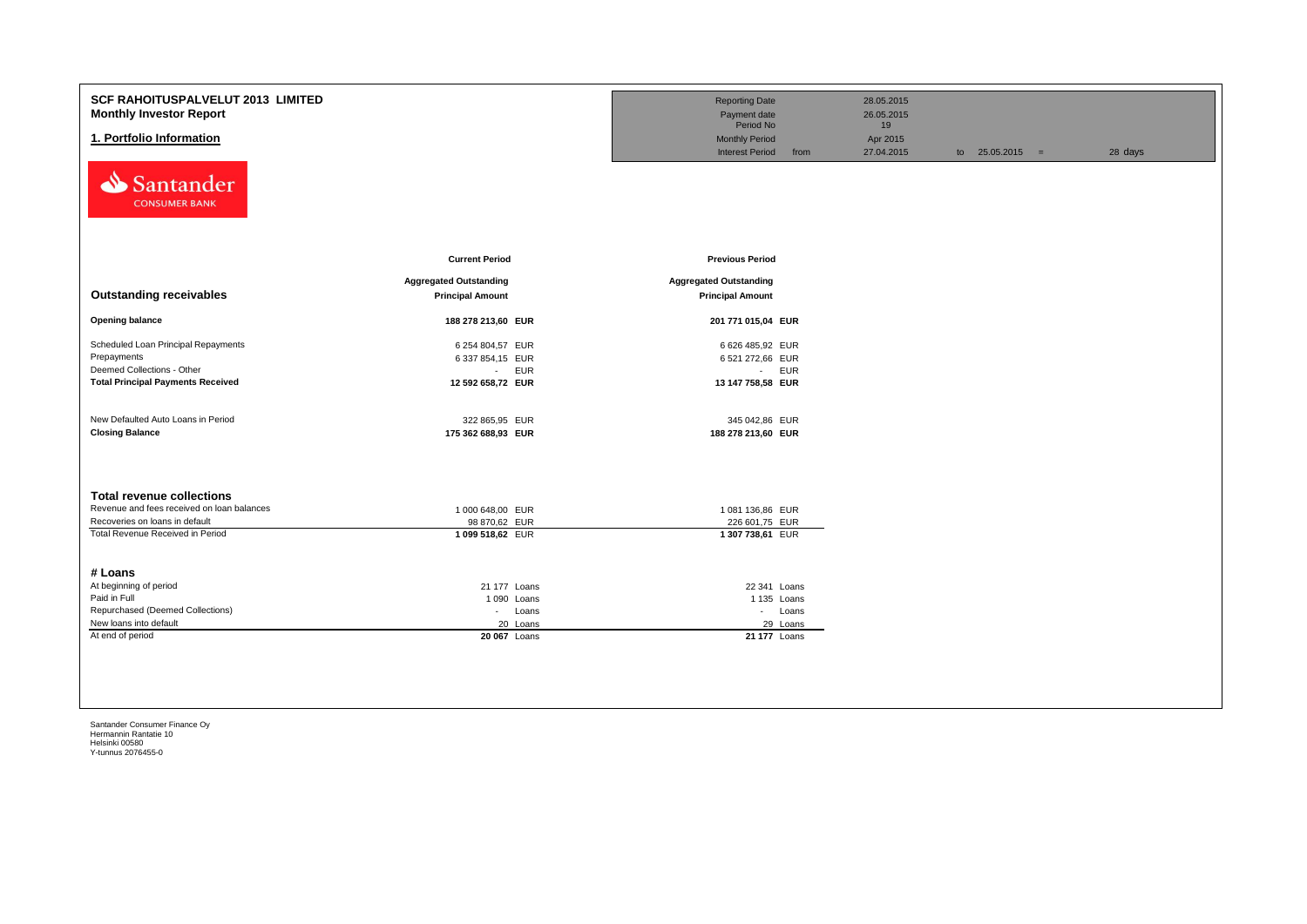| <b>SCF RAHOITUSPALVELUT 2013 LIMITED</b><br><b>Monthly Investor Report</b><br>2. Amount Due for Distribution<br>Santander<br><b>CONSUMER BANK</b>                                                                                                                                                                                                                                                                     |                                                                               | <b>Reporting Date</b><br>Payment date<br>Period No<br><b>Monthly Period</b><br>Interest Period from 27.04.2015 | 28.05.2015<br>26.05.2015<br>19<br>Apr 2015 | to                               | 25.05.2015                                | $=$ | 28 days |
|-----------------------------------------------------------------------------------------------------------------------------------------------------------------------------------------------------------------------------------------------------------------------------------------------------------------------------------------------------------------------------------------------------------------------|-------------------------------------------------------------------------------|----------------------------------------------------------------------------------------------------------------|--------------------------------------------|----------------------------------|-------------------------------------------|-----|---------|
| <b>Purchaser Available Distribution Amount</b><br><b>Current Period</b>                                                                                                                                                                                                                                                                                                                                               |                                                                               |                                                                                                                |                                            |                                  | <b>Previous Period</b>                    |     |         |
| a. Collections (Principal, interest, and fee etc)<br>b. Stamp Duty, Taxes, Liabilities etc. Paid by the Seller to the Purchaser<br>c. Default, Interest, Indemnities etc Paid by the Seller to the Purchaser<br>d. Other amounts Paid by the Seller to the Purchaser<br>e. Interest Earned by the Purchaser<br>f. Other amounts received by the purchaser<br>Total Amount for Purchaser Available Distribution Amount | 13 692 177 EUR<br>0 EUR<br>0 EUR<br>0 EUR<br>0 EUR<br>0 EUR<br>13 692 177 EUR |                                                                                                                |                                            | 14 455 497 EUR<br>14 455 497 EUR | 0 EUR<br>0 EUR<br>0 EUR<br>0 EUR<br>0 EUR |     |         |
| <b>Issuer Available Distribution Amount</b><br>a. Amounts due to Issuer from Purchaser under the Loan Agreement<br>b. Reserve Fund                                                                                                                                                                                                                                                                                    | 13 595 827 EUR<br>9413911 EUR                                                 |                                                                                                                |                                            | 14 342 375 EUR<br>10 088 551 EUR |                                           |     |         |
| c. Interest Earned by the Issuer<br>d. Other amounts received by the issuer<br>Total Amount for Issuer Available Distribution Amount                                                                                                                                                                                                                                                                                  | -64 EUR<br>0 EUR<br>23 009 673 EUR                                            |                                                                                                                |                                            | -65 EUR<br>24 430 861 EUR        | 0 EUR                                     |     |         |
|                                                                                                                                                                                                                                                                                                                                                                                                                       |                                                                               |                                                                                                                |                                            |                                  |                                           |     |         |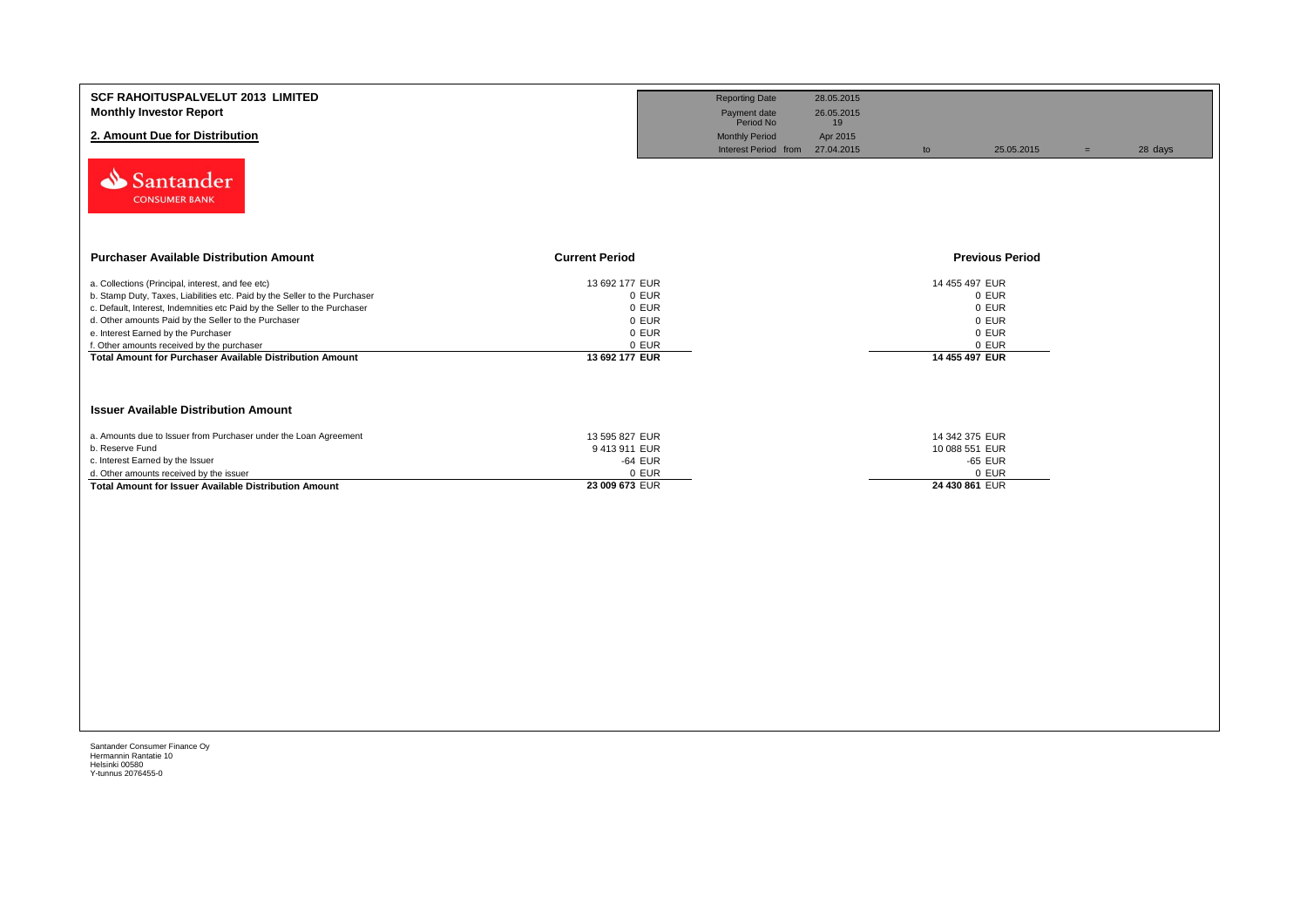| <b>SCF RAHOITUSPALVELUT 2013 LIMITED</b><br><b>Monthly Investor Report</b> |      | <b>Reporting Date</b><br>Payment date |      | 28.05.2015<br>26.05.2015 |    |            |     |         |
|----------------------------------------------------------------------------|------|---------------------------------------|------|--------------------------|----|------------|-----|---------|
|                                                                            |      | Period No                             |      | 19                       |    |            |     |         |
| 3. Reserve Accounts                                                        |      | <b>Monthly Period</b>                 |      | Apr 2015                 |    |            |     |         |
| ∾<br>Santander<br><b>CONSUMER BANK</b>                                     |      | <b>Interest Period</b>                | from | 27.04.2015               | to | 25.05.2015 | $=$ | 28 days |
| <b>Note Balance</b>                                                        |      |                                       |      |                          |    |            |     |         |
| Beginning of Period                                                        |      | 188 278 213,60 EUR                    |      |                          |    |            |     |         |
| End of Period                                                              |      | 175 362 688,93 EUR                    |      |                          |    |            |     |         |
|                                                                            |      |                                       |      |                          |    |            |     |         |
| <b>Reserve Fund</b>                                                        | in % |                                       |      |                          |    |            |     |         |
| <b>Beginning of Period</b>                                                 | 2,9% | 5 378 490,38 EUR                      |      |                          |    |            |     |         |
| Cash Outflow                                                               |      | 5 378 490,38 EUR                      |      |                          |    |            |     |         |
| Cash Inflow                                                                |      | 5 002 570,17 EUR                      |      |                          |    |            |     |         |
| End of Period                                                              | 2,7% | 5 002 570,17 EUR                      |      |                          |    |            |     |         |
| Required Reserve Amount                                                    | 2,7% | 5 002 570,17 EUR                      |      |                          |    |            |     |         |
| <b>Liquidity Balance</b>                                                   |      |                                       |      |                          |    |            |     |         |
| <b>Beginning of Period</b>                                                 | 2,1% | 4 035 420,30 EUR                      |      |                          |    |            |     |         |
| Cash Outflow                                                               |      | 4 035 420,30 EUR                      |      |                          |    |            |     |         |
| Cash Inflow                                                                |      | 3765 564,27 EUR                       |      |                          |    |            |     |         |
| End of Period                                                              | 2,0% | 3765 564,27 EUR                       |      |                          |    |            |     |         |
| <b>Required Reserve Amount</b>                                             | 2,0% | 3765 564,27 EUR                       |      |                          |    |            |     |         |
| <b>Servicer Advance Reserve Fund</b>                                       |      |                                       |      |                          |    |            |     |         |
| <b>Beginning of Period</b>                                                 |      | 100 000,00 EUR                        |      |                          |    |            |     |         |
| Cash Outflow                                                               |      | <b>EUR</b><br>$\sim$                  |      |                          |    |            |     |         |
| Cash Inflow                                                                |      | <b>EUR</b><br>$\sim$                  |      |                          |    |            |     |         |
| End of Period                                                              |      | 100 000,00 EUR                        |      |                          |    |            |     |         |
| <b>Required Reserve Amount</b>                                             |      | 100 000,00 EUR                        |      |                          |    |            |     |         |
| <b>Set-off from Deposits</b>                                               |      |                                       |      |                          |    |            |     |         |

No borrowers whose loans were sold to SCF Rahoituspalvelut 2013 held deposits with Santander Consumer Finance OY. The risk of set-off from deposits is therefore zero.

*We hereby confirm that the Seller confirms its ongoing retention of a net economic interest of at least 5% in accordance with Article 405 of the CRR and Article 51 of the AIFMR*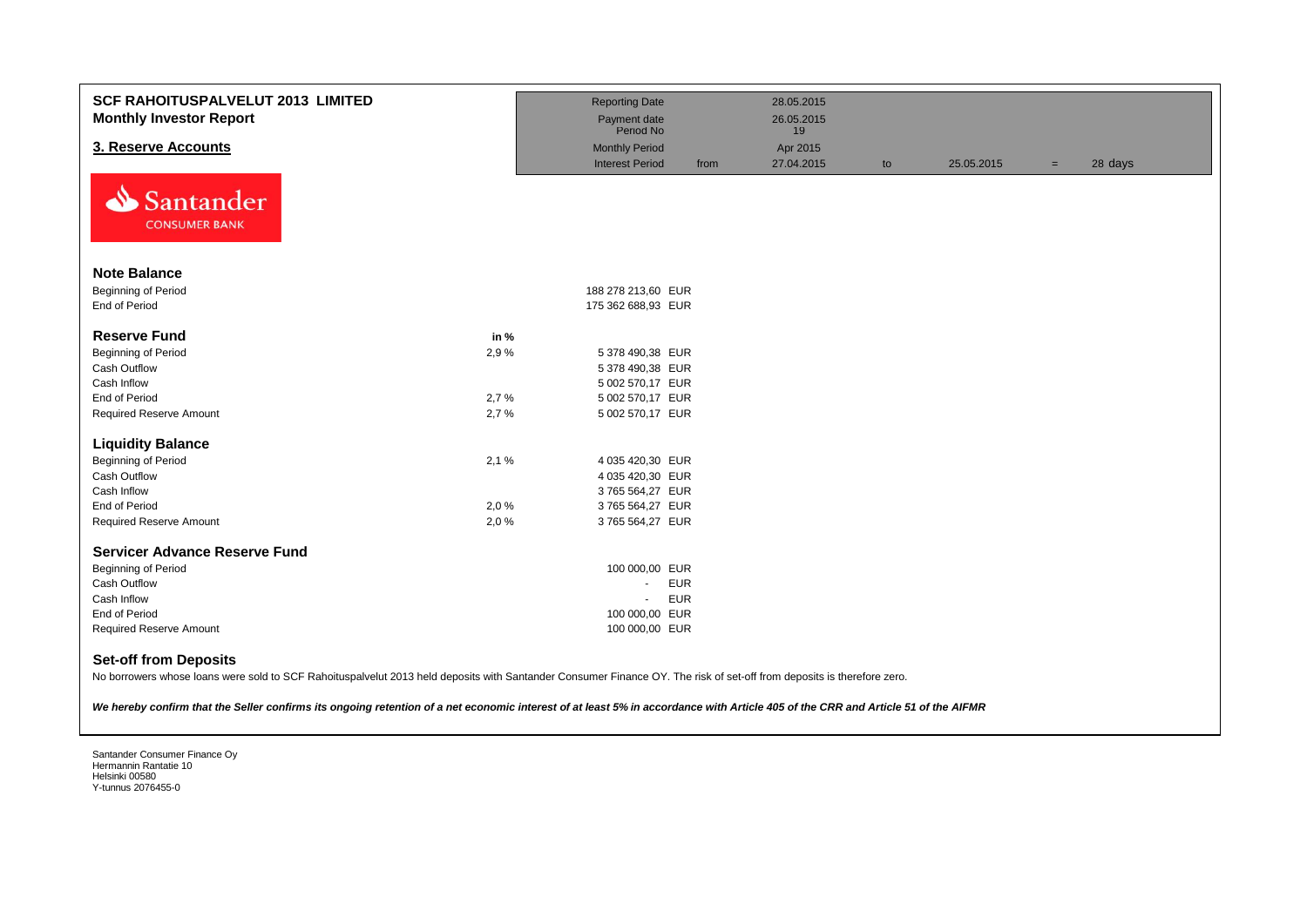| SCF RAHOITUSPALVELUT 2013 LIMITED<br><b>Monthly Investor Report</b><br>4. Performance Data<br>Santander<br>⇘<br><b>CONSUMER BANK</b> |                            |                    |                          | <b>Reporting Date</b><br>Payment date<br>Period No<br><b>Monthly Period</b><br><b>Interest Period</b> | from | 28.05.2015<br>26.05.2015<br>19<br>Apr 2015<br>27.04.2015 | to | 25.05.2015 | $=$ | 28 days |
|--------------------------------------------------------------------------------------------------------------------------------------|----------------------------|--------------------|--------------------------|-------------------------------------------------------------------------------------------------------|------|----------------------------------------------------------|----|------------|-----|---------|
| <b>Asset Balance</b>                                                                                                                 |                            |                    |                          |                                                                                                       |      |                                                          |    |            |     |         |
| Beginning of Period                                                                                                                  |                            | 188 278 213,60 EUR |                          |                                                                                                       |      |                                                          |    |            |     |         |
| End of Period                                                                                                                        |                            | 175 362 688,93 EUR |                          |                                                                                                       |      |                                                          |    |            |     |         |
| <b>Portfolio Performance:</b>                                                                                                        | <b>EUR</b>                 | %                  | # loans                  |                                                                                                       |      |                                                          |    |            |     |         |
| <b>Performing Receivables:</b>                                                                                                       |                            |                    |                          |                                                                                                       |      |                                                          |    |            |     |         |
| Current                                                                                                                              | 156 953 006,00             | 89,50 %            | 18 194                   |                                                                                                       |      |                                                          |    |            |     |         |
| 1-29 days past due                                                                                                                   | 15 114 135,59              | 8,62%              | 1511                     |                                                                                                       |      |                                                          |    |            |     |         |
|                                                                                                                                      |                            | 0,00%              |                          |                                                                                                       |      |                                                          |    |            |     |         |
| <b>Delinquent Receivables:</b>                                                                                                       |                            |                    |                          |                                                                                                       |      |                                                          |    |            |     |         |
| 30-59 days past due                                                                                                                  | 2 355 380,01               | 1,34 %             | 257                      |                                                                                                       |      |                                                          |    |            |     |         |
| 60-89 days past due                                                                                                                  | 656 539,39                 | 0,37%              | 69                       |                                                                                                       |      |                                                          |    |            |     |         |
| 90-119 days past due                                                                                                                 | 149 384,46                 | 0,09%              | 20                       |                                                                                                       |      |                                                          |    |            |     |         |
| 120-149 days past due                                                                                                                | 56 542,80                  | 0,03%              | 9                        |                                                                                                       |      |                                                          |    |            |     |         |
| 150-179 days past due<br><b>Total Performing and Delinquent</b>                                                                      | 77 700,68<br>175 362 689   | 0,04 %<br>100,00%  | $\overline{7}$<br>20 067 |                                                                                                       |      |                                                          |    |            |     |         |
|                                                                                                                                      |                            |                    |                          |                                                                                                       |      |                                                          |    |            |     |         |
| <b>Current Period Defaults</b><br><b>Cumulative Defaults</b>                                                                         | 322 865,95<br>3 584 980,73 |                    | 20<br>340                |                                                                                                       |      |                                                          |    |            |     |         |
| <b>Current Period Recoveries</b>                                                                                                     | 98 870,62                  |                    |                          |                                                                                                       |      |                                                          |    |            |     |         |
| <b>Cumulative Recoveries</b>                                                                                                         | 2 317 291,56               |                    |                          |                                                                                                       |      |                                                          |    |            |     |         |
|                                                                                                                                      |                            |                    |                          |                                                                                                       |      |                                                          |    |            |     |         |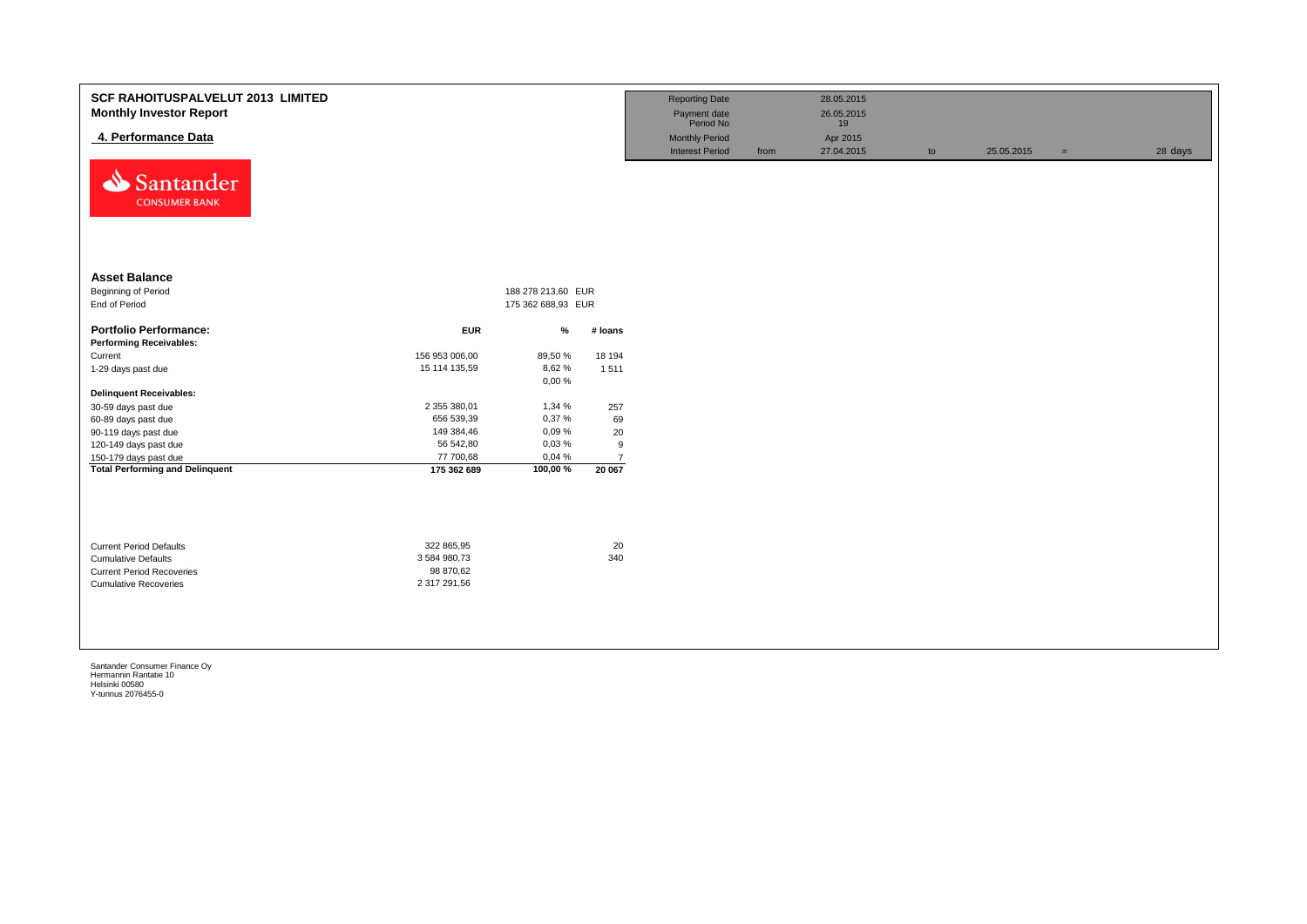

| 1. Note Balance                                       | <b>All Notes</b>   | <b>Class A</b>           | <b>Class B</b>               | <b>Class C</b>           | Class C                |
|-------------------------------------------------------|--------------------|--------------------------|------------------------------|--------------------------|------------------------|
| <b>General Note Information</b>                       |                    |                          |                              |                          |                        |
| <b>ISIN Code</b>                                      |                    | XS0973934192             | XS0973934358                 | N/A                      | N/A                    |
| Currency                                              |                    | <b>EUR</b>               | <b>EUR</b>                   | <b>EUR</b>               | <b>EUR</b>             |
| <b>Initial Tranching</b>                              | 100 %              | 85,5%                    | 9,5%                         | 5,0%                     | 0.0%                   |
| <b>Legal Final Maturity Date</b>                      |                    | 31.08.2018               | 31.08.2018                   | 31.08.2018               | 31.08.2018             |
| Rating (Fitch/Moody's)                                |                    | AAA / AAA                | $A+ / A2$                    | Not rated                | Not rated              |
| Initial Notes Aggregate Principal Outstanding Balance | 513 300 000.00 EUR | 439 000 000,00 EUR       | 48 800 000,00 EUR            | 25 500 000,00 EUR        | 55 000.00 EUR          |
| Initial Nominal per Note                              |                    | 100 000,00<br><b>EUR</b> | <b>EUR</b><br>100 000,00     | 100 000,00<br><b>EUR</b> | <b>EUR</b><br>1 000,00 |
| Initial Number of Notes per Class                     | 5133               | 4390                     | 488                          | 255                      | 55                     |
| <b>Current Note Information</b>                       |                    |                          |                              |                          |                        |
| Class Principal Outstanding Opening Balance           | 188 223 213.60 EUR | 113 923 213.60 EUR       | 48 800 000.00 EUR            | 25 500 000.00 EUR        | 55 000.00              |
| Available Distribution Amount                         | 23 009 672.85 EUR  |                          |                              |                          |                        |
| Amortisation                                          | 12 915 524,67 EUR  |                          |                              |                          |                        |
| <b>Redemption per Class</b>                           | 12 915 524,67 EUR  | 12 915 524,67 EUR        | <b>EUR</b>                   | <b>EUR</b>               | <b>EUR</b>             |
| Redemption per Note                                   |                    | 2 942,03 EUR             | <b>EUR</b>                   | <b>EUR</b>               | <b>EUR</b>             |
| Class Principal Outstanding Closing Balance           | 175 307 688,93 EUR | 101 007 688,93 EUR       | 48 800 000,00 EUR            | 25 500 000.00 EUR        | 55 000.00              |
| <b>Current Tranching</b>                              |                    | 57.62%                   | 27,84 %                      | 14,55 %                  | 0,03%                  |
| <b>Current Pool Factor</b>                            |                    | 0.23                     | 1.00                         | 1.00                     | 1.00                   |
|                                                       | <b>All Notes</b>   | <b>Class A</b>           | <b>Class B</b>               | <b>Class C</b>           | <b>Class C</b>         |
| 2. Payments to Investors per Note                     |                    |                          |                              |                          |                        |
| Interest rate Basis: 1-M EURIBOR / Spread             |                    |                          |                              |                          |                        |
| Day Count Convention                                  |                    | (30/360)                 | (30/360)                     | (30/360)                 | (30/360)               |
| <b>Interest Days</b>                                  | 28                 |                          |                              |                          |                        |
| Principal Outstanding per Note Beginning of Period    |                    | 25 950.62 EUR            | 100 000.00 EUR               | 100 000.00 EUR           | 1 000.00 EUR           |
| >Principal Repayment per note                         |                    | 2 942,03 EUR             | <b>EUR</b><br>$\overline{a}$ | <b>EUR</b>               | <b>EUR</b>             |
| Principal Outstanding per Note End of Period          |                    | 23 008,59 EUR            | 100 000,00<br><b>EUR</b>     | 100 000,00 EUR           | 1 000.00 EUR           |
| >Interest accrued for the period                      |                    | 17,34 EUR                | 75,17 EUR                    | 83,50 EUR                | 0,835 EUR              |
| <b>Interest Payment</b>                               | 134 112,51         | 76 138,68 EUR            | 36 681,33 EUR                | 21 292,50 EUR            | 45,93 EUR              |
| Interest Payment per Note                             |                    | 17,34 EUR                | 75,17 EUR                    | 83,50 EUR                | 0.84 EUR               |
| 3. Credit Enhancements                                |                    |                          |                              |                          |                        |
| Initial total CE (Subordination, Reserve)             |                    | 16,98%                   | 7,48 %                       | 2,50%                    |                        |
|                                                       |                    | 50,83%                   | 23,02%                       | 8,44 %                   |                        |
| Current CE (incl. Excess Spread)                      |                    |                          |                              |                          |                        |

**SCF RAHOITUSPALVELUT 2013 LIMITED** 28.05.2015 **Monthly Investor Report**<br> **Monthly Investor Report** 26.05.2015<br>
Payment date 26.05.2015<br>
Period No Payment date<br>Period No **5. Outstanding Notes Monthly Period Apr 2015**<br> **1. Outstanding Notes Apr 2015**<br>
Interest Period from 27.04.2015 Interest Period from 27.04.2015 to 25.05.2015 = 28 days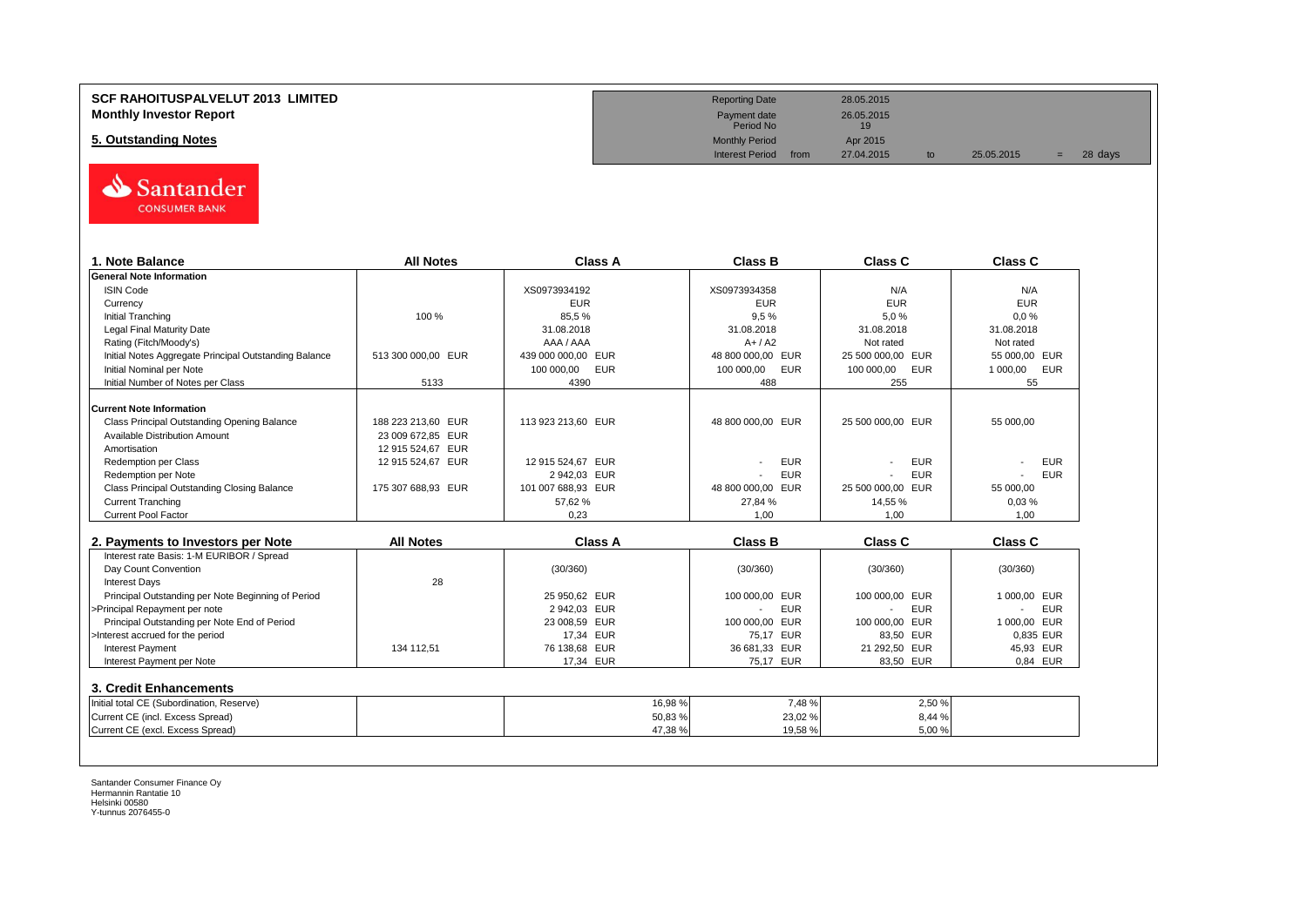## **SCF RAHOITUSPALVELUT 2013 LIMITED**<br>**Monthly Investor Report** Payment date 26.05.2015

**6. Counterparty Ratings, Trigger Levels and Consequences** 

Reporting Date 28.05.2015<br>Payment date 26.05.2015<br>Period No 19<br>Monthly Period Apr 2015

Interest Period:  $27.04.2015$  to  $25.05.2015$  = 28 days

Santander CONSUMER BANK

|                                   |                                           |          | <b>Rating Triggers</b> |                   |           |              |                        |                  |           |                   |                                                                                                                                                                                                                                                                                                                                                                                                                                                                                                                                                                                                        |
|-----------------------------------|-------------------------------------------|----------|------------------------|-------------------|-----------|--------------|------------------------|------------------|-----------|-------------------|--------------------------------------------------------------------------------------------------------------------------------------------------------------------------------------------------------------------------------------------------------------------------------------------------------------------------------------------------------------------------------------------------------------------------------------------------------------------------------------------------------------------------------------------------------------------------------------------------------|
|                                   |                                           |          |                        | <b>Short Term</b> |           |              |                        | <b>Long Term</b> |           |                   |                                                                                                                                                                                                                                                                                                                                                                                                                                                                                                                                                                                                        |
|                                   |                                           |          | Fitch                  |                   | Moody's   |              | Fitch                  |                  | Moody's   |                   |                                                                                                                                                                                                                                                                                                                                                                                                                                                                                                                                                                                                        |
| <b>Transaction Role</b>           | Counterparty                              | Criteria | Current                | Criteria          | Current   | Criteria     | Current                | Criteria         | Current   | Trigger breached? | Summary of Contractual Requirements if Rating Trigger Breach                                                                                                                                                                                                                                                                                                                                                                                                                                                                                                                                           |
| Issuer                            | Rahoituspalvelut 2013 Limited             |          | No rating              |                   | No rating |              | No rating              |                  | No rating | N/A               |                                                                                                                                                                                                                                                                                                                                                                                                                                                                                                                                                                                                        |
| Seller                            | Santander Consumer Finance Oy             |          | No rating              |                   | No rating |              | No rating              |                  | No rating | N/A               |                                                                                                                                                                                                                                                                                                                                                                                                                                                                                                                                                                                                        |
| Servicer                          | Santander Consumer Finance Oy             |          | No rating              |                   | No rating |              | No rating              |                  | No rating | N/A               |                                                                                                                                                                                                                                                                                                                                                                                                                                                                                                                                                                                                        |
| Servicer's Owner                  | Santander Consumer Finance                | N/A      | F <sub>2</sub>         | N/A               | $P-2$     | BBB-         | $A-$<br>Outlook stable | Baa3             | Baa1      | <b>No</b>         | Banco Santander S.A. undertakes in the Servicing Agreement to act as Back-Up Servicer Facilitator,<br>which will require it to (i) select a bank or financial institution having the requirements set out in the<br>Servicing Agreement and willing to assume the duties of a successor servicer in the event that a<br>Servicer Termination Notice is delivered, (ii) review the information provided to it by the Servicer<br>under the Servicing Agreement, (iii) enter into appropriate data confidentiality provisions and (iv)<br>notify the Servicer if it requires further assistance.         |
| <b>Transaction Account Bank</b>   | Deutsche Bank AG                          | F1       | F1                     | $P-1$             | $P-2$     | $\mathsf{A}$ | $\mathsf{A}$           | A2               | A3        | Yes               | The Issuer and the Purchaser shall (with the prior written consent of the Note Trustee) arrange for<br>the transfer (within 30 calendar days) of:<br>(i) in relation to the Issuer, the Issuer Secured Accounts and the Expenses Loan Payment Account and<br>all of the funds standing to the credit of the Issuer Secured Accounts and the Expenses Loan Payment<br>Account; and<br>(ii) in relation to the Purchaser, the Purchaser Transaction Account and all funds standing to the<br>credit of the Purchaser Transaction Account,<br>to another bank that meets the applicable Required Ratings. |
| Paying Agent and related roles    | Deutsche Bank AG                          |          | F1                     |                   | $P-2$     |              | A                      |                  | A3        |                   |                                                                                                                                                                                                                                                                                                                                                                                                                                                                                                                                                                                                        |
| Corporate Service Provider        | Deutsche International Corporate Services |          | F1                     |                   | $P-2$     |              | $\overline{A}$         |                  | A3        |                   |                                                                                                                                                                                                                                                                                                                                                                                                                                                                                                                                                                                                        |
| Note Trustee and Security Trustee | Deutsche Trustee Company Limited          |          | F1                     |                   | $P-2$     |              | A                      |                  | A3        |                   |                                                                                                                                                                                                                                                                                                                                                                                                                                                                                                                                                                                                        |
| <b>Collections Account Bank</b>   | Skandinaviska Enskilda Banken             | F1       | F <sub>1</sub>         | $P-1$             | $P-1$     | $\mathsf{A}$ | $A+$                   | A2               | A 1       | No                | The Servicer shall (with the prior written consent of the Note Trustee) use reasonable endeavours to<br>arrange for the transfer (within 30 calendar days) of the Issuer Collections Account and all of the<br>funds standing to the credit of the Issuer Collections Account to another bank which meets the<br>Required Ratings.                                                                                                                                                                                                                                                                     |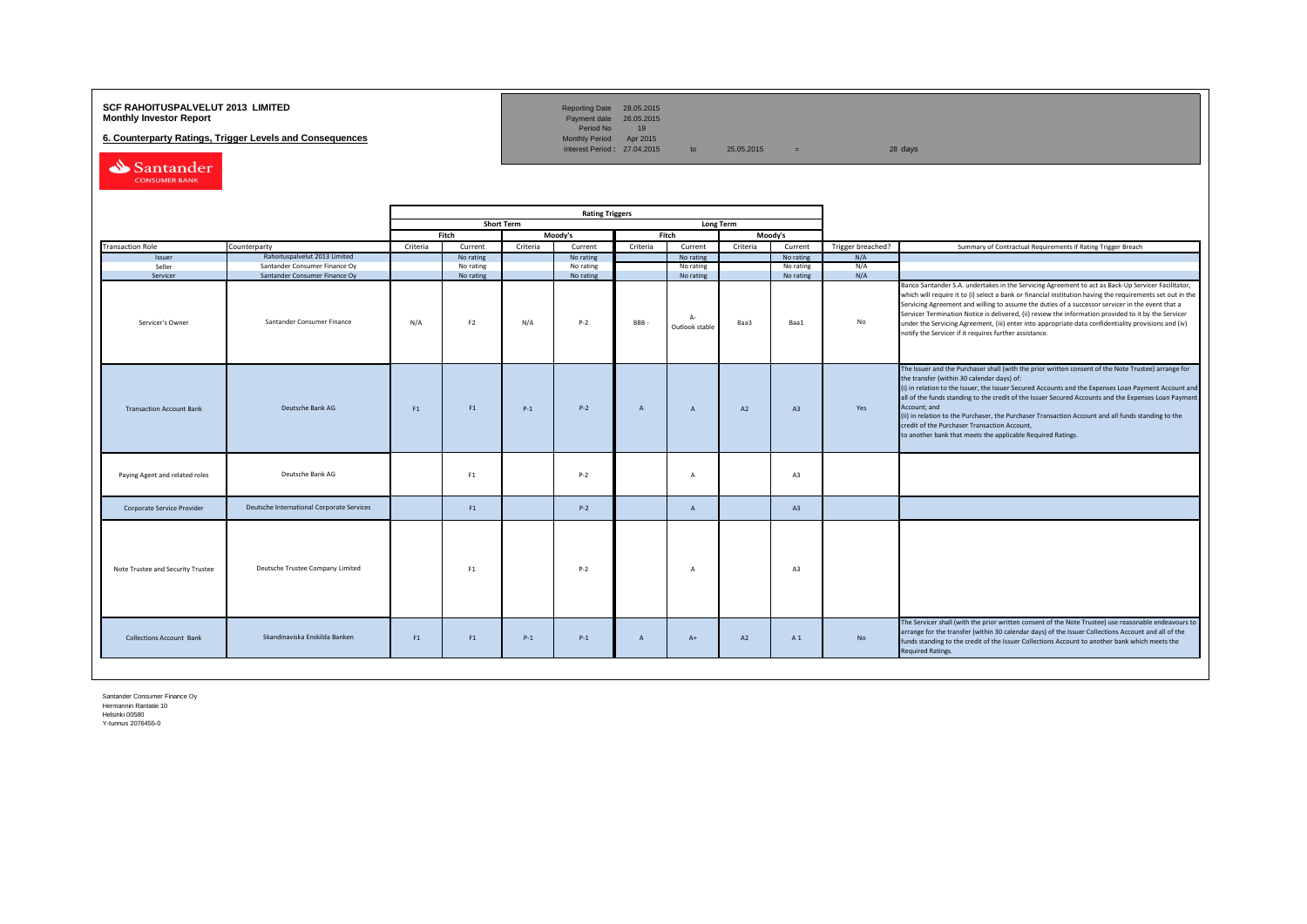# **SCF RAHOITUSPALVELUT 2013 LIMITED** Reporting Date 28.05.2015 **Monthly Investor Report Payment date** Payment date 26.05.2015

# **7.a Original Portfolio Principal Balance** Monthly Period **Apr 2015**<br>Interest Period **Apr 2015 Apr 2015 Apr 2015**



Average amount - all: 12 666

Interest Period from 27.04.2015 to 25.05.2015 = 28 days

|            |               |           |                         | <b>TOTAL</b> |                               |                     |
|------------|---------------|-----------|-------------------------|--------------|-------------------------------|---------------------|
| <b>Min</b> | <b>Max</b>    | <b>No</b> | <b>Original balance</b> | %            | <b>WA mounths to maturity</b> | <b>WA seasoning</b> |
|            | 0 5 0 0 0     | 7722      | 25 239 514              | 4,9%         | 19,0                          | 13,7                |
|            | 5 000 10 000  | 12 105    | 90 402 977              | 17,6 %       | 33,1                          | 12,1                |
|            | 10 000 15 000 | 8965      | 110 601 458             | 21,5%        | 40,4                          | 10,9                |
|            | 15 000 20 000 | 5 1 8 0   | 89 340 707              | 17,4 %       | 43,5                          | 10,1                |
|            | 20 000 25 000 | 2882      | 64 224 790              | 12,5%        | 44,9                          | 9,8                 |
|            | 25 000 30 000 | 1476      | 40 132 379              | 7,8%         | 45,1                          | 9,3                 |
|            | 30 000 35 000 | 797       | 25 750 357              | 5,0%         | 44,8                          | 9,8                 |
|            | 35 000 40 000 | 473       | 17 609 997              | 3,4%         | 44,3                          | 9,9                 |
|            | 40 000 45 000 | 294       | 12 468 941              | 2,4 %        | 44,6                          | 9,7                 |
|            | 45 000 50 000 | 238       | 11 245 953              | 2,2%         | 45,3                          | 10,0                |
|            | 50 000 55 000 | 119       | 6 227 331               | 1,2%         | 46,6                          | 9,0                 |
|            | 55 000 60 000 | 78        | 4 470 912               | 0,9%         | 47,1                          | 8,8                 |
| $60000 +$  |               | 201       | 15 640 043              | 3,0%         | 44,3                          | 8,3                 |
|            |               |           |                         |              |                               |                     |
| Total      |               | 40 530    | 513 355 357             | 100 %        |                               |                     |

Period No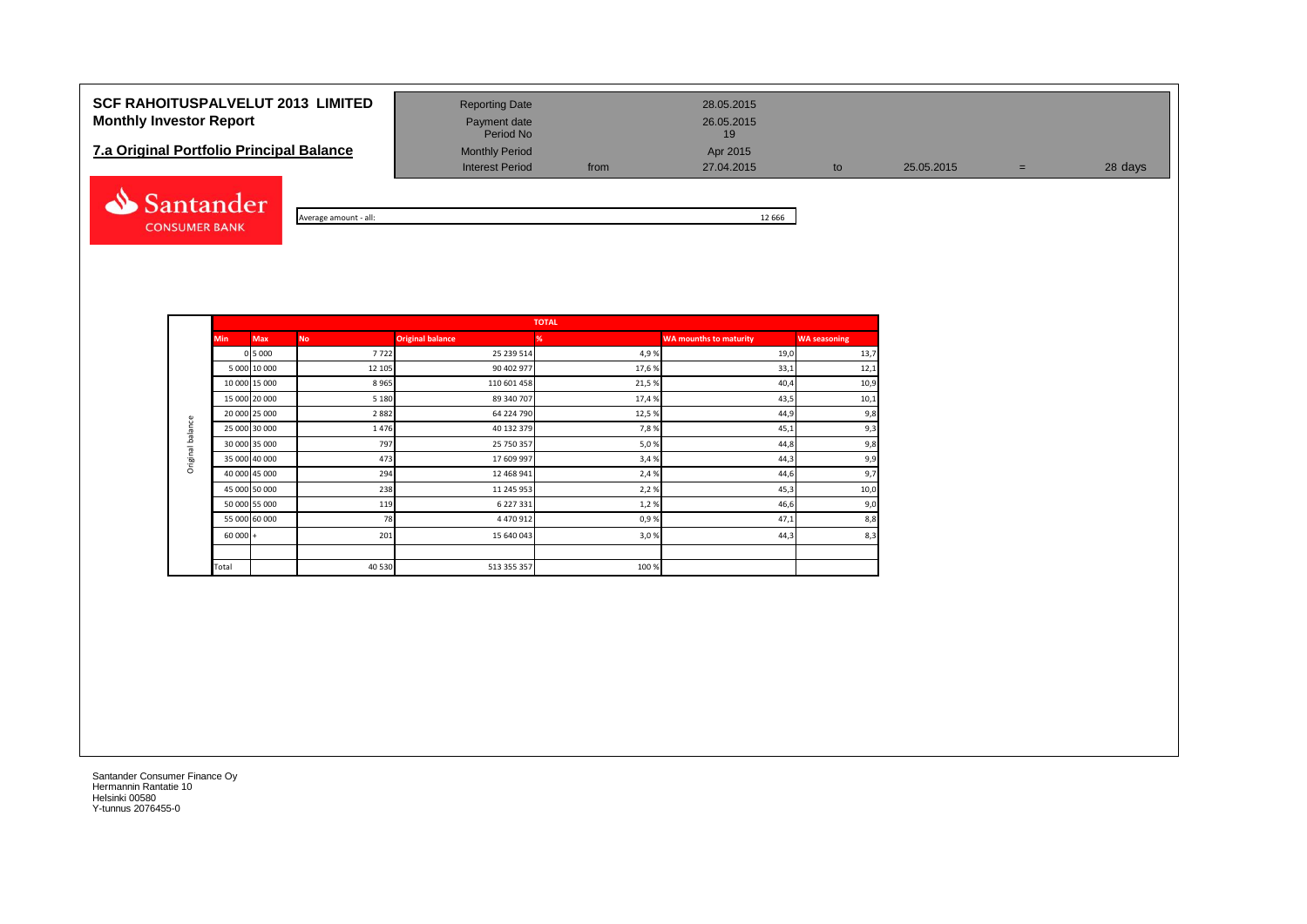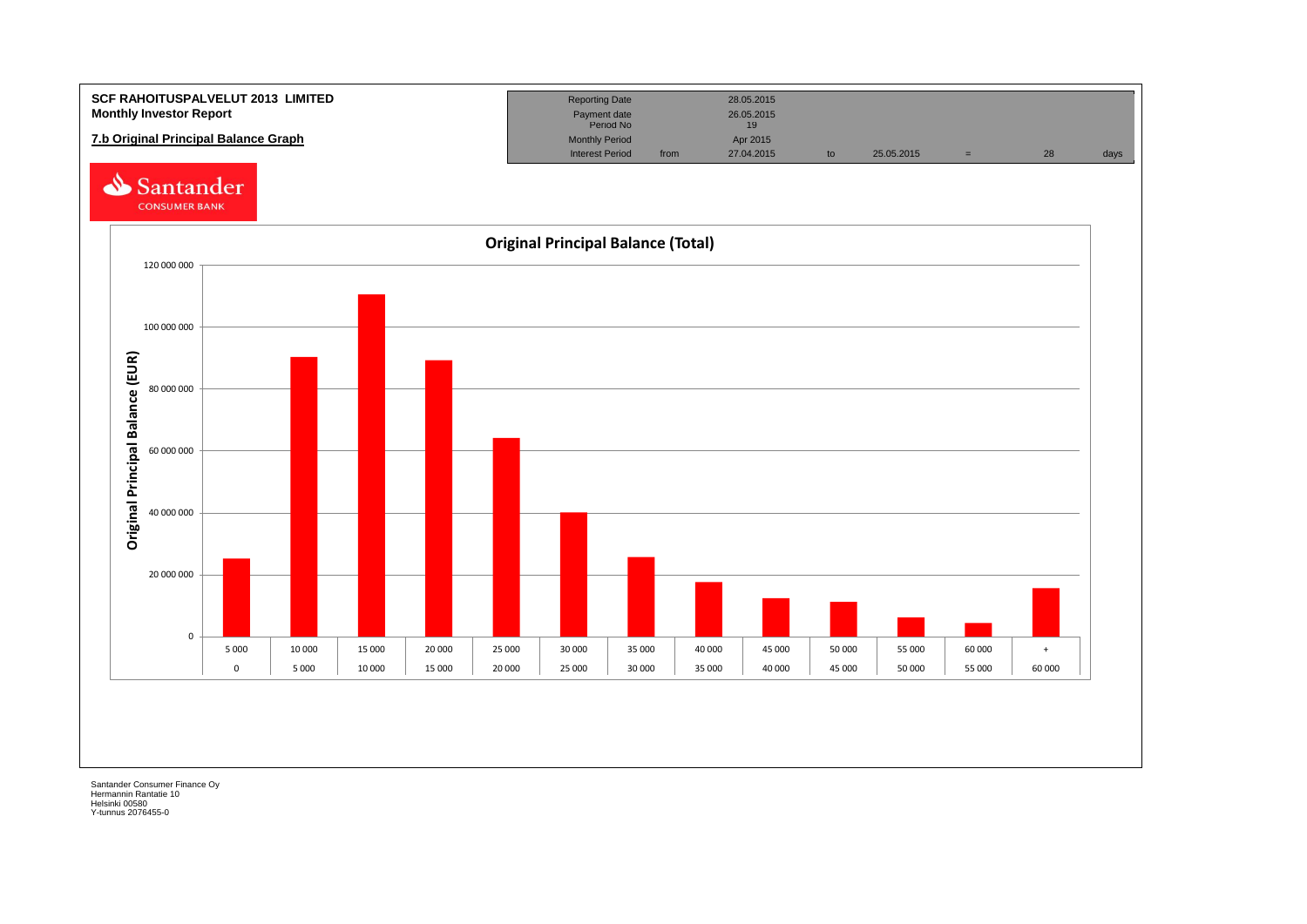| <b>SCF RAHOITUSPALVELUT 2013 LIMITED</b><br><b>Monthly Investor Report</b><br>8.a Outstanding Principal Balance | <b>Reporting Date</b><br>Payment date<br>Period No<br><b>Monthly Period</b><br><b>Interest Period</b> | from | 28.05.2015<br>26.05.2015<br>19<br>Apr 2015<br>27.04.2015 | 25.05.2015 | $=$ | 28 days |
|-----------------------------------------------------------------------------------------------------------------|-------------------------------------------------------------------------------------------------------|------|----------------------------------------------------------|------------|-----|---------|
| Santander                                                                                                       |                                                                                                       |      | 0.700                                                    |            |     |         |



|                     |            |               |           | <b>TOTAL</b>               |         |                              |                     |  |  |  |  |
|---------------------|------------|---------------|-----------|----------------------------|---------|------------------------------|---------------------|--|--|--|--|
|                     | <b>Min</b> | <b>Max</b>    | <b>No</b> | <b>Outstanding balance</b> | %       | <b>WA months to maturity</b> | <b>WA seasoning</b> |  |  |  |  |
|                     |            | 0 5 0 0 0     | 7 2 4 2   | 19 327 780                 | 11,02 % | 17,6                         | 30,3                |  |  |  |  |
|                     |            | 5 000 10 000  | 6664      | 48 603 773                 | 27,72%  | 27,9                         | 28,5                |  |  |  |  |
|                     |            | 10 000 15 000 | 3 2 5 1   | 39 553 853                 | 22,56%  | 31,4                         | 27,3                |  |  |  |  |
|                     |            | 15 000 20 000 | 1502      | 25 879 052                 | 14,76 % | 32,0                         | 26,7                |  |  |  |  |
|                     |            | 20 000 25 000 | 618       | 13 712 425                 | 7,82%   | 32,5                         | 26,6                |  |  |  |  |
| Outstanding balance |            | 25 000 30 000 | 301       | 8 147 479                  | 4,65%   | 31,9                         | 26,9                |  |  |  |  |
|                     |            | 30 000 35 000 | 193       | 6 258 832                  | 3,57%   | 33,2                         | 26,4                |  |  |  |  |
|                     |            | 35 000 40 000 | 119       | 4 4 3 9 7 5 4              | 2,53%   | 31,2                         | 28,0                |  |  |  |  |
|                     |            | 40 000 45 000 | 55        | 2 3 1 0 3 3 1              | 1,32%   | 32,5                         | 27,3                |  |  |  |  |
|                     |            | 45 000 50 000 | 45        | 2 135 471                  | 1,22%   | 31,3                         | 28,1                |  |  |  |  |
|                     |            | 50 000 55 000 | 29        | 1522888                    | 0,87%   | 32,0                         | 25,6                |  |  |  |  |
|                     |            | 55 000 60 000 | 14        | 810482                     | 0,46%   | 28,5                         | 28,7                |  |  |  |  |
|                     | $60000 +$  |               | 34        | 2 660 570                  | 1,52%   | 32,0                         | 27,1                |  |  |  |  |
|                     |            |               |           |                            |         |                              |                     |  |  |  |  |
|                     | Total      |               | 20 067    | 175 362 689                | 100,0%  |                              |                     |  |  |  |  |

**CONSUMER BANK**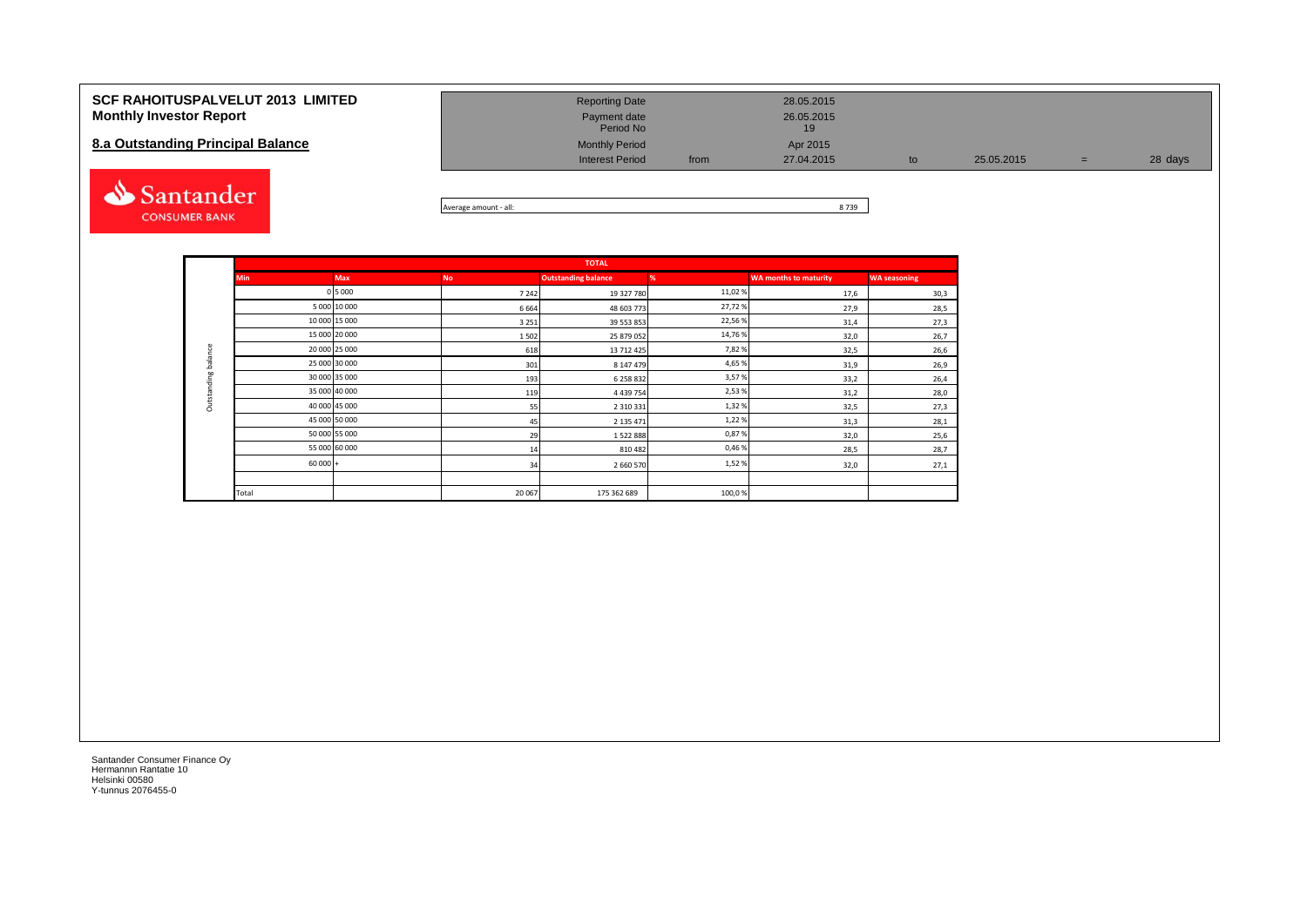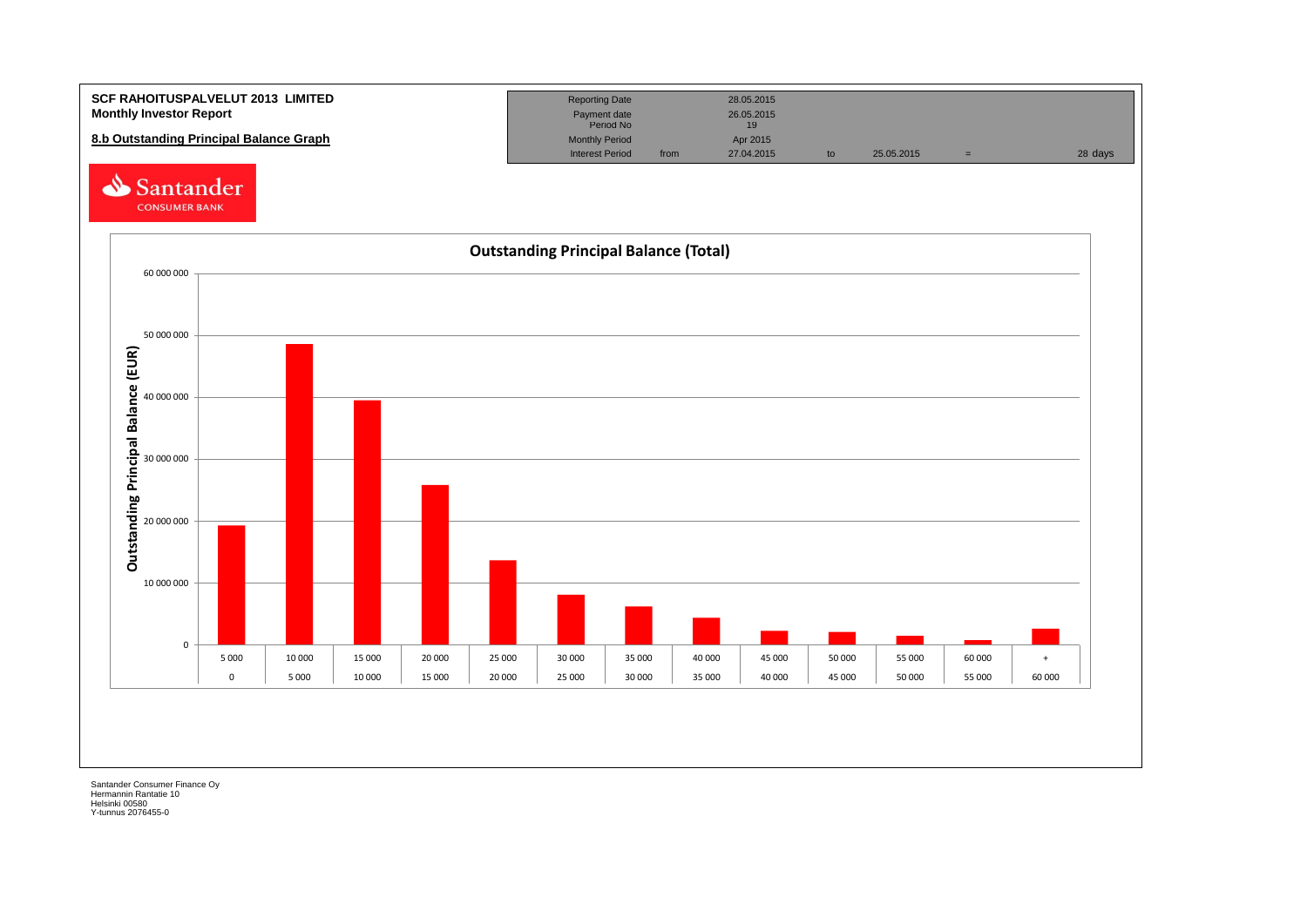| <b>SCF RAHOITUSPALVELUT 2013 LIMITED</b> | <b>Reporting Date</b>     |      | 28.05.2015       |                           |
|------------------------------------------|---------------------------|------|------------------|---------------------------|
| <b>Monthly Investor Report</b>           | Payment date<br>Period No |      | 26.05.2015<br>19 |                           |
| 9.a Geographical Distribution            | <b>Monthly Period</b>     |      | Apr 2015         |                           |
|                                          | <b>Interest Period</b>    | from | 27.04.2015       | to $25.05.2015 = 28$ days |



|                  | TUTAL     |                            |                          |                                      |      |  |  |  |  |  |  |  |
|------------------|-----------|----------------------------|--------------------------|--------------------------------------|------|--|--|--|--|--|--|--|
| <b>District</b>  | <b>No</b> | <b>Outstanding balance</b> | % of Outstanding balance | <b>WA months to mai WA seasoning</b> |      |  |  |  |  |  |  |  |
| Central Finland  | 2 1 7 3   | 18 302 073                 | 10,44 %                  | 29,0                                 | 27,9 |  |  |  |  |  |  |  |
| Eastern Finland  | 585       | 4771212                    | 2,72%                    | 29,7                                 | 27,3 |  |  |  |  |  |  |  |
| East Tavastia    | 1 1 5 9   | 10 087 136                 | 5,75%                    | 29,0                                 | 28,2 |  |  |  |  |  |  |  |
| Greater Helsinki | 6967      | 63 790 794                 | 36,38%                   | 29,2                                 | 27,7 |  |  |  |  |  |  |  |
| Northern Finland | 2002      | 17722932                   | 10,11%                   | 29,6                                 | 28,0 |  |  |  |  |  |  |  |
| Northern Savonia | 810       | 6873270                    | 3,92%                    | 28,8                                 | 27,8 |  |  |  |  |  |  |  |
| Ostrobothnia     | 1 3 5 9   | 11 016 513                 | 6,28%                    | 28,2                                 | 27,9 |  |  |  |  |  |  |  |
| South-Eastern Fi | 1 1 5 5   | 9769982                    | 5,57%                    | 29,5                                 | 27,5 |  |  |  |  |  |  |  |
| South-Western Fi | 2 1 2 4   | 18 147 487                 | 10,35 %                  | 29,3                                 | 27,9 |  |  |  |  |  |  |  |
| Western Tavastia | 1733      | 14 881 291                 | 8,49%                    | 29,3                                 | 27,7 |  |  |  |  |  |  |  |
|                  |           |                            |                          |                                      |      |  |  |  |  |  |  |  |
|                  |           |                            |                          |                                      |      |  |  |  |  |  |  |  |
| Total            | 20 067    | 175 362 689                | 100 %                    |                                      |      |  |  |  |  |  |  |  |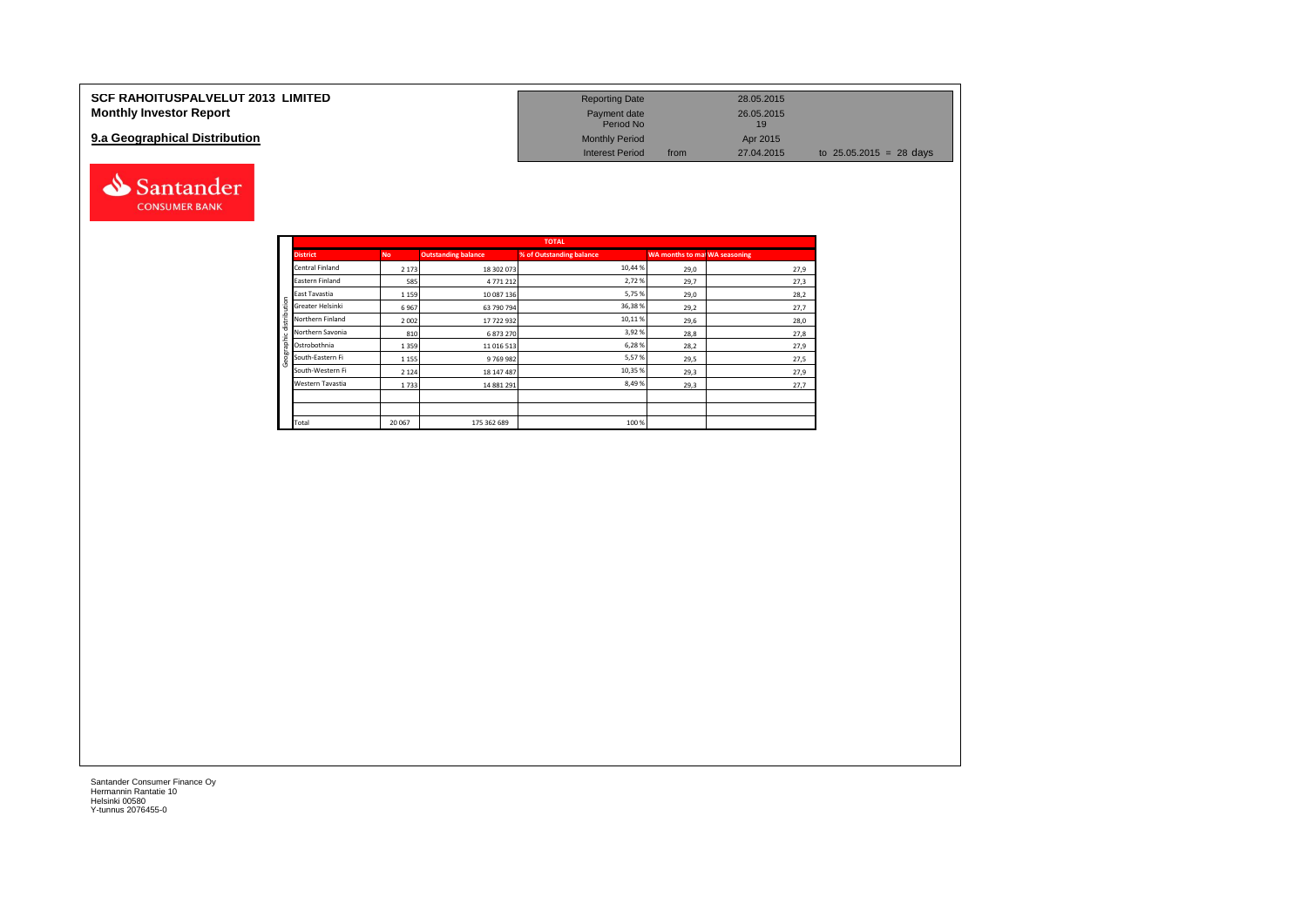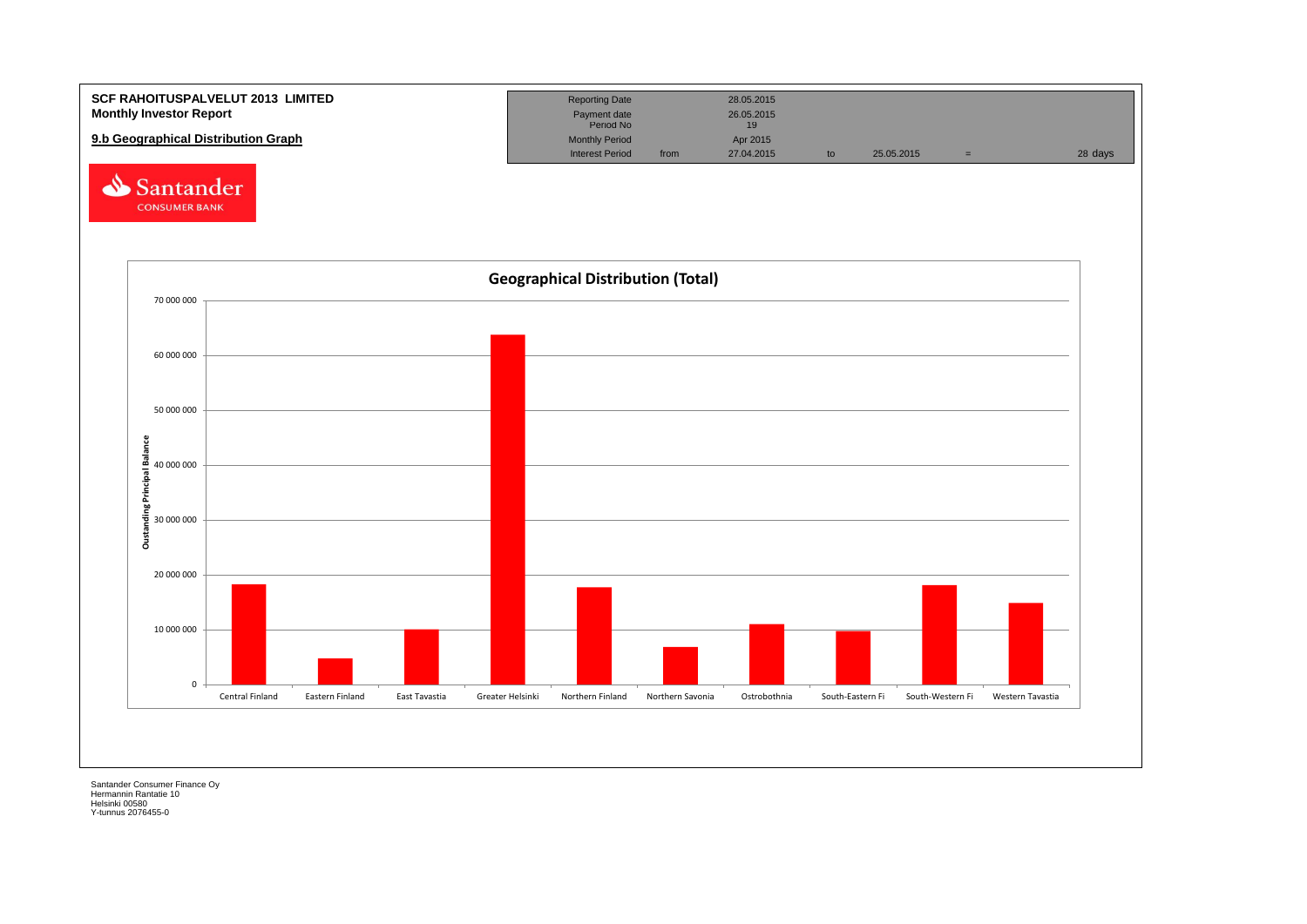#### **10.a Interest Rate**



| SCF RAHOITUSPALVELUT 2013  LIMITED | <b>Reporting Date</b>     |      | 28.05.2015       |            |         |
|------------------------------------|---------------------------|------|------------------|------------|---------|
| <b>Monthly Investor Report</b>     | Payment date<br>Period No |      | 26.05.2015<br>19 |            |         |
| 10.a Interest Rate                 | <b>Monthly Period</b>     |      | Apr 2015         |            |         |
|                                    | <b>Interest Period</b>    | from | 27.04.2015       | 25.05.2015 | 28 days |

|         |          |        |           |                            | <b>TOTAL</b>                      |                              |                     |
|---------|----------|--------|-----------|----------------------------|-----------------------------------|------------------------------|---------------------|
|         | $Min (=$ | Max(<) | <b>No</b> | <b>Outstanding balance</b> | % of total Outstanding<br>balance | <b>WA months to maturity</b> | <b>WA seasoning</b> |
|         |          | 1%     | 527       | 3 175 723                  | 1,81%                             | 27,0                         | 25,2                |
|         | 1 %      | 2 %    | 2140      | 16 087 194                 | 9,17%                             | 28,3                         | 26,4                |
| ution   | 2 %      | 4 %    | 4199      | 45 996 205                 | 26,23%                            | 30,9                         | 26,5                |
|         | 4 %      | 6%     | 9025      | 82 068 657                 | 46,80%                            | 28,8                         | 28,6                |
| distrib | 6 %      | 8%     | 4 1 4 7   | 27 844 824                 | 15,88%                            | 28,2                         | 28,6                |
| ٠<br>ö  | 8 %      | 10%    | 29        | 190 086                    | 0,11%                             | 31,5                         | 26,2                |
| Inter   | 10%      | 12%    |           |                            |                                   |                              |                     |
|         | 12%      | 14 %   |           |                            |                                   |                              |                     |
|         | 14 %     | 16%    |           |                            |                                   |                              |                     |
|         | 16 %     | 18%    |           |                            |                                   |                              |                     |
|         |          |        |           |                            |                                   |                              |                     |
|         | Total    |        | 20 067    | 175 362 689                | 100 %                             |                              |                     |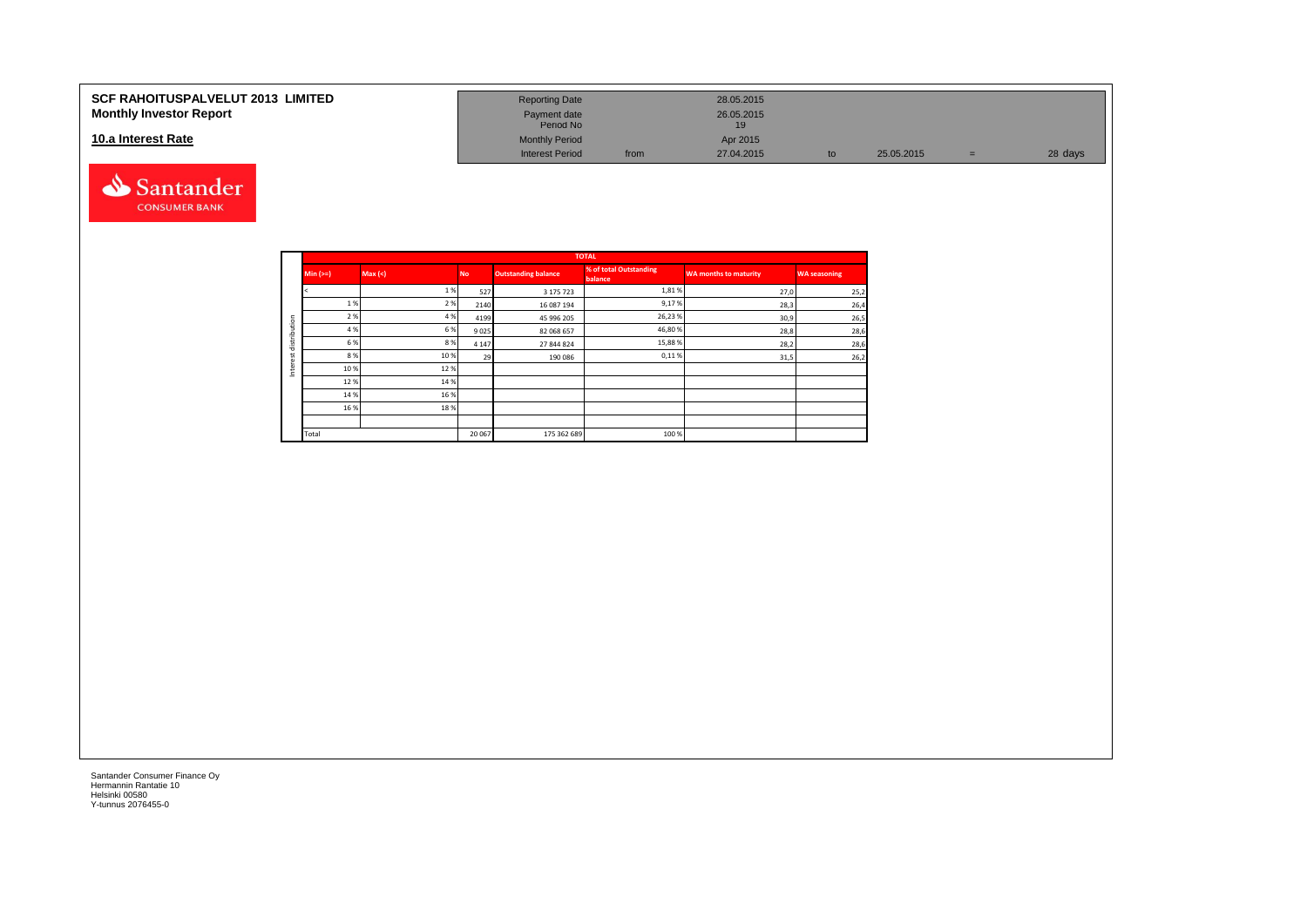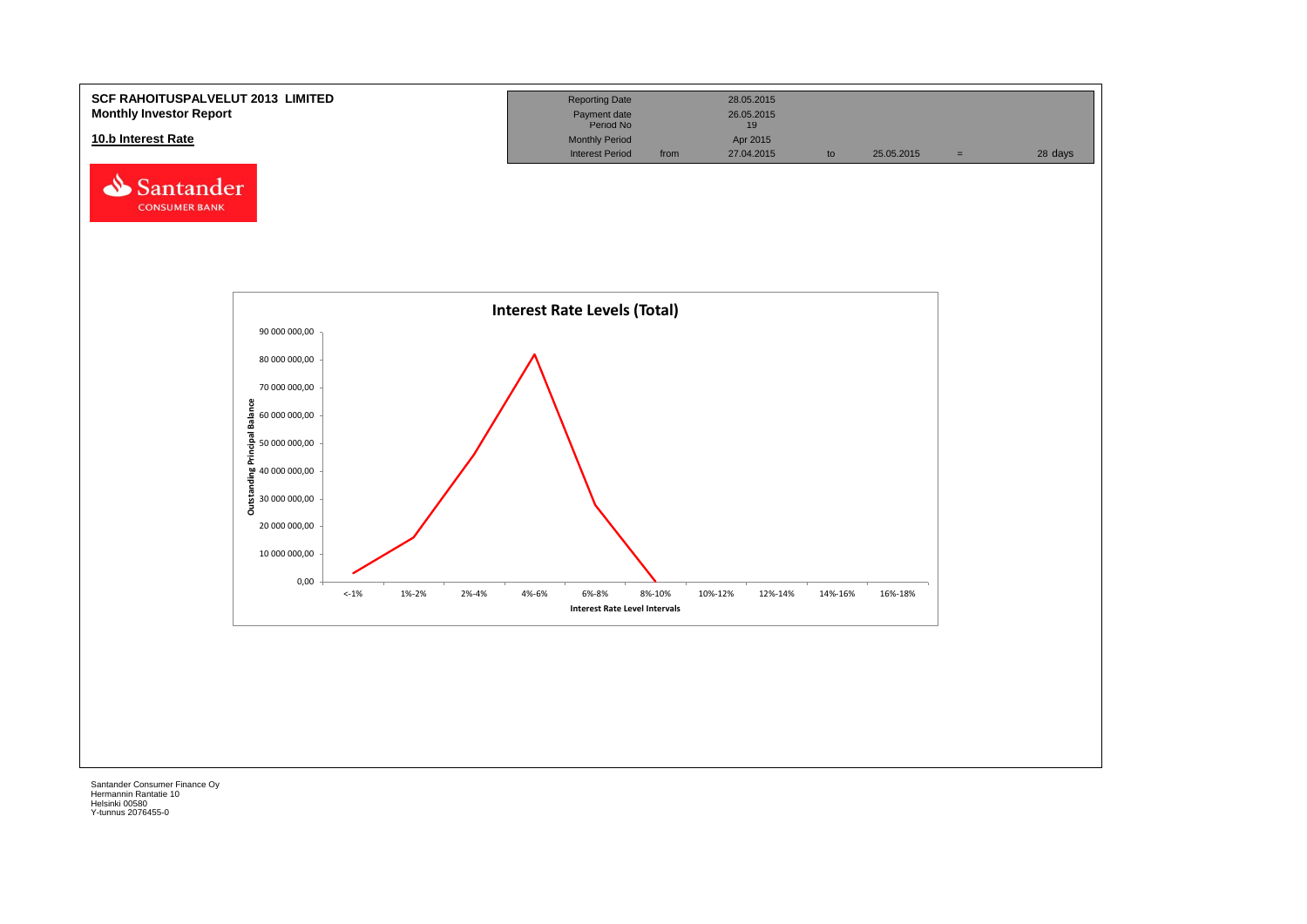#### **SCF RAHOITUSPALVELUT 2013 LIMITED Monthly Investor Report**

#### **11.a Remaining Terms**



| <b>Reporting Date</b>     |      | 28.05.2015       |    |            |          |         |
|---------------------------|------|------------------|----|------------|----------|---------|
| Payment date<br>Period No |      | 26.05.2015<br>19 |    |            |          |         |
| <b>Monthly Period</b>     |      | Apr 2015         |    |            |          |         |
| <b>Interest Period</b>    | from | 27.04.2015       | to | 25.05.2015 | $\equiv$ | 28 days |

|                     |            |            |           | <b>TOTAL</b>               |        |                       |                     |
|---------------------|------------|------------|-----------|----------------------------|--------|-----------------------|---------------------|
|                     | <b>Min</b> | <b>Max</b> | <b>No</b> | <b>Outstanding balance</b> | %      | WA months to maturity | <b>WA</b> seasoning |
|                     |            | n          | 86        | 136 156                    | 0,08%  | 0,0                   | 42,1                |
|                     |            | 12         | 4020      | 11 832 922                 | 6,75%  | 8,3                   | 34,7                |
|                     | 13         | 24         | 4988      | 32 763 398                 | 18,68% | 19,6                  | 32,6                |
|                     | 25         | 36         | 7955      | 88 880 031                 | 50,68% | 31,4                  | 27,8                |
| maturity            | 37         | 48         | 3018      | 41 750 181                 | 23,81% | 38,1                  | 22,0                |
|                     | 49         | 60         |           |                            |        |                       |                     |
| $\overline{c}$      | 61         | 72         |           |                            |        |                       |                     |
| Months <sup>-</sup> | 73         | 84         |           |                            |        |                       |                     |
|                     | 85         | 96         |           |                            |        |                       |                     |
|                     | 97         | 108        |           |                            |        |                       |                     |
|                     | 109        | 120        |           |                            |        |                       |                     |
|                     | 121        |            |           |                            |        |                       |                     |
|                     |            |            |           |                            |        |                       |                     |
|                     | Total      |            | 20 067    | 175 362 689                | 100%   |                       |                     |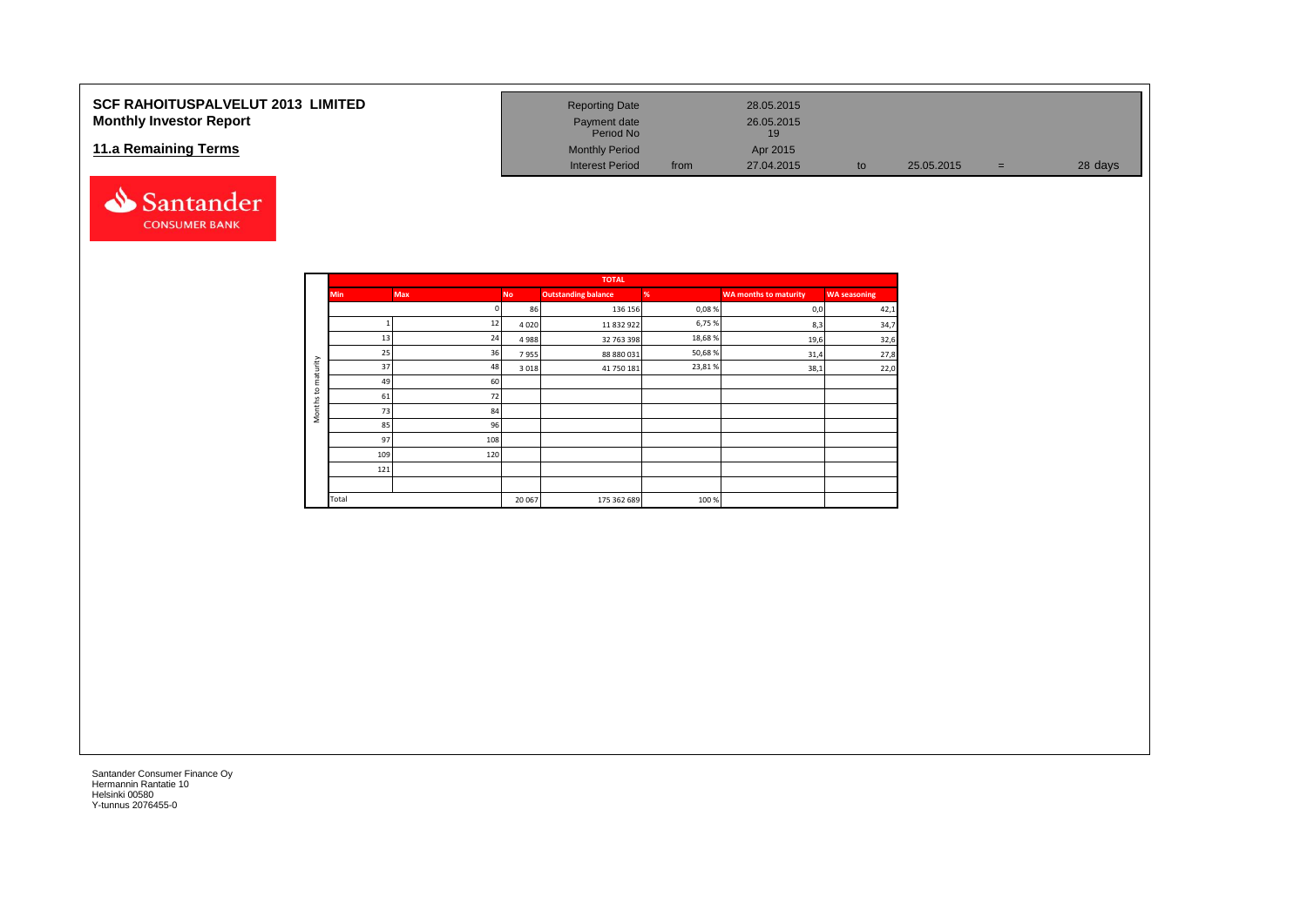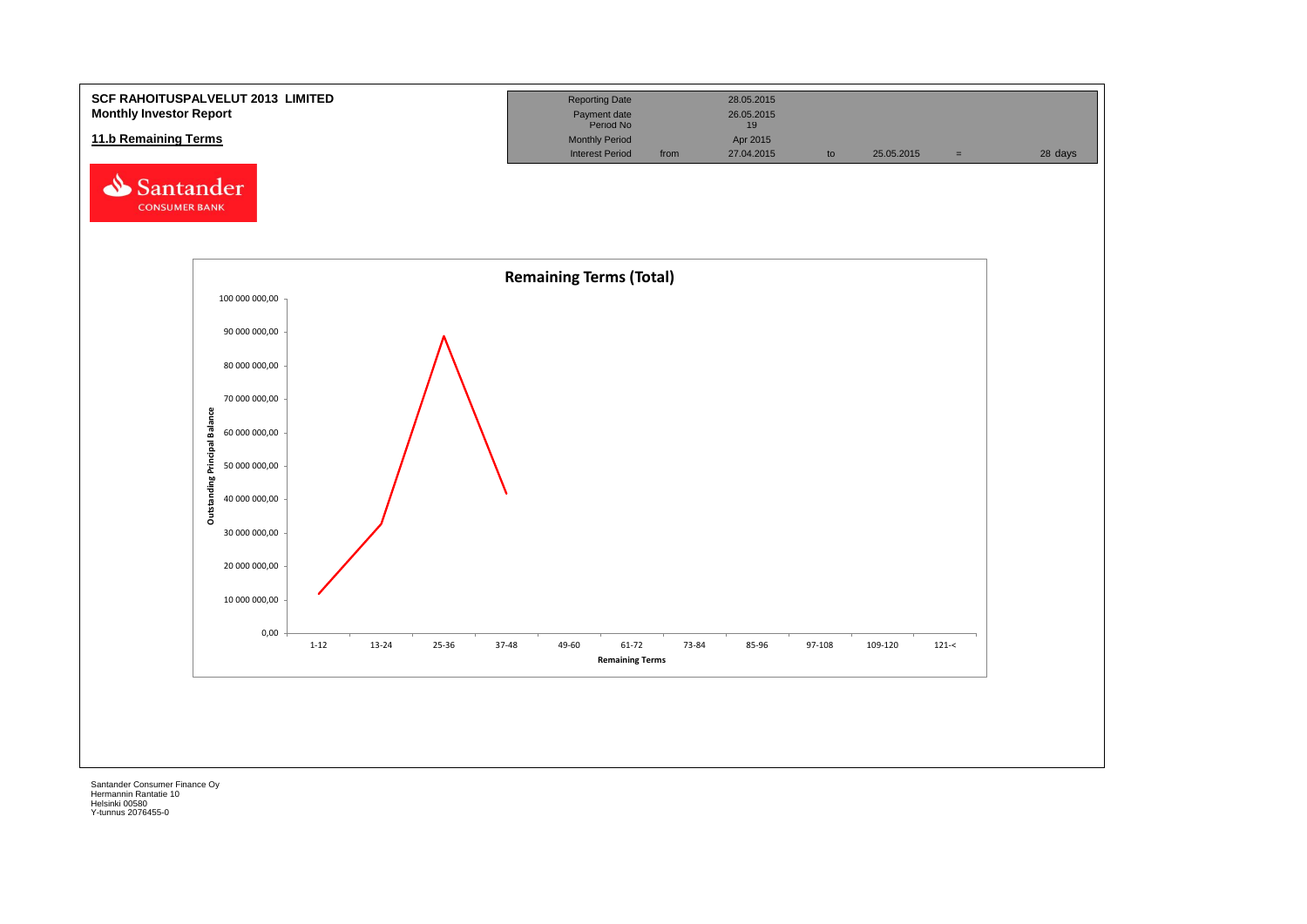| <b>SCF RAHOITUSPALVELUT 2013 LIMITED</b> | <b>Reporting Date</b>     |      | 28.05.2015 |    |            |   |         |
|------------------------------------------|---------------------------|------|------------|----|------------|---|---------|
| <b>Monthly Investor Report</b>           | Payment date<br>Period No |      | 26.05.2015 |    |            |   |         |
| 12.a Seasoning                           | <b>Monthly Period</b>     |      | Apr 2015   |    |            |   |         |
|                                          | <b>Interest Period</b>    | from | 27.04.2015 | to | 25.05.2015 | = | 28 days |



|                       |            |            |           | <b>TOTAL</b>               |                                    |                              |                     |
|-----------------------|------------|------------|-----------|----------------------------|------------------------------------|------------------------------|---------------------|
|                       | <b>Min</b> | <b>Max</b> | <b>No</b> | <b>Outstanding balance</b> | % of Outstanding<br><b>Balance</b> | <b>WA months to maturity</b> | <b>WA seasoning</b> |
|                       |            |            |           |                            |                                    |                              |                     |
| $\breve{\phantom{a}}$ | 13         | 24         | 6819      | 70 115 096                 | 39,98%                             | 34,2                         | 22,4                |
|                       | 25         | 36         | 10 968    | 90 124 380                 | 51,39%                             | 27,4                         | 29,5                |
|                       | 37         | 48         | 1798      | 12 839 454                 | 7,32 %                             | 18,5                         | 40,3                |
| سد                    | 49         | 60         | 468       | 2 2 4 3 4 5 0              | 1,28%                              | <u>те</u>                    | 53,7                |
|                       | 61         | 72         |           | 40 309                     | 0,02%                              | 13,9                         | 65,1                |
|                       | 73         | 84         |           |                            |                                    |                              |                     |
|                       | 85         | 96         |           |                            |                                    |                              |                     |
|                       |            |            |           |                            |                                    |                              |                     |
|                       | Total      |            | 20 067    | 175 362 689                | 100 %                              |                              |                     |

Santander Consumer Bank AS Strandveien 18 PO Box 177 N-1325 Lysaker Tel.: +47 21 08 30 00 Fax.: +47 21 08 33 68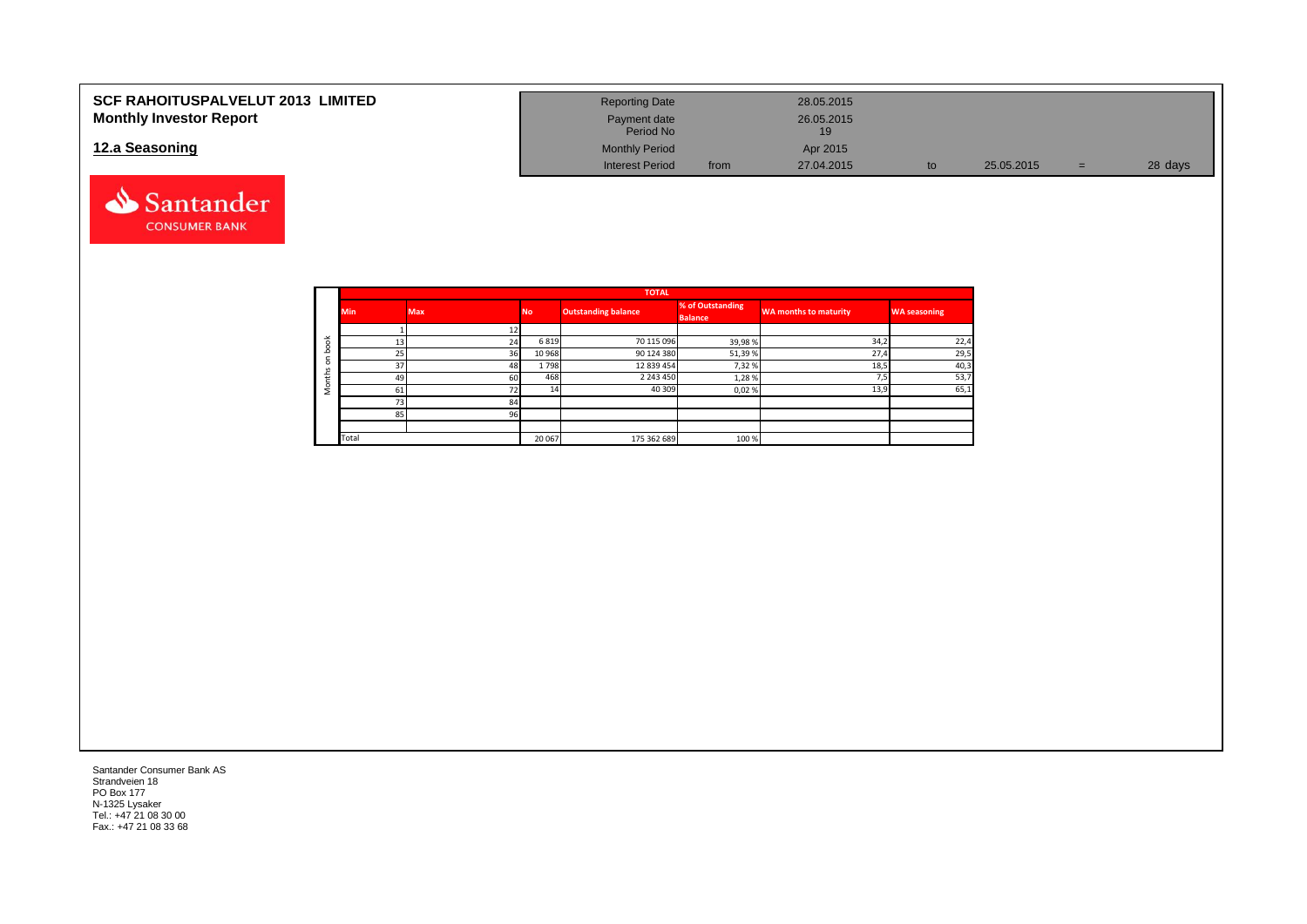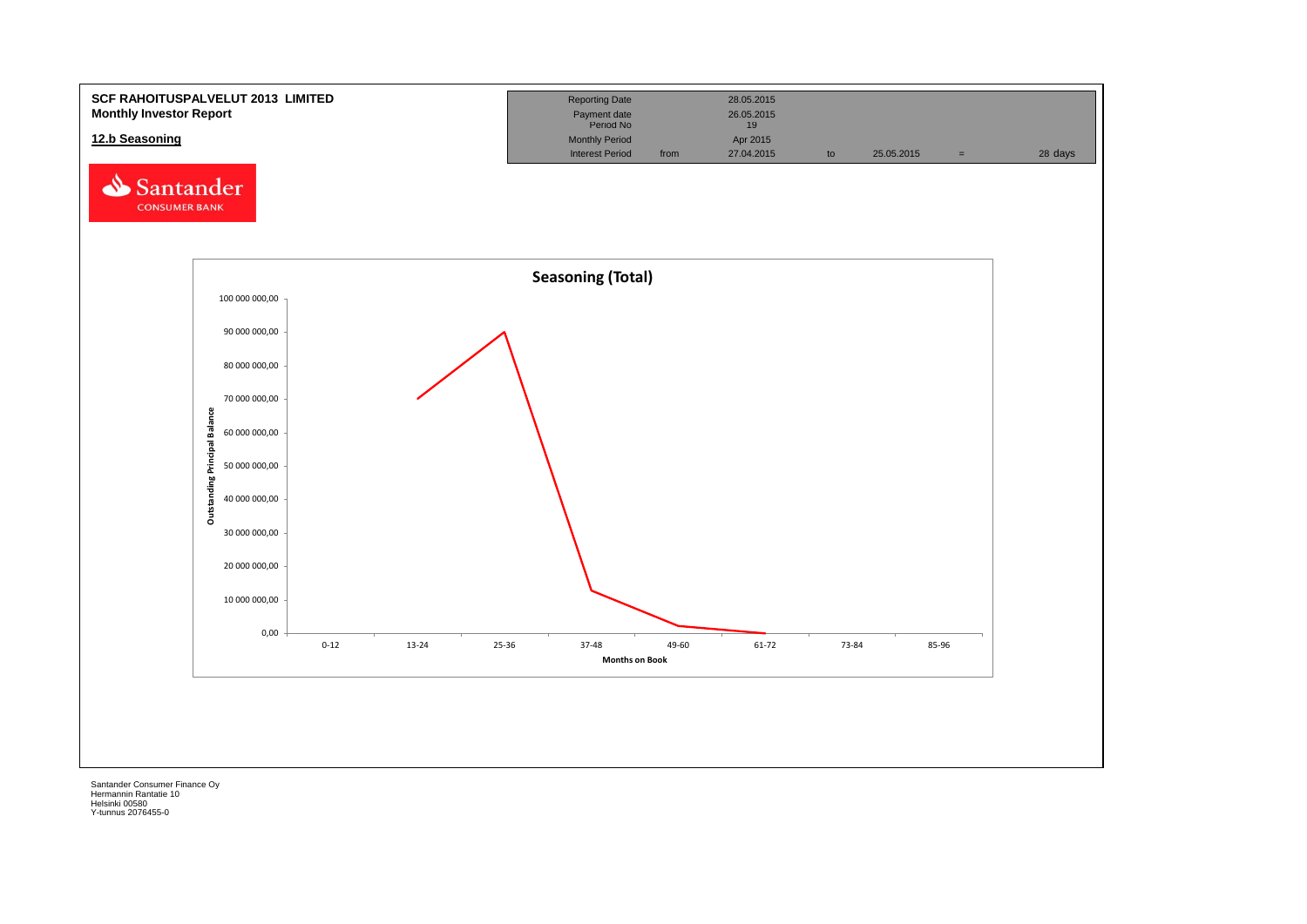| <b>SCF RAHOITUSPALVELUT 2013 LIMITED</b> | <b>Reporting Date</b>     |      | 28.05.2015       |            |     |         |
|------------------------------------------|---------------------------|------|------------------|------------|-----|---------|
| <b>Monthly Investor Report</b>           | Payment date<br>Period No |      | 26.05.2015<br>19 |            |     |         |
| 13.a Balloon Ioans                       | <b>Monthly Period</b>     |      | Apr 2015         |            |     |         |
|                                          | <b>Interest Period</b>    | from | 27.04.2015       | 25.05.2015 | $=$ | 28 days |

| $\sim$                                       |          |           |                                                                                           | <b>TOTAL</b> |                          |                                 |                     |      |
|----------------------------------------------|----------|-----------|-------------------------------------------------------------------------------------------|--------------|--------------------------|---------------------------------|---------------------|------|
| $\sim$<br>∸<br>$\overline{\phantom{0}}$<br>∼ |          | <b>No</b> | % of Outstanding<br><b>Outstanding balance</b><br><b>Residual Value</b><br><b>Balance</b> |              | <b>Residual of Total</b> | <b>WA months to</b><br>maturity | <b>WA seasoning</b> |      |
| -                                            | Standard | 15821     | 104 868 246                                                                               | 59,80%       | 1834                     | 0,00 %                          | 28,3                | 27,5 |
| ∼                                            | Balloon  | 4 2 4 6   | 70 494 443                                                                                | 40,20%       | 28 878 820               | 40,97%                          | 30,6                | 28,1 |
| ≚<br>≃                                       |          |           |                                                                                           |              |                          |                                 |                     |      |
|                                              | Total    | 20 067    | 175 362 689                                                                               | 100 %        | 28 880 655               | 16,47%                          |                     |      |

┑

Santander Consumer Finance Oy Hermannin Rantatie 10 Helsinki 00580 Y-tunnus 2076455-0

Santander **CONSUMER BANK**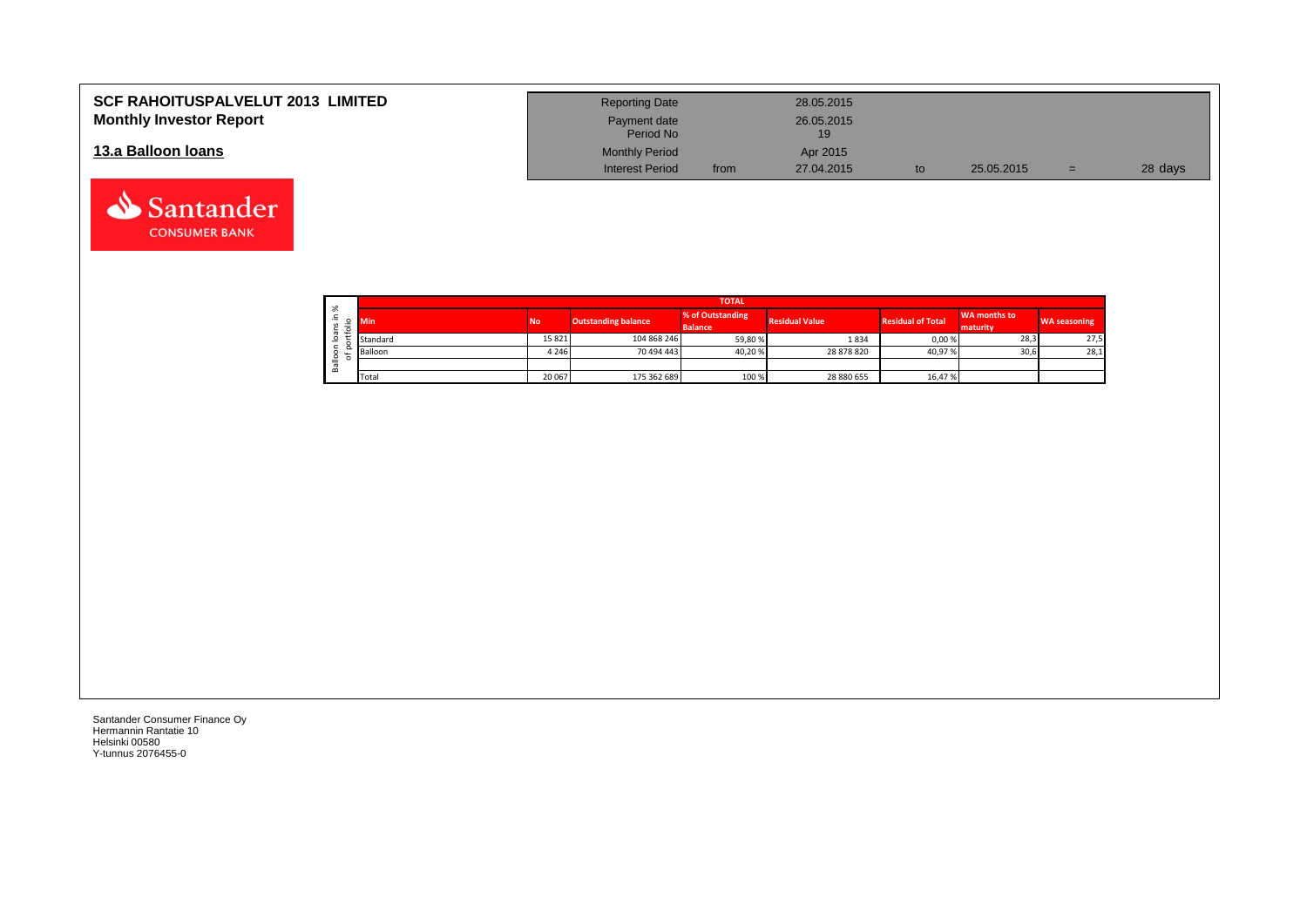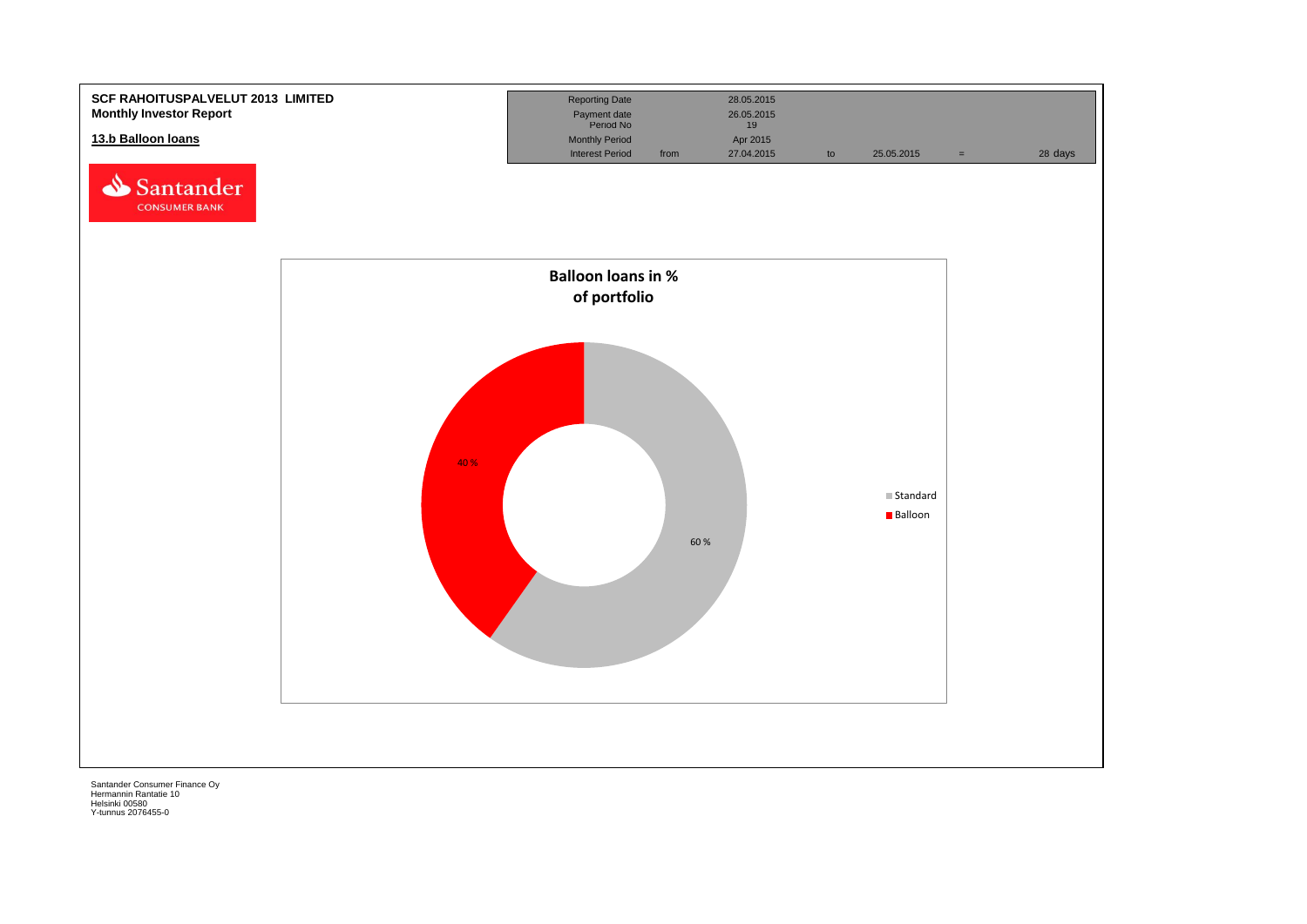### **SCF RAHOITUSPALVELUT 2 Monthly Investor Report**

#### 14.a # loans per borrower



| 2013 LIMITED | <b>Reporting Date</b>     |      | 28.05.2015        |    |            |     |         |
|--------------|---------------------------|------|-------------------|----|------------|-----|---------|
|              | Payment date<br>Period No |      | 26.05.2015<br>19. |    |            |     |         |
|              | <b>Monthly Period</b>     |      | Apr 2015          |    |            |     |         |
|              | <b>Interest Period</b>    | from | 27.04.2015        | to | 25.05.2015 | $=$ | 28 days |

|                      |                              | <b>TOTAL</b>                   |                            |        |
|----------------------|------------------------------|--------------------------------|----------------------------|--------|
|                      | <b>Total number of loans</b> | <b>Total number of debtors</b> | <b>Outstanding balance</b> | %      |
|                      | $\mathbf{1}$                 | 19 349                         | 167 607 791                | 95,58% |
|                      | $\overline{2}$               | 253                            | 5 317 290                  | 3,03%  |
|                      | 3                            | 33                             | 1 281 553                  | 0,73%  |
|                      | 4                            | 12                             | 397823                     | 0,23 % |
|                      | 5                            | $\overline{4}$                 | 240 024                    | 0,14 % |
|                      | 6                            | 6                              | 413 700                    | 0,24 % |
|                      | 9                            | $\mathbf{1}$                   | 104 507                    | 0,06%  |
|                      |                              |                                |                            |        |
| # loans per borrower |                              |                                |                            |        |
|                      |                              |                                |                            |        |
|                      |                              |                                |                            |        |
|                      |                              |                                |                            |        |
|                      |                              |                                |                            |        |
|                      |                              |                                |                            |        |
|                      |                              |                                |                            |        |
|                      |                              |                                |                            |        |
|                      |                              |                                |                            |        |
|                      |                              |                                |                            |        |
|                      |                              |                                |                            |        |
|                      |                              |                                |                            |        |
|                      | Total:                       | 19658                          | 175 362 689                | 100,0% |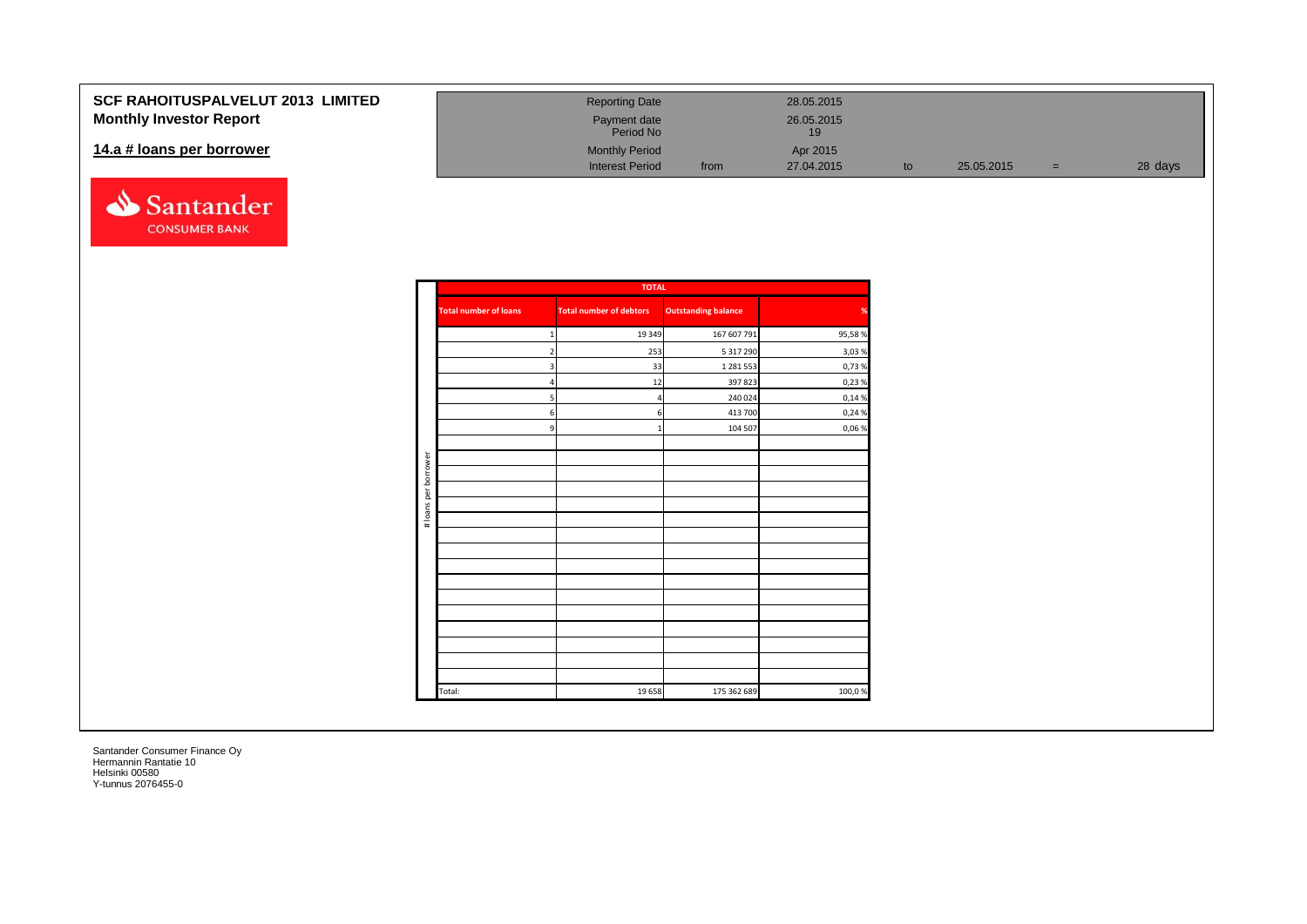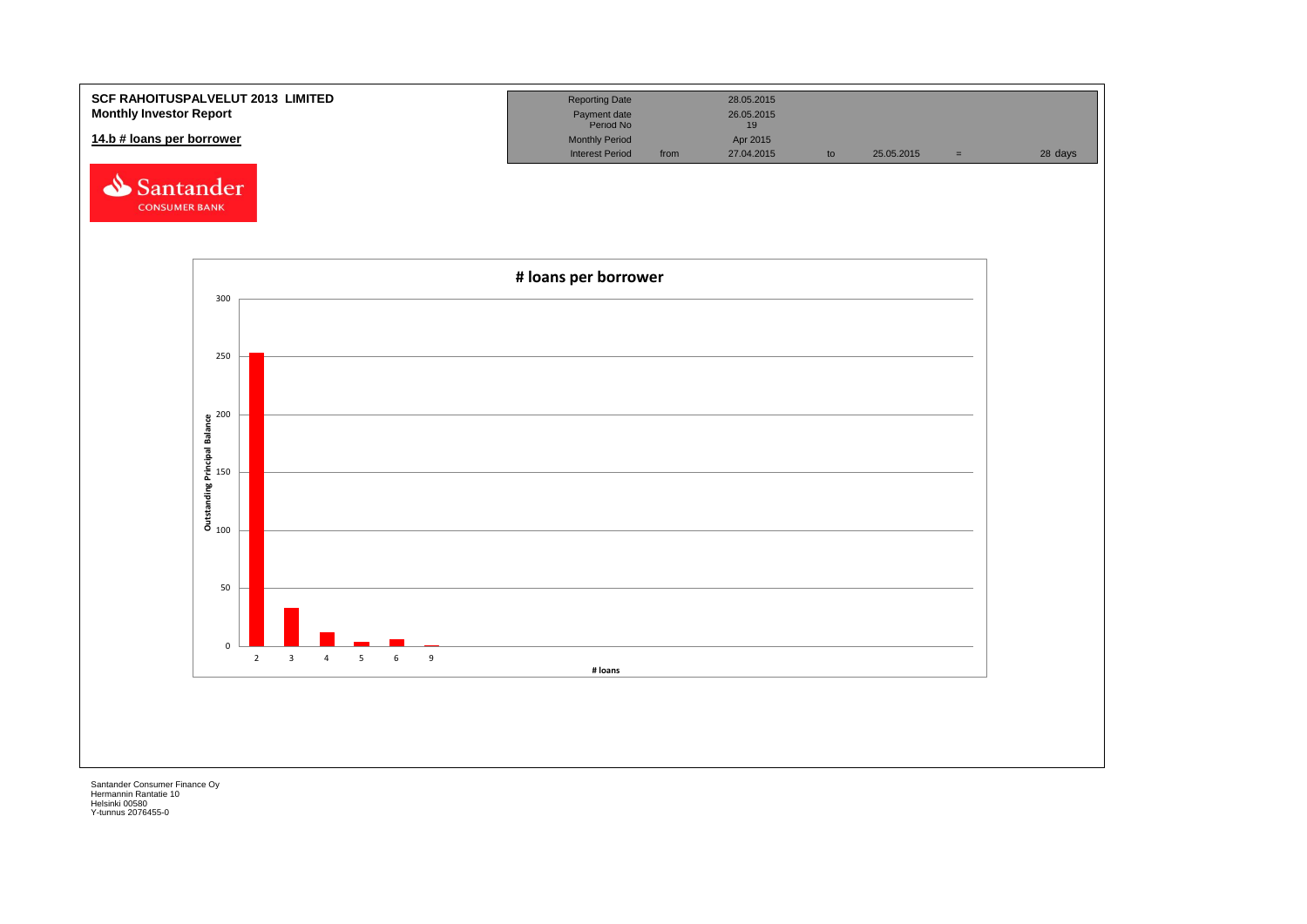### **SCF RAHOITUSPALVELUT 2013 LIMITED** Reporting Date 28.05.2015 **Monthly Investor Report Payment date** 26.05.2015

#### **15.a Amortization Profile**



|                           |                            |               | Period No              |                        | 19                  |                 |            |            |         |
|---------------------------|----------------------------|---------------|------------------------|------------------------|---------------------|-----------------|------------|------------|---------|
| 15.a Amortization Profile |                            |               | <b>Monthly Period</b>  |                        | Apr 2015            |                 |            |            |         |
|                           |                            |               | <b>Interest Period</b> | from                   | 27.04.2015          | to              | 25.05.2015 | $=$        | 28 days |
|                           |                            |               |                        |                        |                     |                 |            |            |         |
| Santander                 |                            |               |                        |                        | <b>TOTAL</b>        |                 |            |            |         |
| <b>CONSUMER BANK</b>      |                            | <b>Period</b> | <b>Opening Balance</b> | <b>Closing Balance</b> | <b>Amortization</b> | <b>Interest</b> | Yield      | Percentage |         |
|                           |                            |               |                        |                        |                     |                 |            |            |         |
|                           |                            |               | 175 362 689            | 169 282 072            | 6 080 617           | 689 972         | 4,82%      | 96,53%     |         |
|                           |                            |               | 169 282 072            | 163 297 031            | 5 985 041           | 666 534         | 4,83 %     | 93,12%     |         |
|                           |                            |               | 163 297 031            | 157 432 928            | 5 864 103           | 642 880         | 4,83 %     | 89,78%     |         |
|                           |                            |               | 157 432 928            | 151 686 883            | 5 746 045           | 619 744         | 4,83 %     | 86,50%     |         |
|                           |                            |               | 151 686 883            | 146 018 643            | 5 668 240           | 597 212         | 4,83%      | 83,27%     |         |
|                           | periods)                   |               | 146 018 643            | 140 401 240            | 5 617 403           | 574 863         | 4,83%      | 80,06%     |         |
|                           |                            |               | 140 401 240            | 134 754 632            | 5 646 608           | 552 996         | 4,83%      | 76,84%     |         |
|                           | $\overline{c}$             |               | 134 754 632            | 129 203 616            | 5 5 5 1 0 1 6       | 531 080         | 4,83 %     | 73,68%     |         |
|                           | ă<br>$\overline{\epsilon}$ |               | 129 203 616            | 123 767 287            | 5 436 329           | 509 267         | 4,83 %     | 70,58%     |         |
|                           | ofile                      |               | 123 767 287            | 118 412 407            | 5 3 5 4 8 7 9       | 487 831         | 4,83%      | 67,52%     |         |
|                           | ă                          |               | 118 412 407            | 113 021 641            | 5 390 767           | 466 528         | 4,83 %     | 64,45%     |         |
|                           |                            |               | 113 021 641            | 107 753 597            | 5 268 044           | 445 155         | 4,83 %     | 61,45%     |         |
|                           |                            | 13            | 107 753 597            | 102 735 253            | 5 018 344           | 424 021         | 4,83%      | 58,58%     |         |
|                           | Amo                        | 14            | 102 735 253            | 97 758 892             | 4 976 361           | 403 940         | 4,82 %     | 55,75 %    |         |
|                           |                            |               | 97 758 892             | 92 912 971             | 4 845 920           | 383 896         | 4,82%      | 52,98%     |         |
|                           |                            | 16            | 92 912 971             | 88 239 106             | 4 673 866           | 364 428         | 4,81%      | 50,32%     |         |
|                           |                            |               | 88 239 106             | 83 650 419             | 4588686             | 345 491         | 4,80%      | 47,70%     |         |
|                           |                            | 18            | 83 650 419             | 79 087 383             | 4 5 6 3 0 3 6       | 326 979         | 4,79%      | 45,10%     |         |
|                           |                            | 19            | 79 087 383             | 74 689 501             | 4 397 882           | 308 670         | 4,79%      | 42,59%     |         |
|                           |                            | 20            | 74 689 501             | 70 401 805             | 4 287 696           | 290 767         | 4,77%      | 40,15%     |         |
|                           |                            |               |                        |                        |                     |                 |            |            |         |
|                           |                            |               |                        |                        |                     |                 |            |            |         |
|                           |                            |               |                        |                        |                     |                 |            |            |         |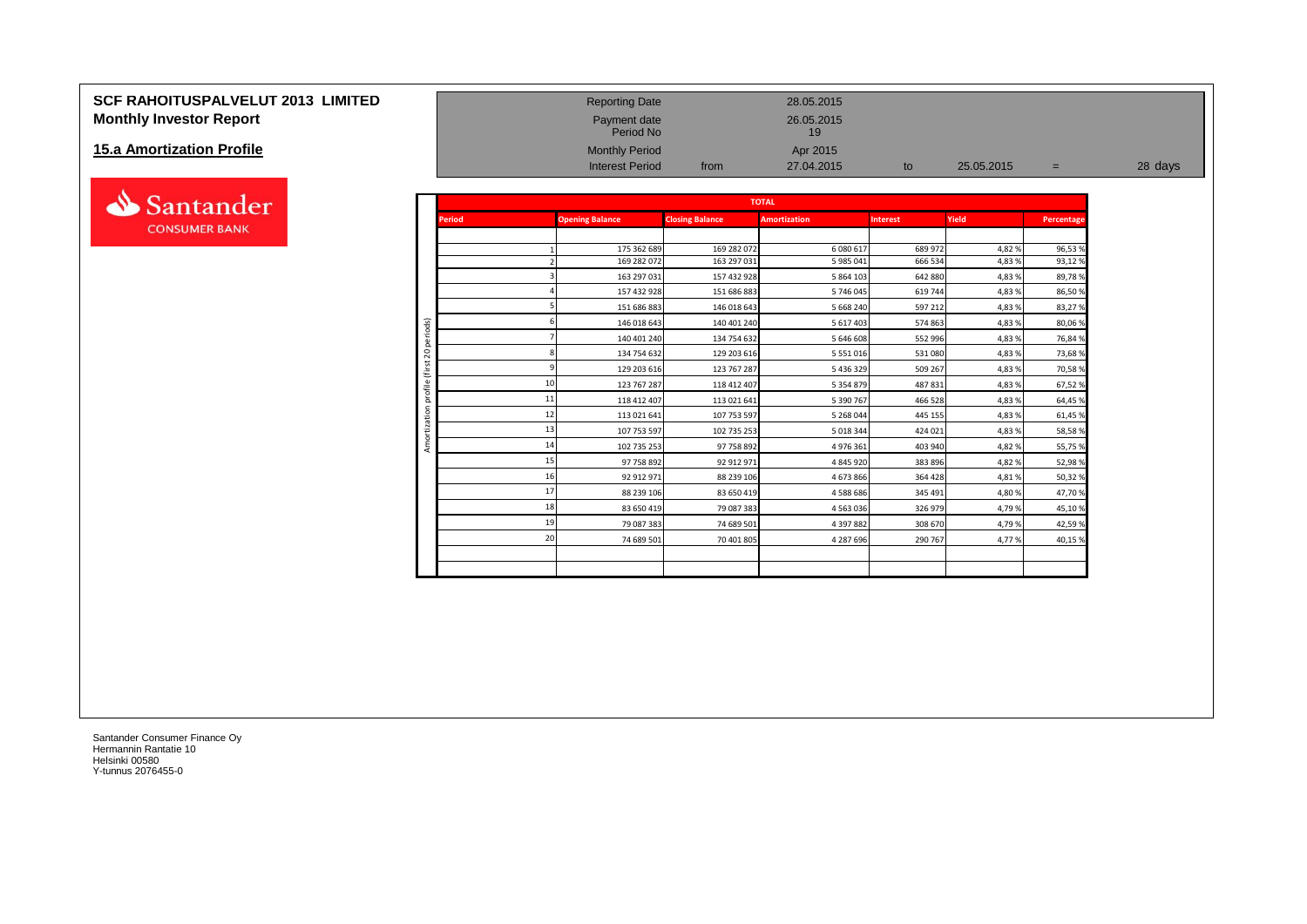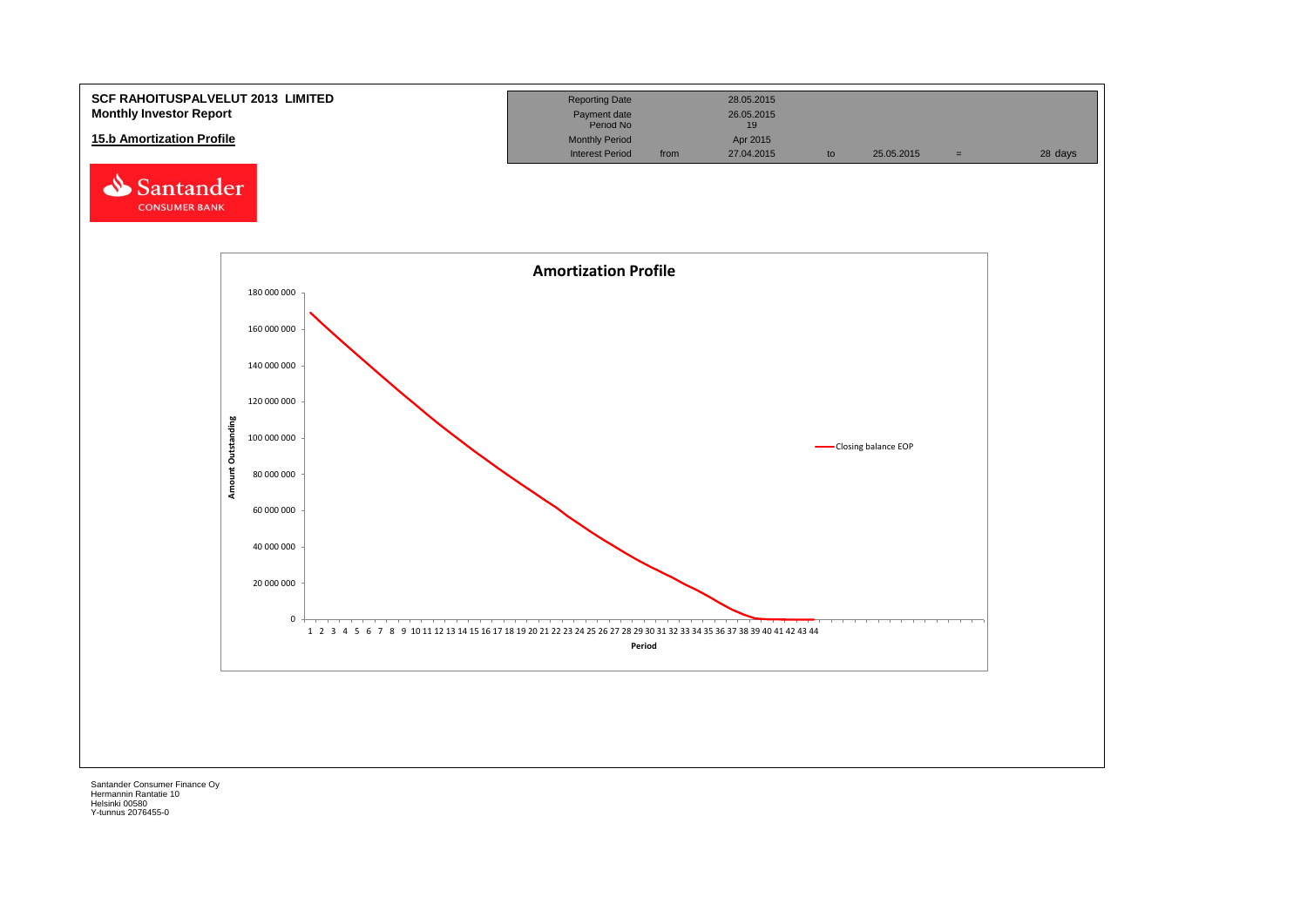#### **SCF RAHOITUSPALVELUT 2013 LIMITED Monthly Investor Report**

#### **16.a Payment Holidays**



| <b>Reporting Date</b>     |      | 28.05.2015       |    |            |     |         |
|---------------------------|------|------------------|----|------------|-----|---------|
| Payment date<br>Period No |      | 26.05.2015<br>19 |    |            |     |         |
| <b>Monthly Period</b>     |      | Apr 2015         |    |            |     |         |
| Interest Period           | from | 27.04.2015       | to | 25.05.2015 | $=$ | 28 days |

|                |               |           | <b>TOTAL</b>                     |                        |                        |
|----------------|---------------|-----------|----------------------------------|------------------------|------------------------|
|                | <b>Period</b> | <b>No</b> | <b>Number of periods granted</b> | <b>Sum of Payments</b> | <b>Closing Balance</b> |
|                | 2013 10       | 72        | 107                              | 28 5 15                | 901 468                |
|                | 2013 11       | 94        | 145                              | 41 443                 | 1 278 284              |
|                | 2013 12       | 144       | 175                              | 51 230                 | 2 2 2 1 3 1 1          |
|                | 2014 01       | 121       | 174                              | 52 3 32                | 1706 176               |
|                | 2014 02       | 125       | 185                              | 51 325                 | 1759910                |
|                | 2014 03       | 122       | 186                              | 51 140                 | 1786354                |
|                | 2014 04       | 95        | 139                              | 38 0 74                | 1 266 333              |
| Paymet Holiday | 2014 05       | 98        | 128                              | 35 401                 | 1 240 162              |
|                | 2014 06       | 117       | 166                              | 44 3 28                | 1470688                |
|                | 2014 07       | 128       | 179                              | 49783                  | 1682174                |
|                | 2014 08       | 119       | 171                              | 50713                  | 1515895                |
|                | 2014 09       | 71        | 104                              | 28 4 78                | 897 285                |
|                | 2014 10       | 71        | 107                              | 31 000                 | 822 960                |
|                | 2014 11       | 84        | 136                              | 36813                  | 1089059                |
|                | 2014 12       | 113       | 143                              | 37989                  | 1 118 858              |
|                | 2015 01       | 105       | 167                              | 50788                  | 1 286 832              |
|                | 2015 02       | 89        | 135                              | 39 184                 | 1083792                |
|                | 2015 03       | 80        | 117                              | 37083                  | 1 009 664              |
|                | 2015 04       | 91        | 134                              | 39 383                 | 1 049 461              |
|                | Total:        | 1939      | 2798                             | 795 002                | 25 186 668             |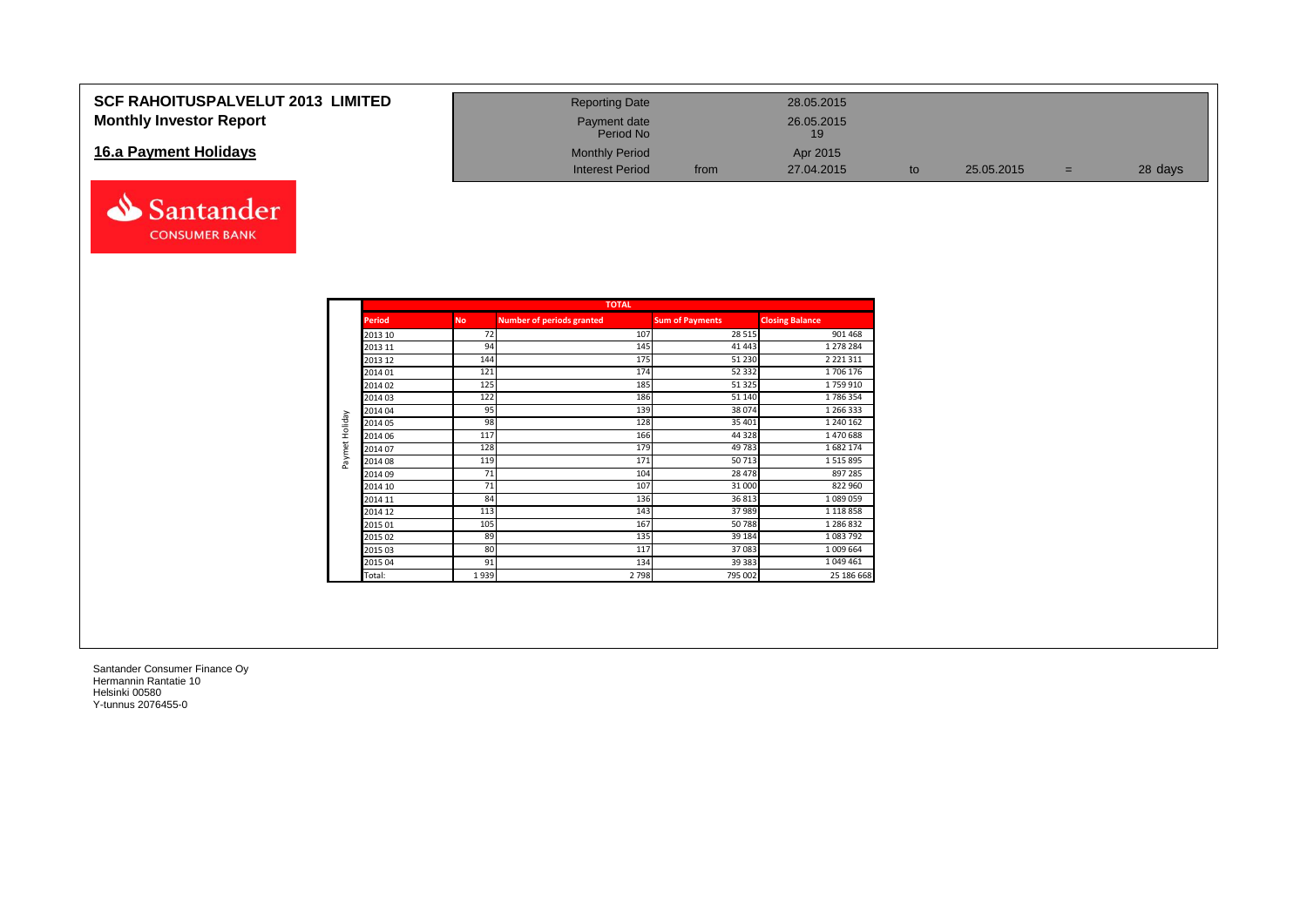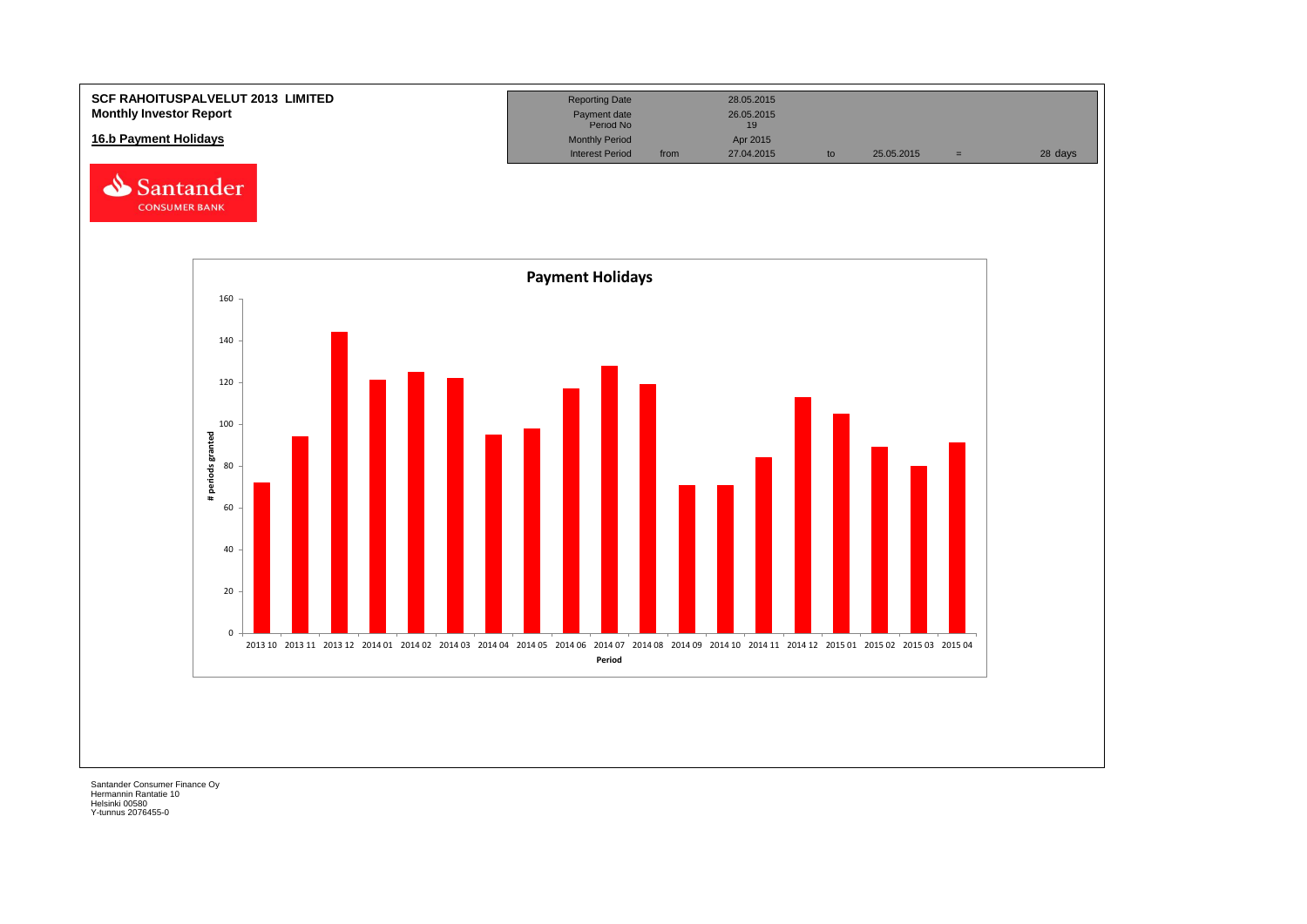| <b>SCF RAHOITUSPALVELUT 2013 LIMITED</b><br><b>Monthly Investor Report</b> | <b>Reporting Date</b><br>Payment date<br>Period No |      | 28.05.2015<br>26.05.2015<br>19 |            |         |
|----------------------------------------------------------------------------|----------------------------------------------------|------|--------------------------------|------------|---------|
| 17.a Downpayment                                                           | <b>Monthly Period</b><br><b>Interest Period</b>    | from | Apr 2015<br>27.04.2015         | 25.05.2015 | 28 days |

|              |            |         |           | <b>TOTAL</b>               |       |                       |                     |
|--------------|------------|---------|-----------|----------------------------|-------|-----------------------|---------------------|
|              | $Min (==)$ | Max (<) | <b>No</b> | <b>Outstanding balance</b> |       | WA months to maturity | <b>WA seasoning</b> |
|              | 0%         | 5 %     | 1423      | 16 570 653                 | 9,4%  | 32,8                  | 26,2                |
|              | 5 %        | 10%     | 1830      | 20 311 521                 | 11,6% | 31,8                  | 27,0                |
| ೫            | 10%        | 15 %    | 3 3 7 4   | 33 235 127                 | 19,0% | 30,4                  | 27,8                |
| ۰            | 15 %       | 20 %    | 2836      | 26 671 214                 | 15,2% | 29,1                  | 28,5                |
| $\bar{a}$    | 20%        | 25 %    | 2798      | 24 296 559                 | 13,9% | 28,3                  | 28,4                |
| ۰<br>$\circ$ | 25 %       | 30 %    | 1853      | 16 426 674                 | 9,4%  | 28,4                  | 28,0                |
|              | 30 %       | 35 %    | 1370      | 10 958 931                 | 6,2%  | 27,4                  | 28,6                |
|              | 35%        |         | 4583      | 26 892 010                 | 15,3% | 25,8                  | 27,6                |
|              |            |         |           |                            |       |                       |                     |
|              | Total      |         | 20 067    | 175 362 689                | 100 % |                       |                     |

Santander **CONSUMER BANK**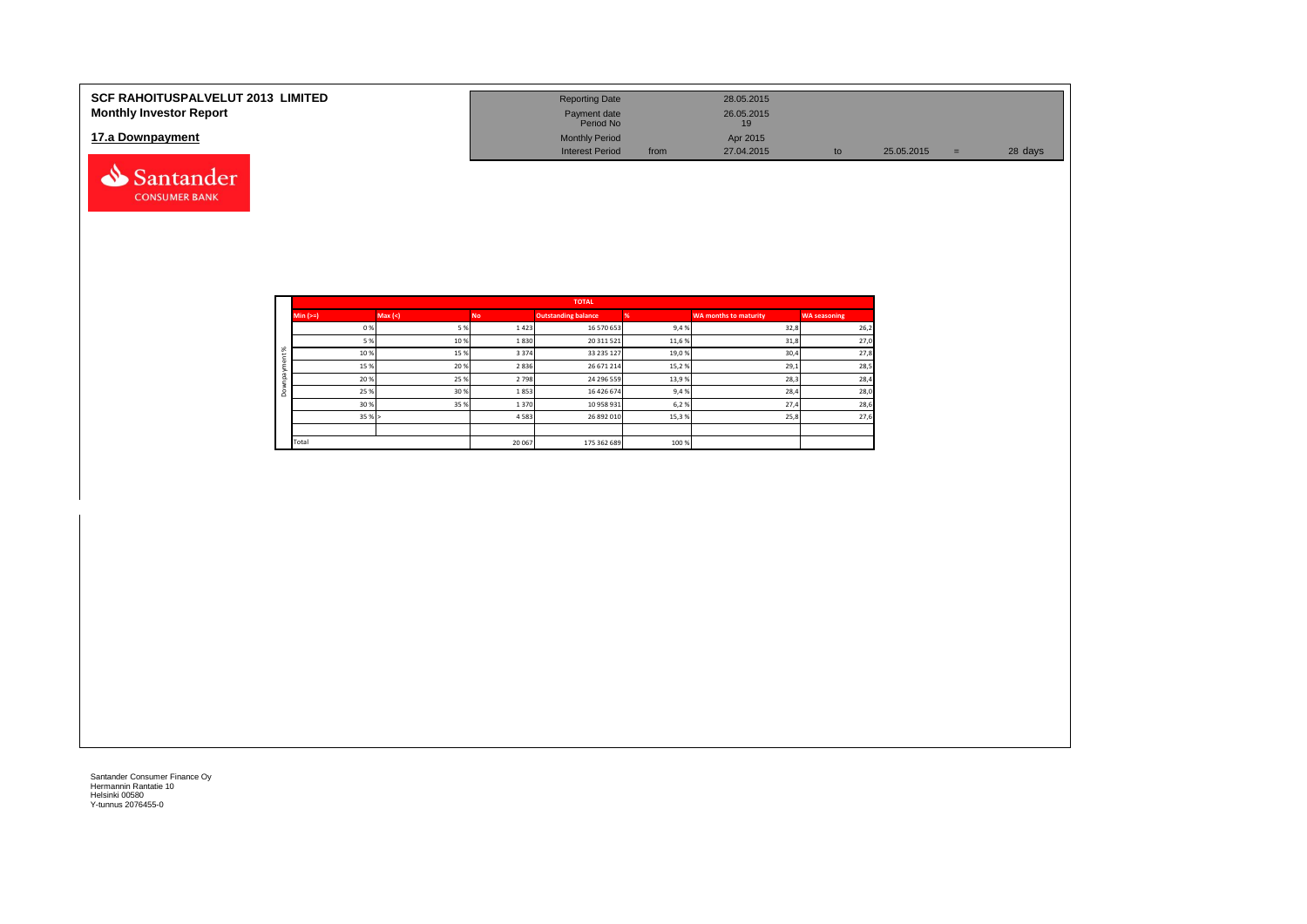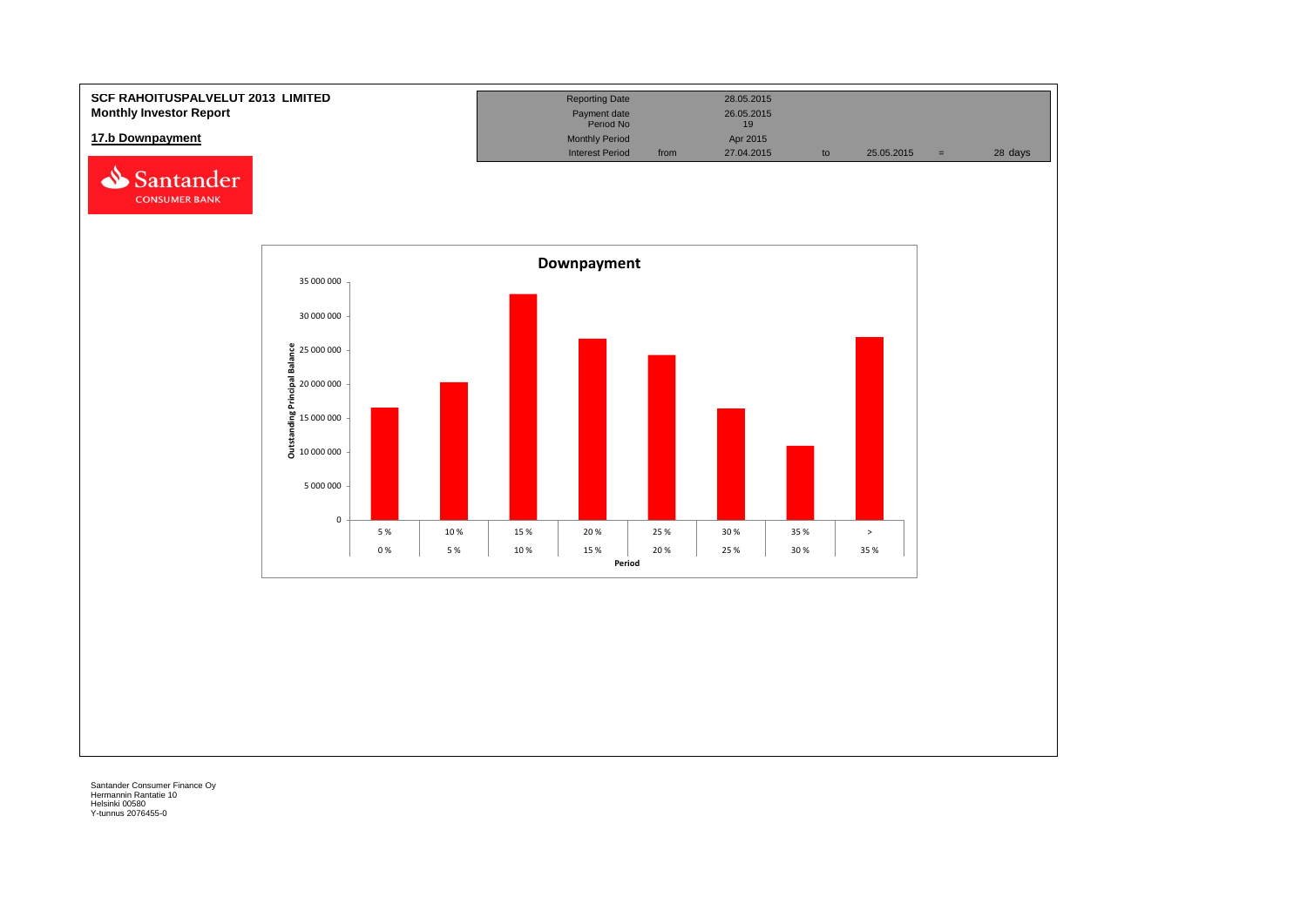| <b>SCF RAHOITUSPALVELUT 2013 LIMITED</b><br><b>Monthly Investor Report</b> | <b>Reporting Date</b><br>Payment date<br>Period No |      | 28.05.2015<br>26.05.2015 |    |            |     |         |
|----------------------------------------------------------------------------|----------------------------------------------------|------|--------------------------|----|------------|-----|---------|
| 18.a Vehicle Condtion                                                      | <b>Monthly Period</b><br><b>Interest Period</b>    | from | Apr 2015<br>27.04.2015   | to | 25.05.2015 | $=$ | 28 days |

|  |                          |           | <b>TOTAL</b>        |        |                              |                     |
|--|--------------------------|-----------|---------------------|--------|------------------------------|---------------------|
|  | <b>Vehicle condition</b> | <b>No</b> | Outstanding balance |        | <b>WA months to maturity</b> | <b>WA seasoning</b> |
|  | <b>New</b>               | 5 0 8 4   | 60 624 476          | 34.6 % | 29.3                         | 27.7                |
|  | <b>Used</b>              | 14 983    | 114 738 213         | 65.4 % | 29.1                         | 27,8                |
|  |                          |           |                     |        |                              |                     |
|  | Total                    | 20 067    | 175 362 689         | 100 %  |                              |                     |

Santander **CONSUMER BANK**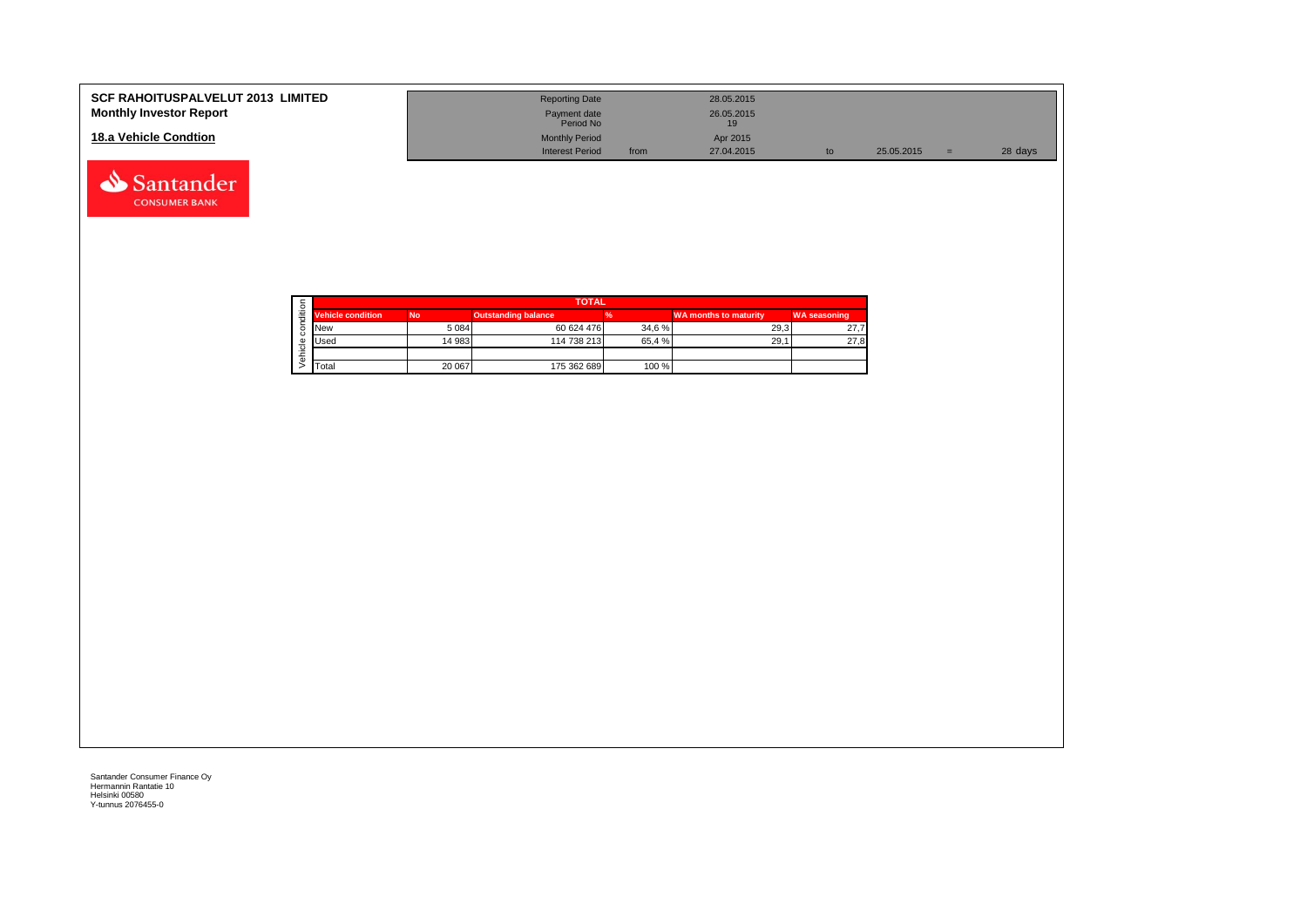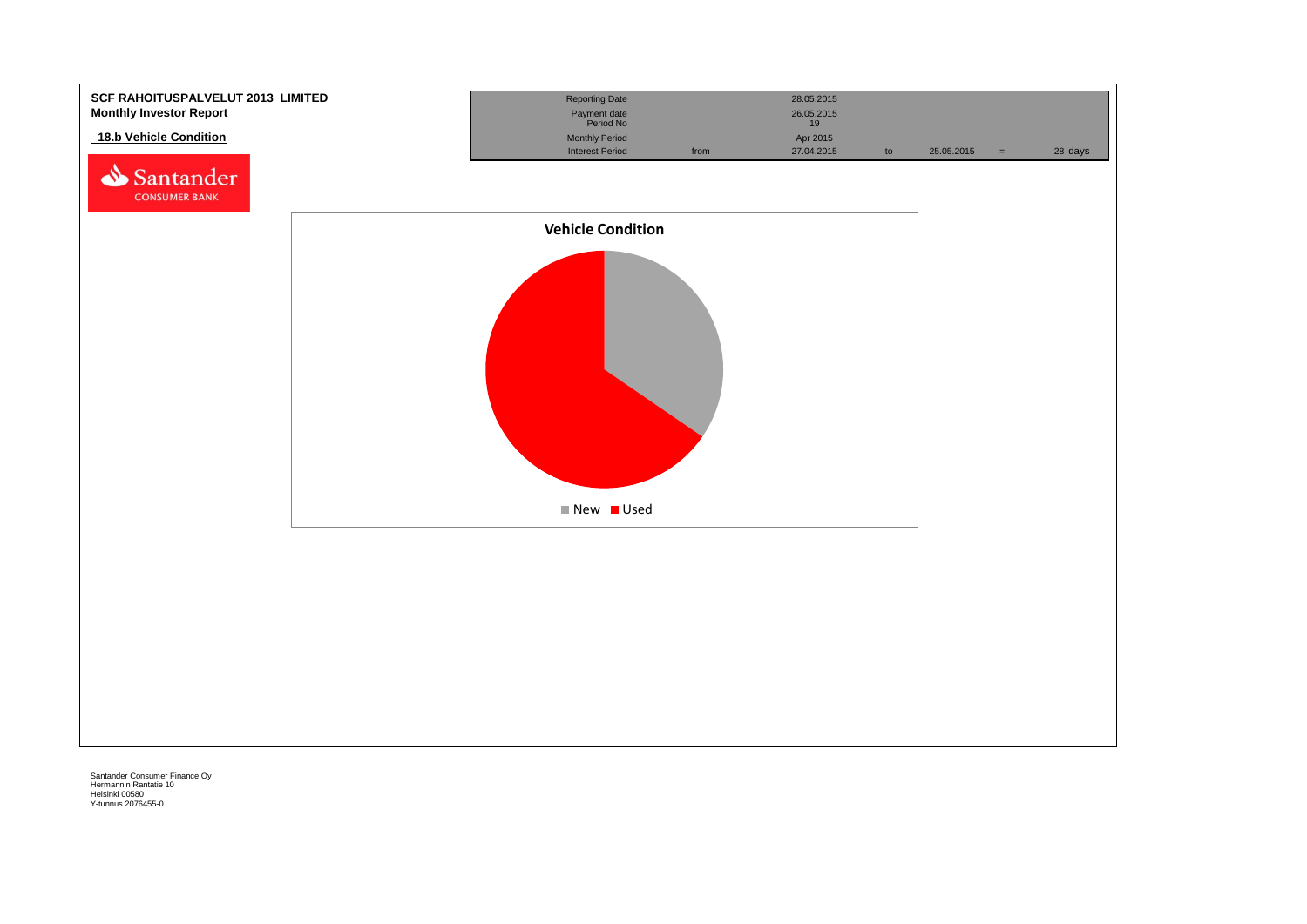| <b>SCF RAHOITUSPALVELUT 2013 LIMITED</b><br><b>Monthly Investor Report</b> | <b>Reporting Date</b><br>Payment date<br>Period No |      | 28.05.2015<br>26.05.2015<br>19 |            |         |
|----------------------------------------------------------------------------|----------------------------------------------------|------|--------------------------------|------------|---------|
| 19.a Borrower Type                                                         | <b>Monthly Period</b><br>Interest Period           | from | Apr 2015<br>27.04.2015         | 25.05.2015 | 28 days |

| Φ |                      |           | <b>TOTAL</b>               |        |                       |                     |
|---|----------------------|-----------|----------------------------|--------|-----------------------|---------------------|
|   | <b>Borrower type</b> | <b>No</b> | <b>Outstanding balance</b> |        | WA months to maturity | <b>WA seasoning</b> |
|   | Company              | 2999      | 34 691 610                 | 19.8 % | 27.0                  | 28,6                |
|   | <b>Private</b>       | 17 068    | 140 671 079                | 80,2%  | 29.7                  | 27,6                |
|   |                      |           |                            |        |                       |                     |
| മ | Total                | 20 067    | 175 362 689                | 100 %  |                       |                     |

Santander **CONSUMER BANK**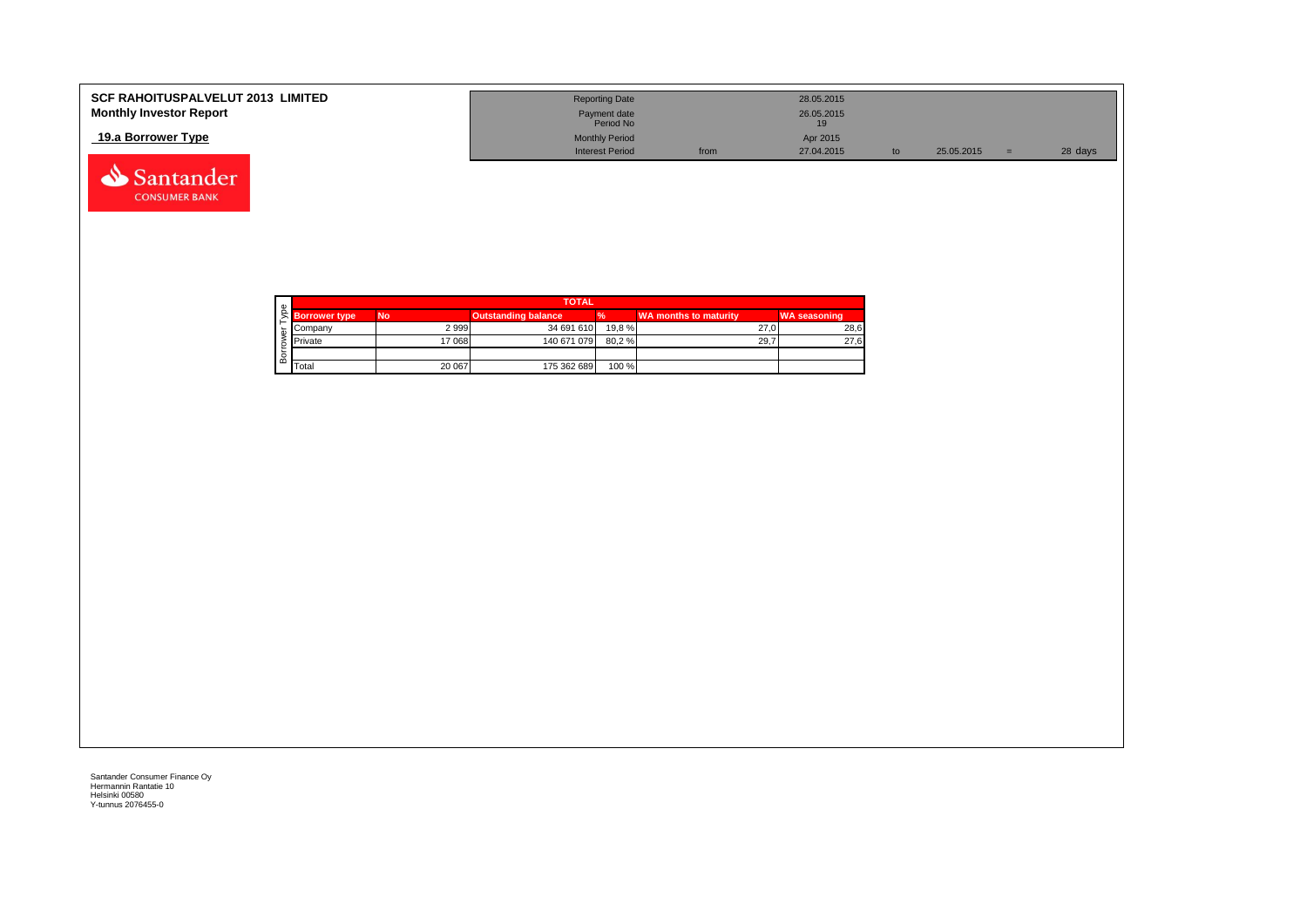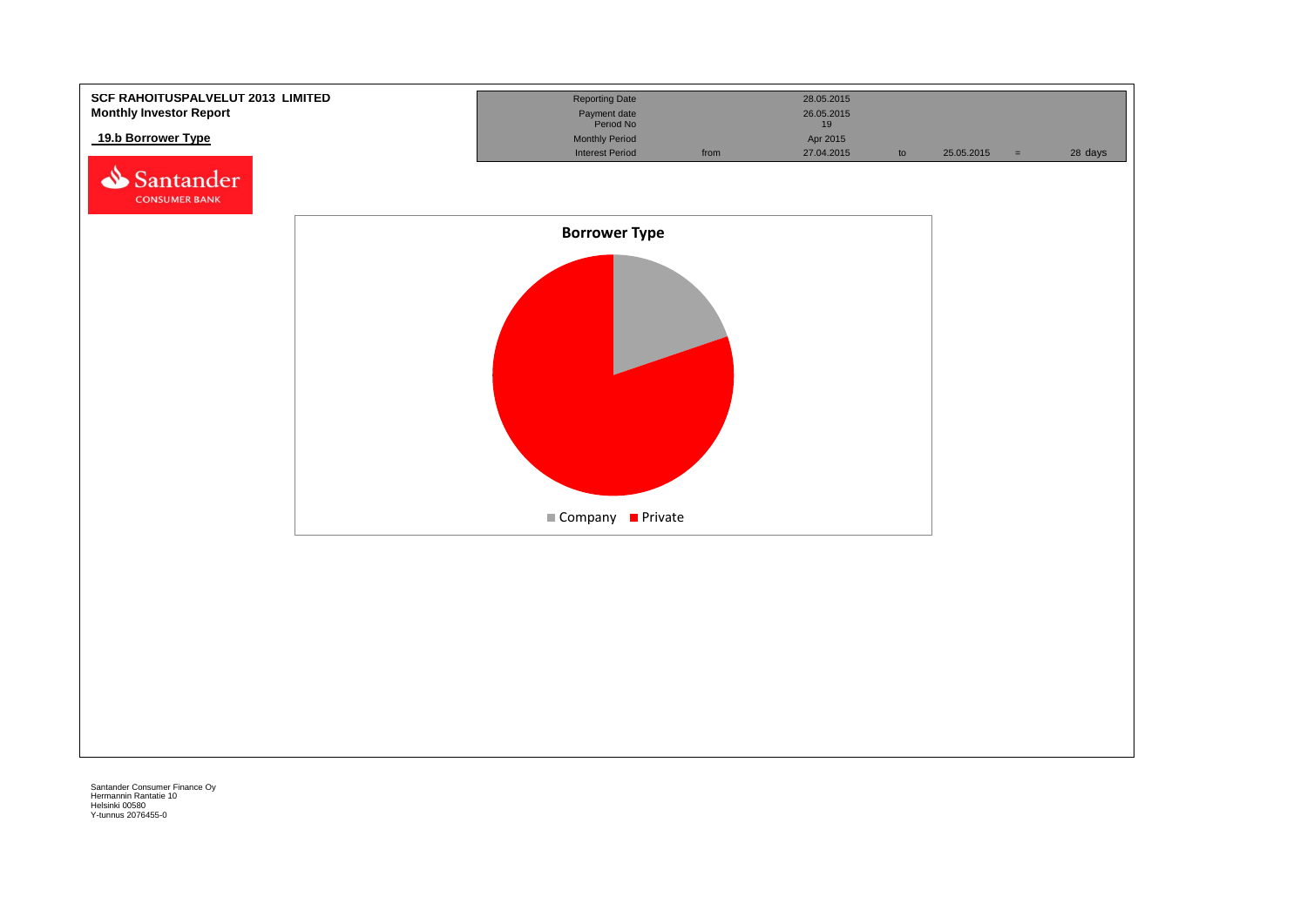### **SCF RAHOITUSPALVELUT 2013 LIMITED Monthly Investor Report**

#### **20.a Vehicle type**



| <b>Reporting Date</b>     |      | 28.05.2015       |    |            |     |         |
|---------------------------|------|------------------|----|------------|-----|---------|
| Payment date<br>Period No |      | 26.05.2015<br>19 |    |            |     |         |
| <b>Monthly Period</b>     |      | Apr 2015         |    |            |     |         |
| <b>Interest Period</b>    | from | 27.04.2015       | to | 25.05.2015 | $=$ | 28 days |

|         |             | <b>TOTAL</b> |                            |                                    |                              |                     |  |  |  |  |  |  |  |  |
|---------|-------------|--------------|----------------------------|------------------------------------|------------------------------|---------------------|--|--|--|--|--|--|--|--|
|         | <b>Min</b>  | <b>No</b>    | <b>Outstanding balance</b> | % of Outstanding<br><b>Balance</b> | <b>WA months to maturity</b> | <b>WA seasoning</b> |  |  |  |  |  |  |  |  |
|         | Campers     | 576          | 10 235 103                 | 5,84%                              | 27,3                         | 32,03               |  |  |  |  |  |  |  |  |
| type    | Caravans    | 471          | 4 141 587                  | 2,36%                              | 26,9                         | 32,32               |  |  |  |  |  |  |  |  |
|         | Cars        | 16 4 05      | 141 938 769                | 80,94%                             | 29,8                         | 27,04               |  |  |  |  |  |  |  |  |
| Vehicle | Motorcycles | 789          | 3 828 907                  | 2,18%                              | 27,4                         | 30,09               |  |  |  |  |  |  |  |  |
|         | Vans        | 1826         | 15 218 322                 | 8,68%                              | 25,7                         | 30,04               |  |  |  |  |  |  |  |  |
|         |             |              |                            |                                    |                              |                     |  |  |  |  |  |  |  |  |
|         |             |              |                            |                                    |                              |                     |  |  |  |  |  |  |  |  |
|         |             | 20 067       | 175 362 689                | 100 %                              |                              |                     |  |  |  |  |  |  |  |  |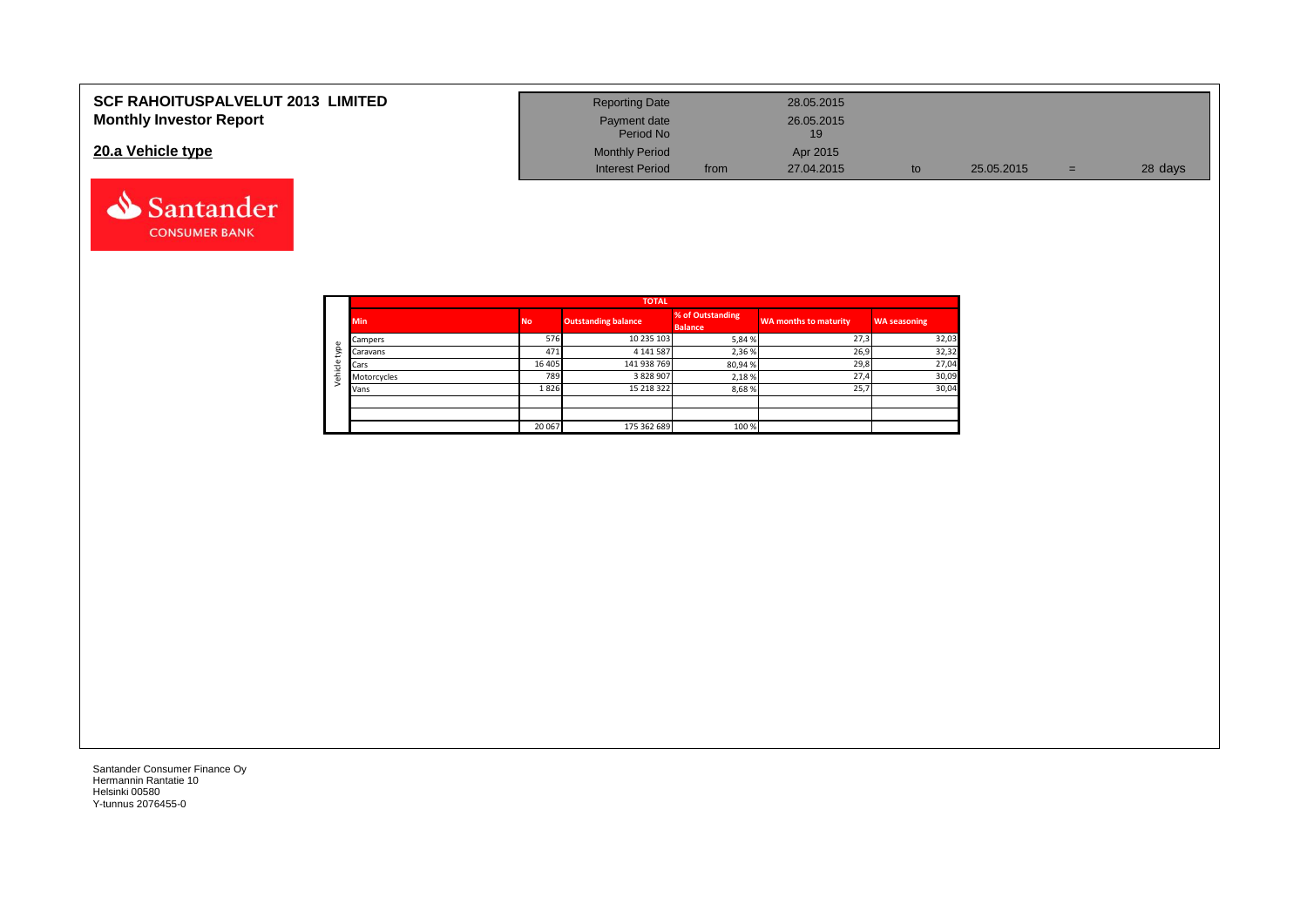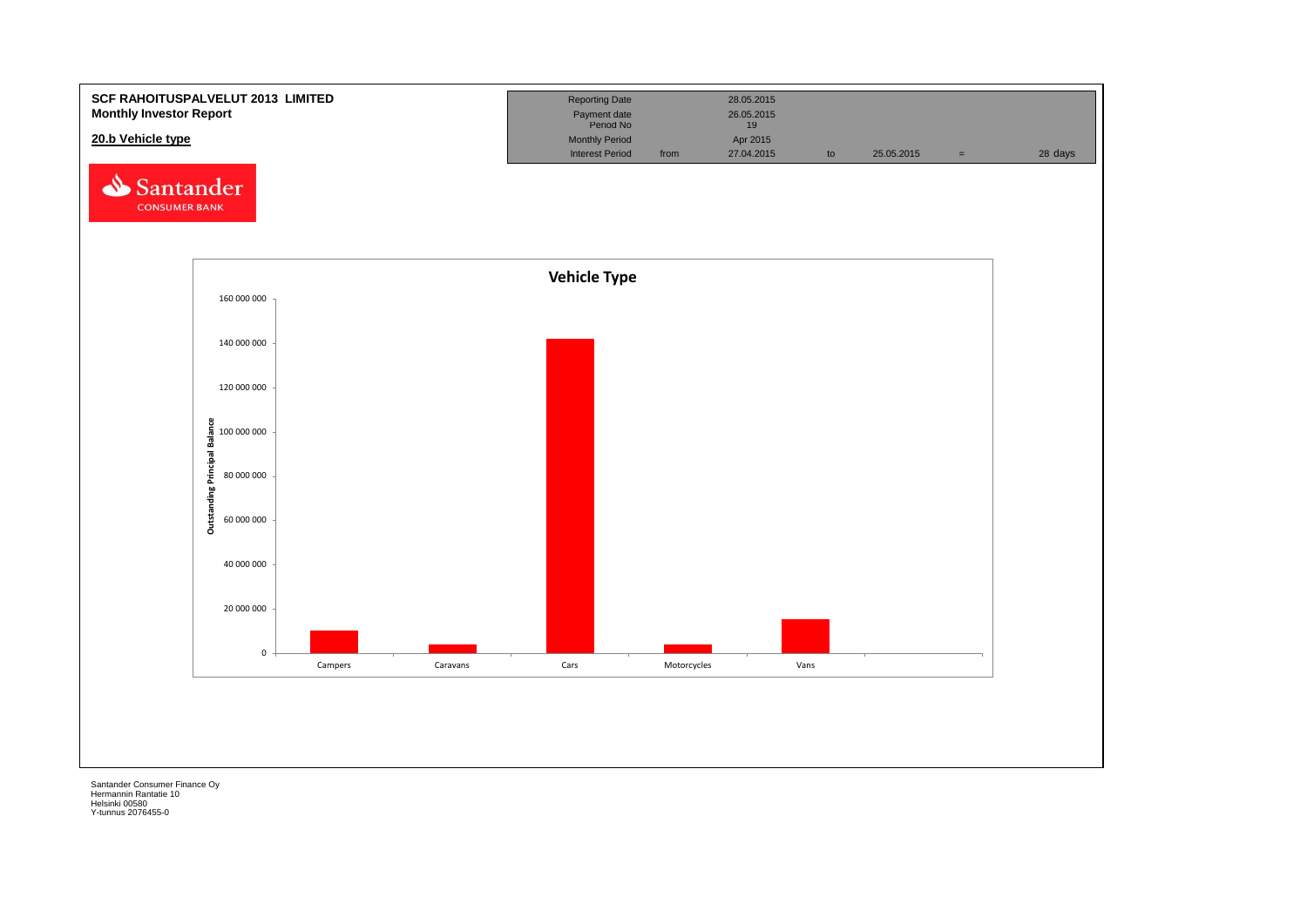| <b>SCF RAHOITUSPALVELUT 2013 LIMITED</b> | <b>Reporting Date</b>     |      | 28.05.2015 |            |     |         |
|------------------------------------------|---------------------------|------|------------|------------|-----|---------|
| <b>Monthly Investor Report</b>           | Payment date<br>Period No |      | 26.05.2015 |            |     |         |
| 21.a Restructured Loans                  | <b>Monthly Period</b>     |      | Apr 2015   |            |     |         |
|                                          | <b>Interest Period</b>    | from | 27.04.2015 | 25.05.2015 | $=$ | 28 days |



|              |               | <b>TOTAL</b>   |                            |
|--------------|---------------|----------------|----------------------------|
|              | <b>Period</b> | <b>No</b>      | <b>Outstanding balance</b> |
|              | 2013 10       | 1              | 6896                       |
|              | 2013 11       | 3              | 22 012                     |
|              | 2013 12       | $\overline{2}$ | 11 089                     |
|              | 2014 01       | $\overline{2}$ | 11 6 29                    |
|              | 2014 02       | 0              | $\Omega$                   |
|              | 2014 03       | 0              | $\Omega$                   |
|              | 2014 04       | 0              | $\Omega$                   |
|              | 2014 05       | $\mathbf{1}$   | 83                         |
| Restructured | 2014 06       | 0              | n                          |
|              | 2014 07       | $\mathbf 0$    | $\Omega$                   |
|              | 2014 08       | $\overline{c}$ | 41 3 3 6                   |
|              | 2014 09       | 0              |                            |
|              | 2014 10       | 0              | $\Omega$                   |
|              | 2014 11       | $\mathbf{1}$   | 32 348                     |
|              | 2014 12       | $\overline{2}$ | 24 783                     |
|              | 2015 01       | 0              | $\Omega$                   |
|              | 2015 02       | $\overline{2}$ | 9745                       |
|              | 2015 03       | 0              | 0                          |
|              | 2014 04       | $\Omega$       | n                          |
|              |               | 16             | 159 920                    |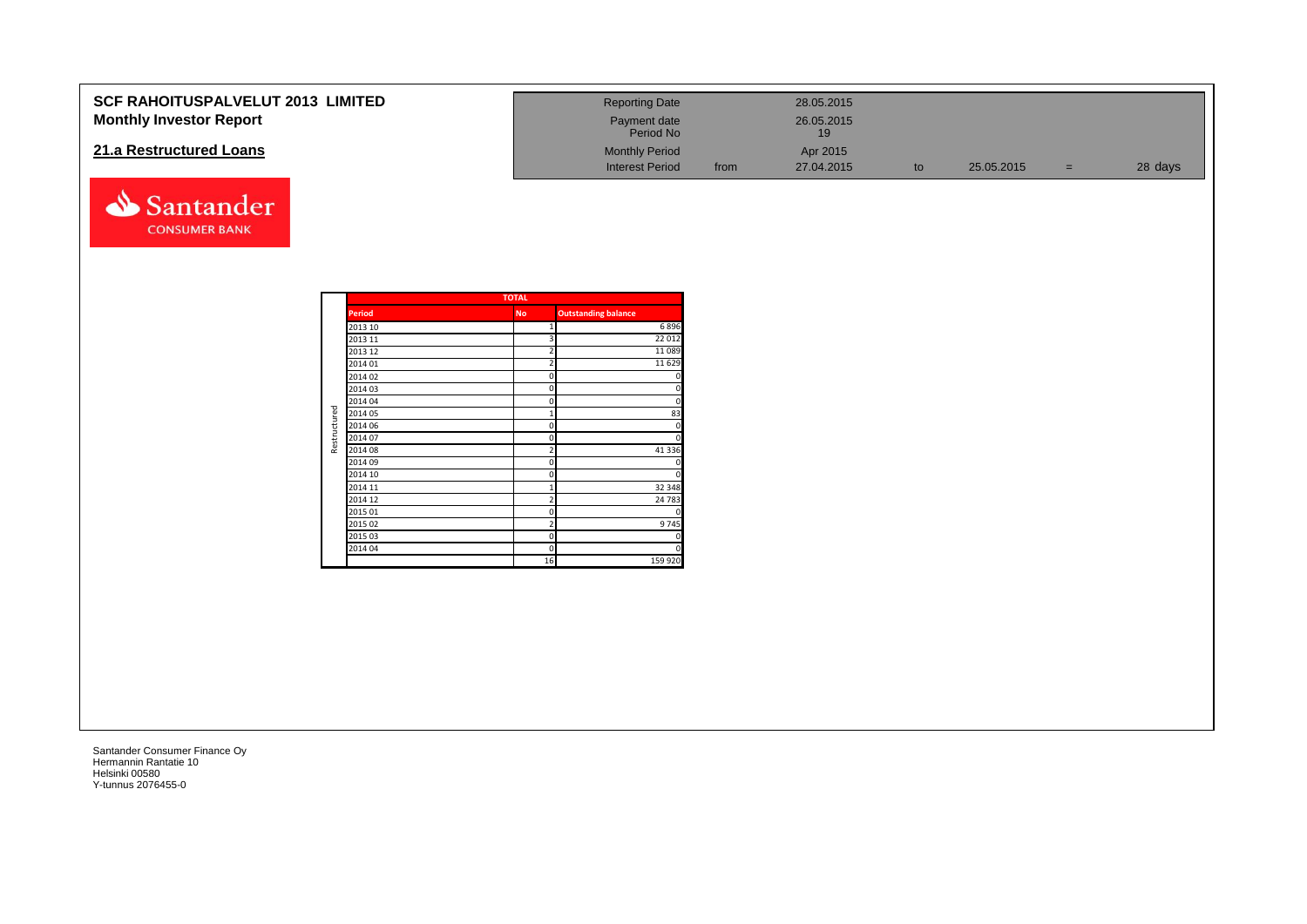

Hermannin Rantatie 10 Helsinki 00580 Y-tunnus 2076455-0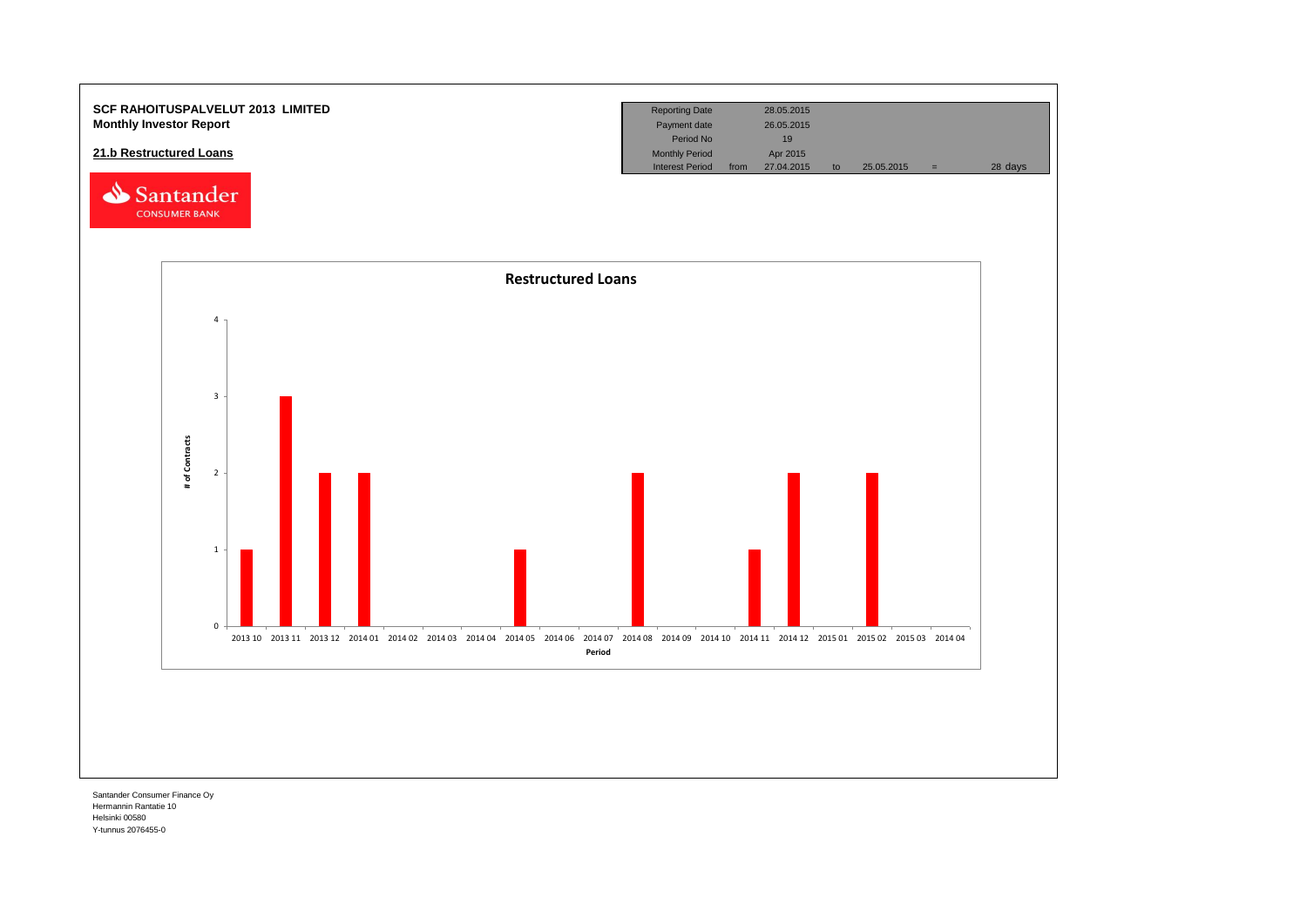#### **SCF RAHOITUSPALVELUT 2013 Monthly Investor Report**

#### **22.a Dynamic Interest rate**



| <b>LIMITED</b> | <b>Reporting Date</b><br>Payment date<br>Period No |      | 28.05.2015<br>26.05.2015<br>19 |    |            |     |         |
|----------------|----------------------------------------------------|------|--------------------------------|----|------------|-----|---------|
|                | <b>Monthly Period</b><br><b>Interest Period</b>    | from | Apr 2015<br>27.04.2015         | to | 25.05.2015 | $=$ | 28 days |

|                         | Period  | <b>Closing balance</b> | <b>WA Interest rate</b> |
|-------------------------|---------|------------------------|-------------------------|
|                         | 2013 10 | 479 099 092            | 4,768%                  |
|                         | 2013 11 | 458 398 637            | 4,770%                  |
|                         | 2013 12 | 439 817 265            | 4,768%                  |
|                         | 2014 01 | 418 143 705            | 4,768%                  |
|                         | 2014 02 | 398 902 873            | 4,764 %                 |
|                         | 2014 03 | 379 213 871            | 4,761%                  |
|                         | 2014 04 | 359 234 654            | 4,759 %                 |
|                         | 2014 05 | 340 885 065            | 4,754 %                 |
|                         | 2014 06 | 322 650 512            | 4,749 %                 |
| Interest rate evolution | 2014 07 | 304 641 317            | 4,744 %                 |
|                         | 2014 08 | 288 816 929            | 4,740 %                 |
|                         | 2014 09 | 271 626 607            | 4,737%                  |
|                         | 2014 10 | 254 787 621            | 4,736 %                 |
|                         | 2014 11 | 241 138 441            | 4,729 %                 |
|                         | 2014 12 | 227 628 876            | 4,727 %                 |
|                         | 2015 01 | 214 576 164            | 4,729 %                 |
|                         | 2015 02 | 201 771 015            | 4,725 %                 |
|                         | 2015 03 | 188 278 214            | 4,722 %                 |
|                         | 2015 04 | 175 362 689            | 4,724 %                 |
|                         |         |                        |                         |
|                         |         |                        |                         |
|                         |         |                        |                         |
|                         |         |                        |                         |
|                         |         |                        |                         |
|                         |         |                        |                         |

**TOTAL**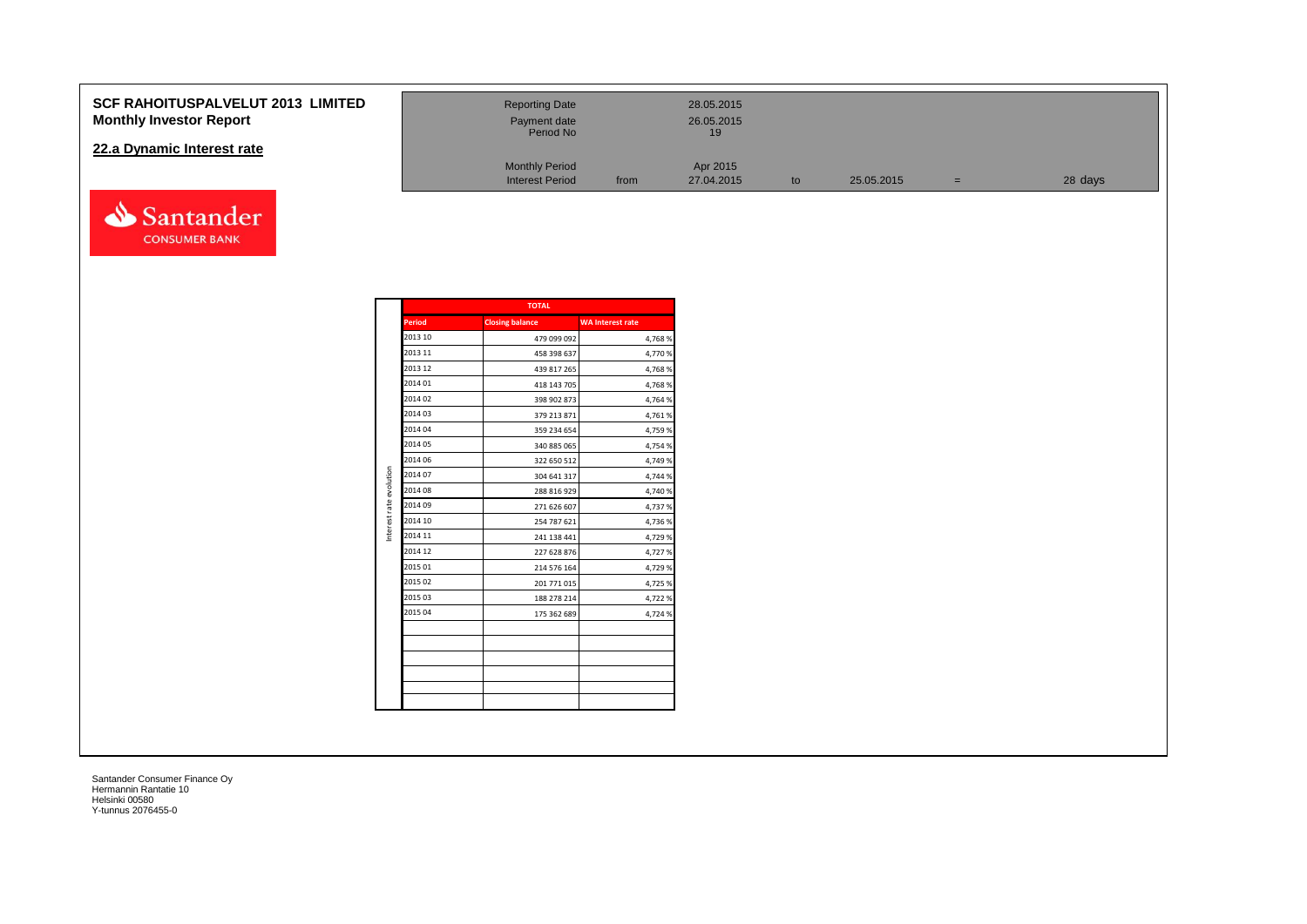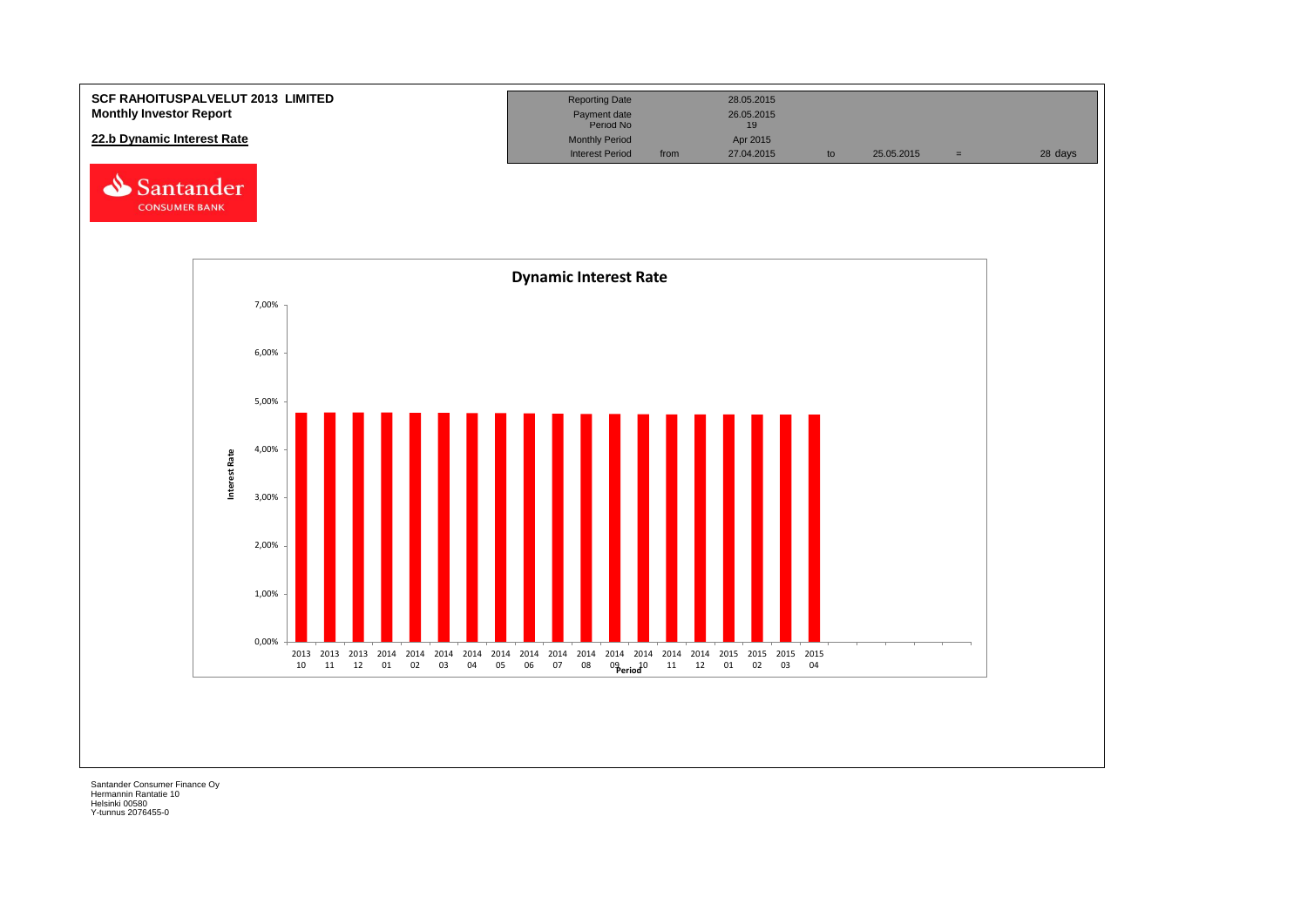| <b>SCF RAHOITUSPALVELUT 2013 LIMITED</b><br><b>Monthly Investor Report</b> | <b>Reporting Date</b><br>Payment date<br>Period No |      | 28.05.2015<br>26.05.2015 |    |            |         |
|----------------------------------------------------------------------------|----------------------------------------------------|------|--------------------------|----|------------|---------|
| 23.a Dynamic Pre-Payments                                                  |                                                    |      |                          |    |            |         |
|                                                                            | <b>Monthly Period</b>                              |      | Apr 2015                 |    |            |         |
|                                                                            | <b>Interest Period</b>                             | from | 27.04.2015               | to | 25.05.2015 | 28 days |

|               | <b>TOTAL</b>               |                        |                   |
|---------------|----------------------------|------------------------|-------------------|
| <b>Period</b> | <b>Sum of Pre-Payments</b> | <b>Closing Balance</b> | <b>CPR Annual</b> |
| 2013 10       | 17 039 534                 | 479 099 092            | 35,25%            |
| 2013 11       | 10 397 072                 | 458 398 637            | 24,07%            |
| 2013 12       | 8 341 808                  | 439 817 265            | 20,53%            |
| 2014 01       | 10 880 470                 | 418 143 705            | 27,12%            |
| 2014 02       | 9 647 459                  | 398 902 873            | 25,46%            |
| 2014 03       | 9774 133                   | 379 213 871            | 26,90%            |
| 2014 04       | 10 423 036                 | 359 234 654            | 29,77%            |
| 2014 05       | 9 3 63 7 65                | 340 885 065            | 28,41%            |
| 2014 06       | 9 161 543                  | 322 650 512            | 29,23%            |
| 2014 07       | 9073766                    | 304 641 317            | 30,43%            |
| 2014 08       | 7869111                    | 288 816 929            | 28,21%            |
| 2014 09       | 9 2 6 5 5 8 9              | 271 626 607            | 34,06%            |
| 2014 10       | 8 5 1 1 6 2 7              | 254 787 621            | 33,48%            |
| 2014 11       | 6 704 815                  | 241 138 441            | 28,71%            |
| 2014 12       | 5 985 403                  | 227 628 876            | 27,37%            |
| 2015 01       | 6 127 301                  | 214 576 164            | 29,37%            |
| 2015 02       | 6 457 158                  | 201 771 015            | 32,32%            |
| 2015 03       | 6 5 2 1 2 7 3              | 188 278 214            | 34,49%            |
| 2015 04       | 6 3 3 7 8 5 4              | 175 362 689            | 35,71%            |
|               |                            |                        |                   |
|               |                            |                        |                   |
|               |                            |                        |                   |
|               |                            |                        |                   |
|               |                            |                        |                   |

Santander **CONSUMER BANK**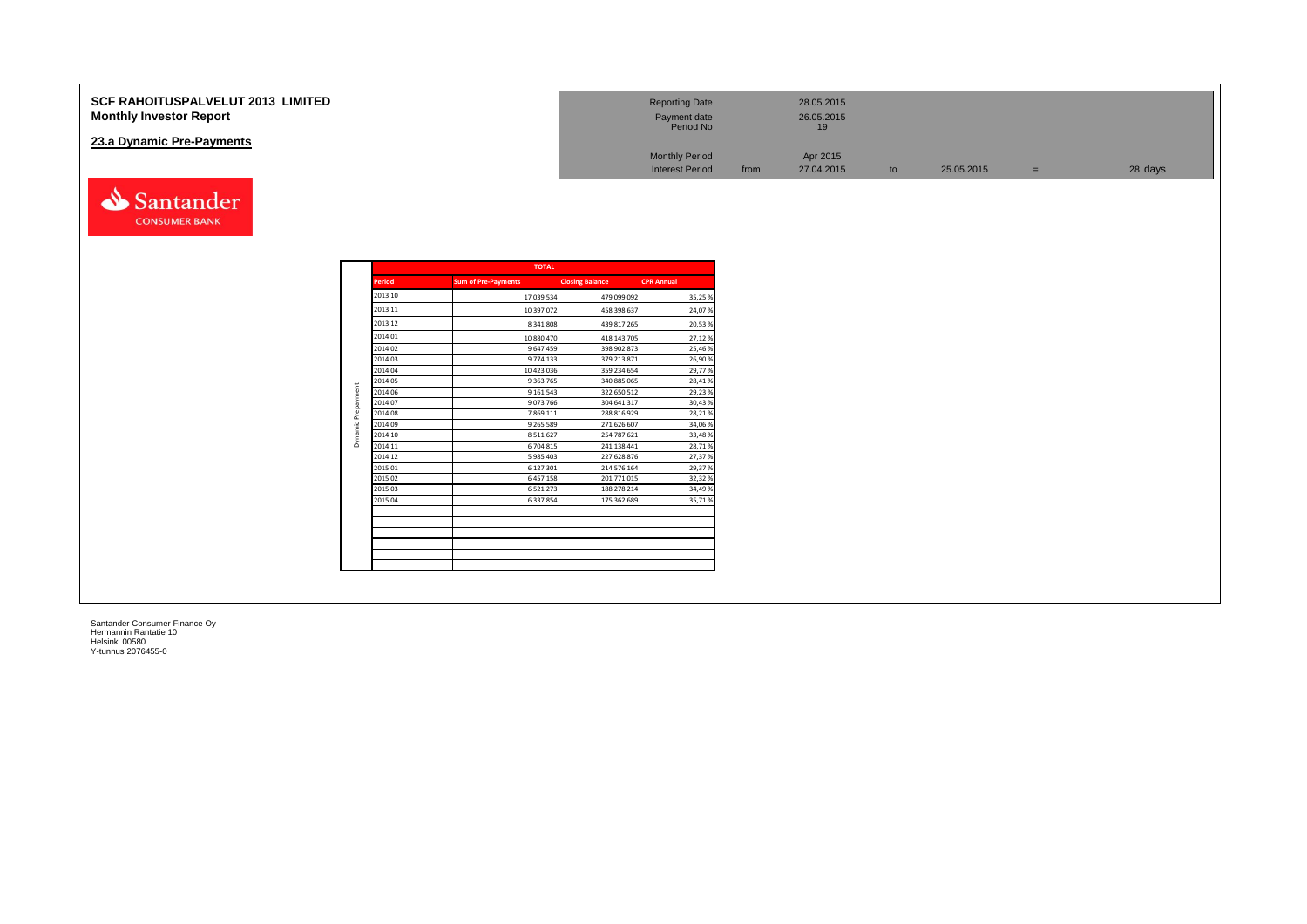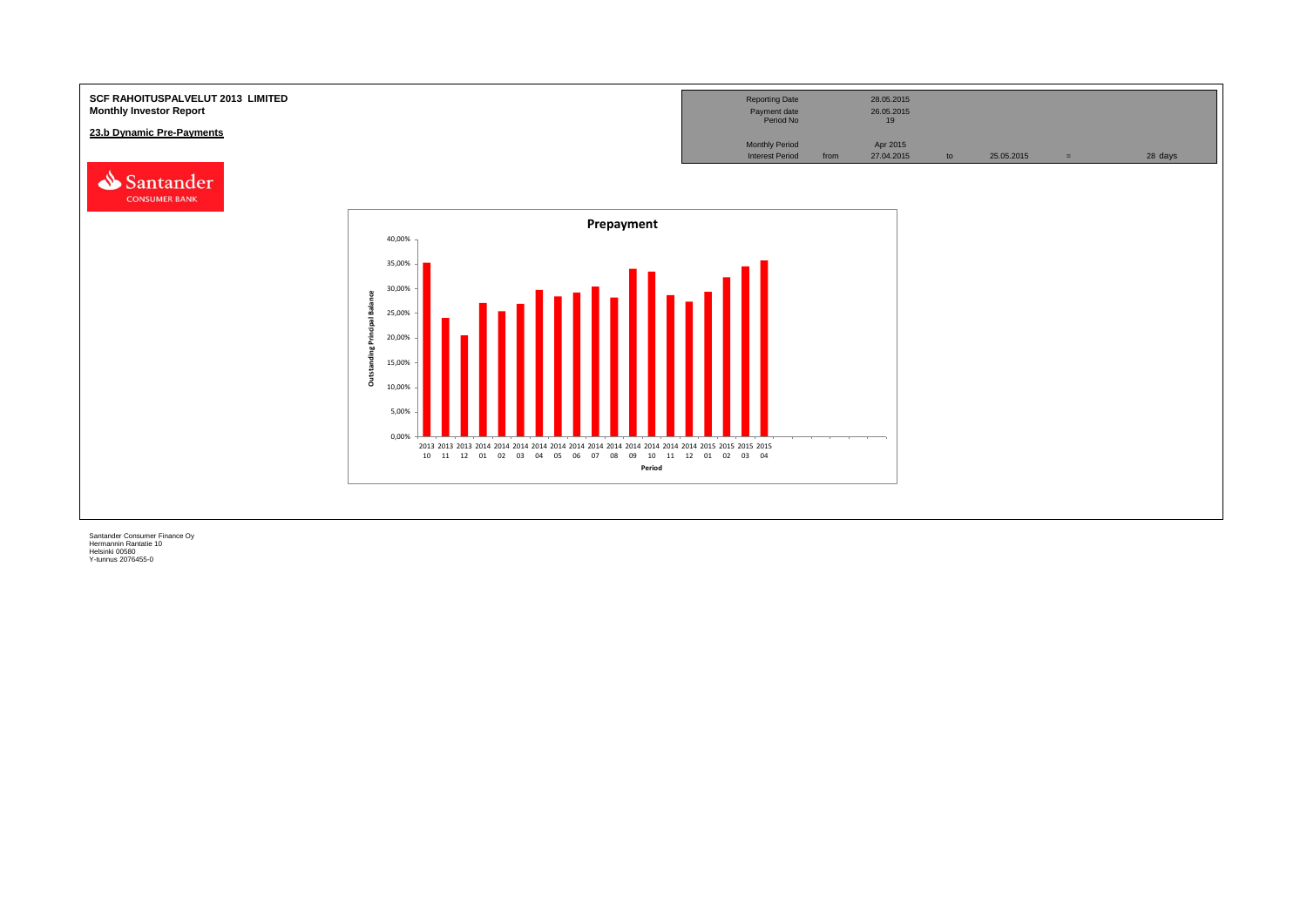|         | <b>SCF RAHOITUSPALVELUT 2013 LIMITED</b><br><b>Monthly Investor Report</b><br>24. Delinquency |                    |                            |                 |                          |                |                        |          |                      | <b>Reporting Date</b><br>Payment date<br>Period No<br><b>Monthly Period</b> |                    | 28.05.2015<br>26.05.2015<br>19<br>Apr 2015 |                    |                                                                                                                                                   |                  |                     |                                |
|---------|-----------------------------------------------------------------------------------------------|--------------------|----------------------------|-----------------|--------------------------|----------------|------------------------|----------|----------------------|-----------------------------------------------------------------------------|--------------------|--------------------------------------------|--------------------|---------------------------------------------------------------------------------------------------------------------------------------------------|------------------|---------------------|--------------------------------|
|         | Santander<br><b>CONSUMER BANK</b>                                                             |                    |                            |                 |                          |                |                        |          |                      | <b>Interest Period</b>                                                      | from               | 27.04.2015                                 | to                 | 25.05.2015                                                                                                                                        | $=$              | 28 days             |                                |
|         | mth Total outstanding                                                                         | accounts current   | balance current            | accounts 1-30   | balance 1-30             | accounts 30-60 |                        |          |                      |                                                                             |                    |                                            |                    | balance 30-60 accounts 60-90 balance 60-90 accounts 90-120 balance 90-120 accounts 120-150 balance 120-150 accounts 150-180 balance 150-180 Count |                  | <b>New defaults</b> | New defaults<br><b>Balance</b> |
| year    | 479 099 092<br>10                                                                             | 36 474             | 446 596 917                | 2 2 2 0         | 28 822 032               | 261            | 3 2 8 5 1 1 3          | 38       | 395 030              |                                                                             |                    |                                            |                    |                                                                                                                                                   |                  |                     |                                |
| 2013 11 | 458 398 637                                                                                   | 35 686             | 428 532 436                | 2 0 0 2         | 25 230 809               | 288            | 3 5 6 7 7 0            | 71       | 894 089              | 17                                                                          | 174 532            |                                            |                    |                                                                                                                                                   |                  | $\overline{1}$      | 310                            |
|         | 12<br>439 817 265                                                                             | 34 122             | 400 832 160                | 2679            | 33 548 784               | 290            | 3 836 015              | 83       | 986724               | 32                                                                          | 443 473            | 17                                         | 170 109            |                                                                                                                                                   |                  | 3                   | 16898                          |
|         | 418 143 705                                                                                   | 33 673             | 387 318 836                | 2 0 0 0         | 24 880 198               | 358            | 4 3 8 2 4 4 2          | 62       | 823 214              | 33                                                                          | 390 625            | 18                                         | 264 163            | -8                                                                                                                                                | 84 227           | 6                   | 58 536                         |
|         | 398 902 873                                                                                   | 32744              | 370 253 584                | 1 9 3 8         | 23 496 506               | 288            | 3 305 482              | 101      | 1 090 147            | 28                                                                          | 438 130            | 17                                         | 197 118            | <b>q</b>                                                                                                                                          | 121 907          | 23                  | 241 923                        |
|         | 379 213 871<br>359 234 654                                                                    | 31 004<br>29 943   | 344 081 075<br>326 705 871 | 2511<br>2 2 7 9 | 30 152 795<br>26 863 41  | 313<br>352     | 3 199 38<br>4 188 370  | 86<br>86 | 1 012 242<br>911 772 | 42<br>24                                                                    | 507 155<br>279 680 | 12<br>26                                   | 171 908<br>229 577 | 11<br>$\overline{4}$                                                                                                                              | 89 316<br>55 972 | 21<br>23            | 260 419<br>232 960             |
|         | 340 885 065                                                                                   | 28 870             | 310 356 736                | 2 1 6 0         | 24 800 44                | 371            | 4 101 643              | 92       | 964 305              | 35                                                                          | 369 470            | 13                                         | 138 53             | 16                                                                                                                                                | 153 935          | 19                  | 180 368                        |
|         | 322 640 322<br>-6                                                                             | 27 705             | 292 455 428                | 2 2 1 6         | 25 004 361               | 325            | 3 633 923              | 94       | 965 651              | 35                                                                          | 353 168            | 18                                         | 200 365            | $\overline{4}$                                                                                                                                    | 27 4 28          | 32                  | 357 222                        |
| 2014    | 304 631 127                                                                                   | 26 751             | 276 710 528                | 2016            | 23 238 572               | 276            | 3 263 378              | 84       | 826 500              | 32                                                                          | 327 052            | 16                                         | 168 021            | 10                                                                                                                                                | 97 077           | 18                  | 164 770                        |
|         | 288 807 010                                                                                   | 25 500             | 258 404 348                | 2 1 4 2         | 24 357 849               | 376            | 4610846                | 78       | 844 987              | 34                                                                          | 283 431            | 22                                         | 251 830            | 5                                                                                                                                                 | 53720            | 24                  | 221 709                        |
|         | 271 616 960                                                                                   | 24 5 46            | 244 698 305                | 1978            | 21 462 742               | 329            | 4 0 6 4 9 2 3          | 95       | 883793               | 23                                                                          | 208 324            | 20                                         | 191 461            | 10                                                                                                                                                | 107 413          | 14                  | 189 275                        |
|         | 254 787 621<br>10<br>11                                                                       | 23 941             | 234 081 027                | 1511            | 15 959 540               | 298            | 3 333 392              | 77       | 849 341              | 39                                                                          | 376936             | 14                                         | 138 821            | $\overline{7}$                                                                                                                                    | 48 5 65          | 26                  | 279 340                        |
|         | 241 138 441<br>12<br>227 628 876                                                              | 22 7 3 7<br>22 153 | 217 185 614<br>206 601 308 | 1827<br>1 6 2 7 | 19 414 322<br>17 058 321 | 304<br>235     | 3 177 274<br>2 649 284 | 78<br>68 | 791 296<br>708 417   | 33<br>35                                                                    | 341 065<br>382 128 | 19<br>14                                   | 209 456<br>154 104 | $\overline{4}$<br>9                                                                                                                               | 19414<br>75 314  | 22<br>21            | 190 474<br>213 749             |
|         | 214 576 164                                                                                   | 21 4 15            | 194 908 150                | 1 4 7 2         | 15 066 567               | 277            | 3 068 906              | 66       | 818 947              | 33                                                                          | 395 633            | 21                                         | 251 407            | -6                                                                                                                                                | 66 554           | 21                  | 164 908                        |
|         | 201 771 015                                                                                   | 20 472             | 182 564 147                | 1 4 9 7         | 14 948 98                | 274            | 2 955 085              | 48       | 653 436              | 21                                                                          | 221 578            | 15                                         | 243731             | 14                                                                                                                                                | 184 055          | 17                  | 144 210                        |
|         | 188 278 214                                                                                   | 19 035             | 166 770 445                | 1759            | 17 440 779               | 274            | 2 863 966              | 66       | 630 003              | 22                                                                          | 254 276            | 10                                         | 141 132            | 11                                                                                                                                                | 177 612          | 29                  | 345 043                        |
|         | 175 362 689                                                                                   | 18 194             | 156 953 006                | 1511            | 15 114 136               | 257            | 2 355 380              | 69       | 656 539              | 20                                                                          | 149 384            |                                            | 56 543             | $\overline{7}$                                                                                                                                    | 77701            | 20 <sup>1</sup>     | 322 866                        |
|         |                                                                                               |                    |                            |                 |                          |                |                        |          |                      |                                                                             |                    |                                            |                    |                                                                                                                                                   |                  |                     |                                |
| 2015    |                                                                                               |                    |                            |                 |                          |                |                        |          |                      |                                                                             |                    |                                            |                    |                                                                                                                                                   |                  |                     |                                |
|         |                                                                                               |                    |                            |                 |                          |                |                        |          |                      |                                                                             |                    |                                            |                    |                                                                                                                                                   |                  |                     |                                |
|         |                                                                                               |                    |                            |                 |                          |                |                        |          |                      |                                                                             |                    |                                            |                    |                                                                                                                                                   |                  |                     |                                |
|         | 10                                                                                            |                    |                            |                 |                          |                |                        |          |                      |                                                                             |                    |                                            |                    |                                                                                                                                                   |                  |                     |                                |
|         | 11                                                                                            |                    |                            |                 |                          |                |                        |          |                      |                                                                             |                    |                                            |                    |                                                                                                                                                   |                  |                     |                                |
|         | 12                                                                                            |                    |                            |                 |                          |                |                        |          |                      |                                                                             |                    |                                            |                    |                                                                                                                                                   |                  |                     |                                |
|         |                                                                                               |                    |                            |                 |                          |                |                        |          |                      |                                                                             |                    |                                            |                    |                                                                                                                                                   |                  |                     |                                |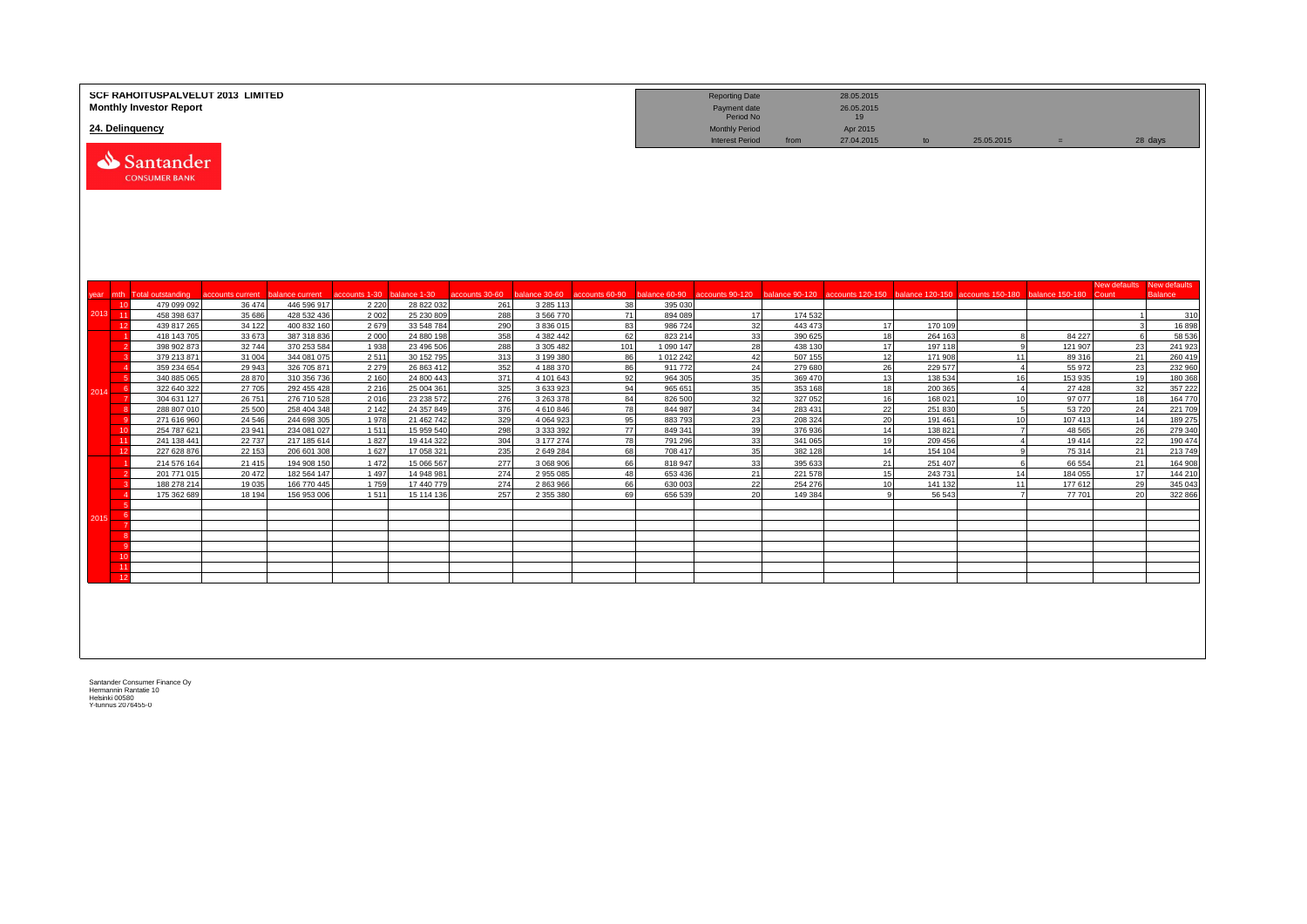| <b>SCF RAHOITUSPALVELUT 2013 LIMITED</b><br><b>Monthly Investor Report</b><br>25. Defaults, Recoveries and Losses by Quarter of Default<br>⇘<br>Santander<br><b>CONSUMER BANK</b> |                       |                         |                   |                           |         |                   |                           |         | <b>Reporting Date</b><br>Payment date<br>Period No<br><b>Monthly Period</b><br><b>Interest Period</b> | from                      | 28.05.2015<br>26.05.2015<br>19<br>Apr 2015<br>27.04.2015 | to                | 25.05.2015                | $=$     | 28 days           |                           |         |
|-----------------------------------------------------------------------------------------------------------------------------------------------------------------------------------|-----------------------|-------------------------|-------------------|---------------------------|---------|-------------------|---------------------------|---------|-------------------------------------------------------------------------------------------------------|---------------------------|----------------------------------------------------------|-------------------|---------------------------|---------|-------------------|---------------------------|---------|
|                                                                                                                                                                                   |                       | <b>Recovery Quarter</b> |                   | 2013 4                    |         |                   | 2014 1                    |         |                                                                                                       | 2014 2                    |                                                          |                   | 20143                     |         |                   | 2014 4                    |         |
| <b>Default Quarter</b>                                                                                                                                                            | <b>Default Amount</b> | <b>No Of Loans</b>      | <b>Recoveries</b> | Cum.<br><b>Recoveries</b> | Loss    | <b>Recoveries</b> | Cum.<br><b>Recoveries</b> | Loss    | <b>Recoveries</b>                                                                                     | Cum.<br><b>Recoveries</b> | Loss                                                     | <b>Recoveries</b> | Cum.<br><b>Recoveries</b> | Loss    | <b>Recoveries</b> | Cum.<br><b>Recoveries</b> | Loss    |
| 20134                                                                                                                                                                             | 17 208                |                         | 310               | 310                       | 16898   | 14 4 5 2          | 14 762                    | 2 4 4 6 | 778                                                                                                   | 15 540                    | 1668                                                     | 419               | 15 959                    | 1 2 4 8 | 417               | 16 376                    | 831     |
| 2014 1                                                                                                                                                                            | 560 879               | 50                      |                   |                           |         | 141 225           | 141 225                   | 419 654 | 194 983                                                                                               | 336 208                   | 224 671                                                  | 19519             | 355 727                   | 205 151 | 61 21 2           | 416 939                   | 143 940 |
| 2014 2                                                                                                                                                                            | 770 550               | 74                      |                   |                           |         |                   |                           |         | 272 315                                                                                               | 272 315                   | 498 235                                                  | 229 122           | 501 437                   | 269 113 | 130 916           | 632 353                   | 138 198 |
| 20143                                                                                                                                                                             | 575 754               | -56                     |                   |                           |         |                   |                           |         |                                                                                                       |                           |                                                          | 236 655           | 236 655                   | 339 099 | 149 505           | 386 160                   | 189 594 |
| 2014 4                                                                                                                                                                            | 683 563               | -69                     |                   |                           |         |                   |                           |         |                                                                                                       |                           |                                                          |                   |                           |         | 333 275           | 333 275                   | 350 288 |
| 20151                                                                                                                                                                             | 654 162               | 67                      |                   |                           |         |                   |                           |         |                                                                                                       |                           |                                                          |                   |                           |         |                   |                           |         |
| 20152                                                                                                                                                                             | 322 866               | -20                     |                   |                           |         |                   |                           |         |                                                                                                       |                           |                                                          |                   |                           |         |                   |                           |         |
|                                                                                                                                                                                   |                       | <b>Recovery Quarter</b> |                   | 2015 1                    |         |                   | 20152                     |         |                                                                                                       |                           |                                                          |                   |                           |         |                   |                           |         |
| <b>Default Quarter</b>                                                                                                                                                            | <b>Default Amount</b> | No Of Loans             | <b>Recoveries</b> | Cum.<br><b>Recoveries</b> | Loss    | <b>Recoveries</b> | Cum.<br>Recoveries        | Loss    |                                                                                                       |                           |                                                          |                   |                           |         |                   |                           |         |
| 20134                                                                                                                                                                             | 17 208                |                         |                   | 16 376                    | 831     |                   | 16 376                    | 831     |                                                                                                       |                           |                                                          |                   |                           |         |                   |                           |         |
| 2014 1                                                                                                                                                                            | 560 879               | 50                      |                   | 416 939                   | 143 940 |                   | 416 939                   | 143 940 |                                                                                                       |                           |                                                          |                   |                           |         |                   |                           |         |
| 2014 2                                                                                                                                                                            | 770 550               | 74                      |                   | 632 353                   | 138 198 |                   | 632 353                   | 138 198 |                                                                                                       |                           |                                                          |                   |                           |         |                   |                           |         |
| 20143                                                                                                                                                                             | 575 754               | 56                      | 17 932            | 404 092                   | 171 662 | 2 3 2 2           | 406 414                   | 169 340 |                                                                                                       |                           |                                                          |                   |                           |         |                   |                           |         |
| 2014 4                                                                                                                                                                            | 683 563               | 69                      | 166 749           | 500 023                   | 183 539 | 3835              | 503 858                   | 179 704 |                                                                                                       |                           |                                                          |                   |                           |         |                   |                           |         |
| 2015 1                                                                                                                                                                            | 654 162               | 67                      | 248 638           | 248 638                   | 405 524 | 68 866            | 317 504                   | 336 658 |                                                                                                       |                           |                                                          |                   |                           |         |                   |                           |         |
| 2015 2                                                                                                                                                                            | 322 866               | -20                     |                   |                           |         | 23 848            | 23 848                    | 299 018 |                                                                                                       |                           |                                                          |                   |                           |         |                   |                           |         |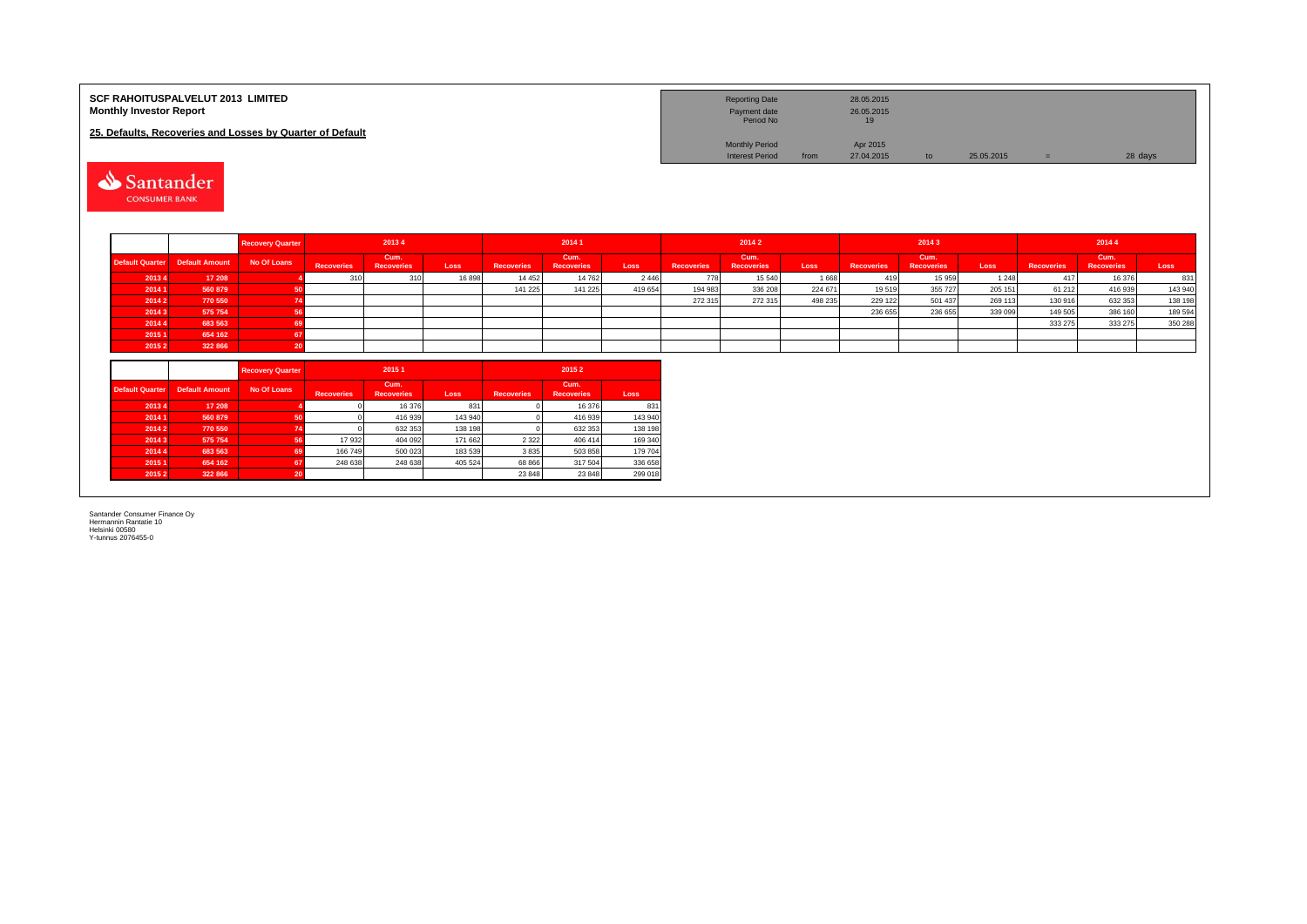| SCF RAHOITUSPALVELUT 2013 LIMITED<br><b>Monthly Investor Report</b>     |                          | <b>Reporting Date</b><br>Payment date<br>Period No |      | 28.05.2015<br>26.05.2015<br>19 |    |            |     |         |
|-------------------------------------------------------------------------|--------------------------|----------------------------------------------------|------|--------------------------------|----|------------|-----|---------|
| 26. Priority of Payments                                                |                          | <b>Monthly Period</b><br><b>Interest Period</b>    | from | Apr 2015<br>27.04.2015         | to | 25.05.2015 | $=$ | 28 days |
| Santander<br><b>CONSUMER BANK</b>                                       |                          |                                                    |      |                                |    |            |     |         |
| <b>Purchaser Priority of Payments</b>                                   |                          |                                                    |      |                                |    |            |     |         |
| Purchaser Available Distribution Amount                                 | $\overline{+}$           | 13 692 177,34 EUR                                  |      |                                |    |            |     |         |
| Senior Expenses                                                         |                          | 1 208,33 EUR                                       |      |                                |    |            |     |         |
| Servicing Fee                                                           | ۰                        | 96 142,38 EUR                                      |      |                                |    |            |     |         |
| Interest on Loan to Issuer                                              |                          | 679 301,96 EUR                                     |      |                                |    |            |     |         |
| Principal on Loan to Issuer                                             | ٠                        | 12 915 524,67 EUR                                  |      |                                |    |            |     |         |
| <b>Issuer Priority of Payments</b>                                      |                          |                                                    |      |                                |    |            |     |         |
| Issuer Available Distribution Amount                                    | $\ddot{}$                | 23 009 672,85 EUR                                  |      |                                |    |            |     |         |
| Senior Expenses                                                         |                          | 1 000,00 EUR                                       |      |                                |    |            |     |         |
| Interest Class A                                                        |                          | 76 139,00 EUR                                      |      |                                |    |            |     |         |
| Prior to a PDTE - Interest Class B                                      |                          | 36 681,00 EUR                                      |      |                                |    |            |     |         |
| Credit the Reserve Account up to the requirred Liquidity Reserve Amount |                          | 3765 564,27 EUR                                    |      |                                |    |            |     |         |
| Principal Payments on Class A                                           |                          | 12 915 524,67 EUR                                  |      |                                |    |            |     |         |
| Following a PDTE - Interest Class B                                     |                          | N/A EUR                                            |      |                                |    |            |     |         |
| Principal Payments Class B                                              |                          | <b>EUR</b><br>$\sim 10$                            |      |                                |    |            |     |         |
| Credit Reserve Account up tp Required Reserve Amount                    |                          | 5 002 570,17 EUR                                   |      |                                |    |            |     |         |
| Interest Class C                                                        |                          | 21 338,00 EUR                                      |      |                                |    |            |     |         |
| Principal Payments on Class C                                           |                          | - EUR                                              |      |                                |    |            |     |         |
| Interest Issuer Subordinated Loan                                       |                          | 23 268,05 EUR<br>645 776,23 EUR                    |      |                                |    |            |     |         |
| Principal Issuer Subordinated Loan<br>Payment to Purchaser              | $\overline{\phantom{a}}$ | 521 811,45 EUR                                     |      |                                |    |            |     |         |
|                                                                         |                          | ٠                                                  |      |                                |    |            |     |         |
|                                                                         |                          |                                                    |      |                                |    |            |     |         |
| <b>Purchaser Priority of Payments: Second Pass</b>                      |                          |                                                    |      |                                |    |            |     |         |
| Available Distribution Amount                                           | $\overline{+}$           | 521 811,45 EUR                                     |      |                                |    |            |     |         |
| Servicer Advance Reserve Fund Replenishment                             | $\overline{\phantom{a}}$ | - EUR                                              |      |                                |    |            |     |         |
| Interest on Purchaser Subordinated Loan (SAF)                           | н.                       | 247,17 EUR                                         |      |                                |    |            |     |         |
| Principal on Purchaser Subordinated Loan (SAF)                          | ٠                        | - EUR                                              |      |                                |    |            |     |         |
| Payment of residual funds to Seller                                     | $=$                      | 521 564,28 EUR                                     |      |                                |    |            |     |         |
|                                                                         |                          |                                                    |      |                                |    |            |     |         |
|                                                                         |                          |                                                    |      |                                |    |            |     |         |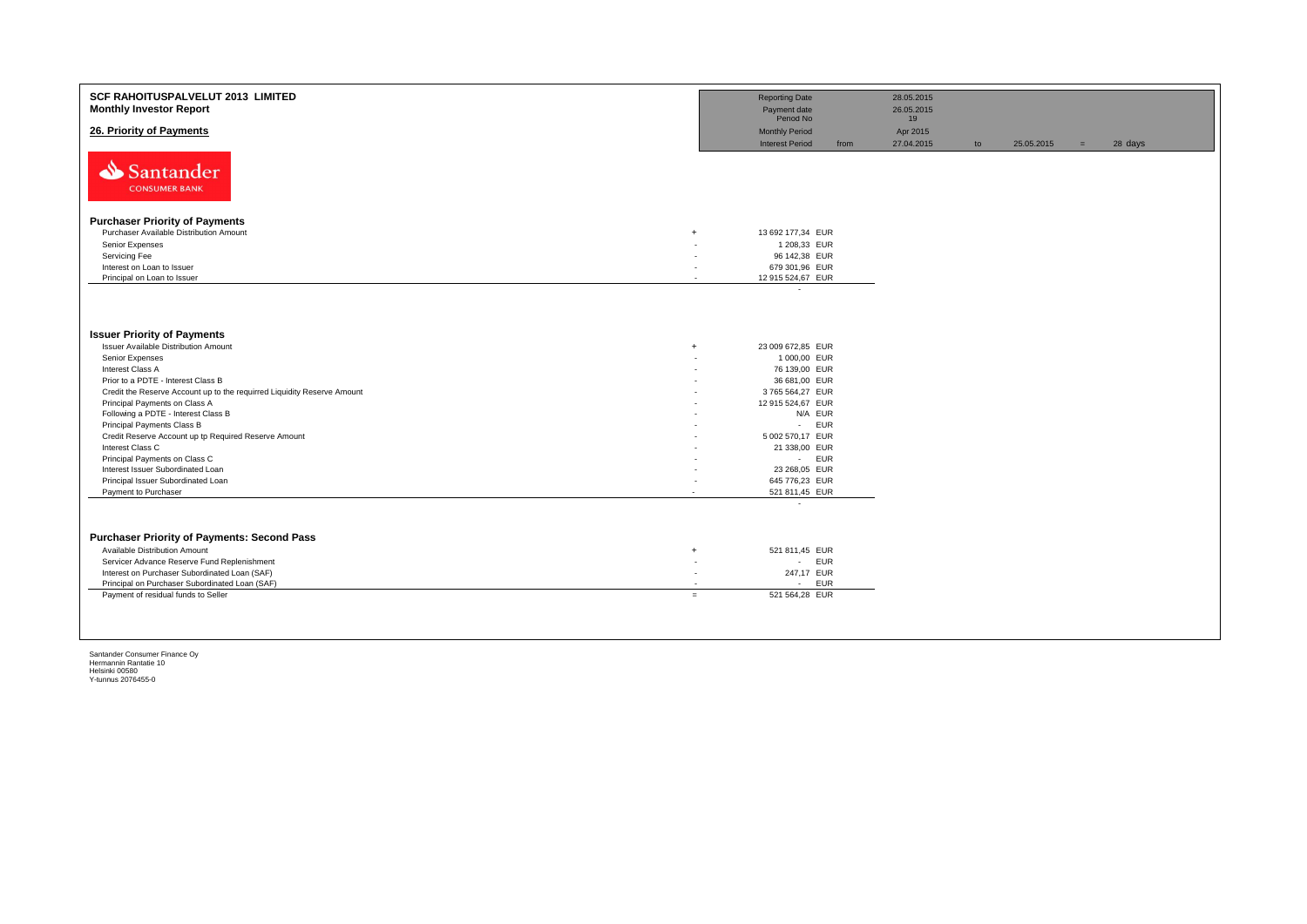| <b>SCF RAHOITUSPALVELUT 2013 LIMITED</b><br><b>Monthly Investor Report</b><br>27. Transaction Costs<br>Santander<br><b>CONSUMER BANK</b>                                                                                                                                                                              |                                                                                                                                                     | <b>Reporting Date</b><br>Payment date<br>Period No<br><b>Monthly Period</b><br><b>Interest Period</b><br>from | 28.05.2015<br>26.05.2015<br>19<br>Apr 2015<br>27.04.2015<br>to | 25.05.2015<br>$=$               | 28 days |
|-----------------------------------------------------------------------------------------------------------------------------------------------------------------------------------------------------------------------------------------------------------------------------------------------------------------------|-----------------------------------------------------------------------------------------------------------------------------------------------------|---------------------------------------------------------------------------------------------------------------|----------------------------------------------------------------|---------------------------------|---------|
| <b>Transaction Costs</b><br>Senior Expenses                                                                                                                                                                                                                                                                           | <b>All Notes</b><br>1 208,33 EUR                                                                                                                    | <b>Class A</b>                                                                                                | Class B                                                        | <b>Class C</b>                  |         |
| Interest accrued for the Period<br>Cumulative Interest accrued                                                                                                                                                                                                                                                        | 134 158,00 EUR<br>4 570 973,00 EUR                                                                                                                  | 76 139,00 EUR<br>3 435 475,00 EUR                                                                             | 36 681,00 EUR<br>717 680,00 EUR                                | 21 338,00 EUR<br>417 818,00 EUR |         |
| <b>Interest Payments</b>                                                                                                                                                                                                                                                                                              | 134 158,00 EUR                                                                                                                                      | 76 139,00 EUR                                                                                                 | 36 681,00 EUR                                                  | 21 338,00 EUR                   |         |
| <b>Cumulative Interest Payments</b><br>Interest accrued on Subordinated Loan for the Period<br>Cumulative Interest accrued on Subordinated Loan<br>Interest Payments on Subordinated Loan<br>Cumulative Interest Payments on Subordinated Loan<br>Unpaid Interest for the Period<br><b>Cumulative Unpaid Interest</b> | 4 570 973,00 EUR<br>23 268,05 EUR<br>624 088,49 EUR<br>23 268,05 EUR<br>624 088,49 EUR<br><b>EUR</b><br>$\overline{\phantom{0}}$<br><b>EUR</b><br>٠ | 3 435 475,00 EUR                                                                                              | 717 680,00 EUR                                                 | 417 818,00 EUR                  |         |